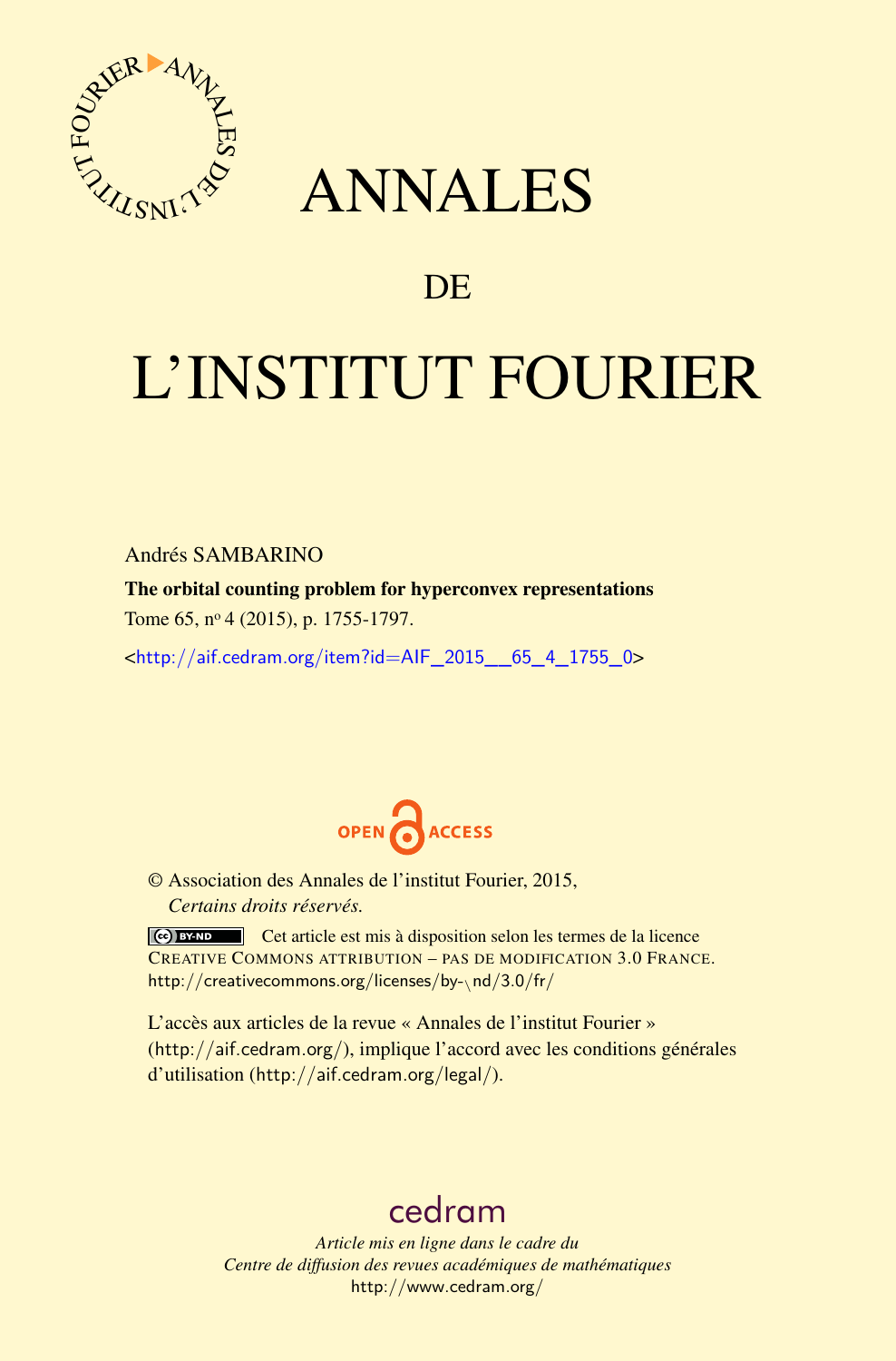#### THE ORBITAL COUNTING PROBLEM FOR HYPERCONVEX REPRESENTATIONS

#### **by Andrés SAMBARINO (\*)**

ABSTRACT.  $\qquad$  We give a precise counting result on the symmetric space of a connected noncompact real-algebraic semisimple Lie group *G,* for a class of discrete subgroups of *G* that contains, for example, representations of a surface group on  $PSL(2,\mathbb{R}) \times PSL(2,\mathbb{R})$ , induced by choosing two points on the Teichmüller space of the surface and representations on the Hitchin component of  $PSL(d, \mathbb{R})$ . We also prove a mixing property for the Weyl chamber flow in this setting.

Résumé. — Nous trouvons un asymptotique pour le comptage orbitale dans l'espace symétrique d'un groupe de Lie connexe, réel-algébrique, semisimple et non-compact *G,* pour une classe des sous groupes discrets de *G* qui contient, par exemple, representations d'un groupe de surface dans  $PSL(2,\mathbb{R}) \times PSL(2,\mathbb{R})$  induites par la choix de deux éléments de l'espace de Teichmüller de la surface et les representations dans la composante de Hitchin de PSL(*d,* R)*.* Nous démontrons aussi, dans ce contexte, une propriété de melange pour le flot des chambres de Weyl.

#### **1. Introduction**

The Orbital Counting Problem is: given a discrete subgroup  $\Delta$  of a connected noncompact real-algebraic semisimple Lie group *G,* find an asymptotic for the growth of

$$
\#\{g\in \Delta: d_X(o,g\cdot o)\leqslant t\}
$$

as  $t \to \infty$ , where  $o = [K]$  is a basepoint on  $X = G/K$ , the symmetric space of *G,* endowed with a *G*-invariant Riemannian metric.

Keywords: Lie groups, higher rank geometries, Hitchin representations. Math. classification: 22E40, 37D20.

<sup>(\*)</sup> The author is extremely thankful to Jean-François Quint for fruitful discussions and guiding, and for proposing (and insisting) to study the orbital counting problem for Hitchin representations. He would like to thank François Ledrappier for discussions, and the referee for carefully reading and considerably improving the exposition of this work.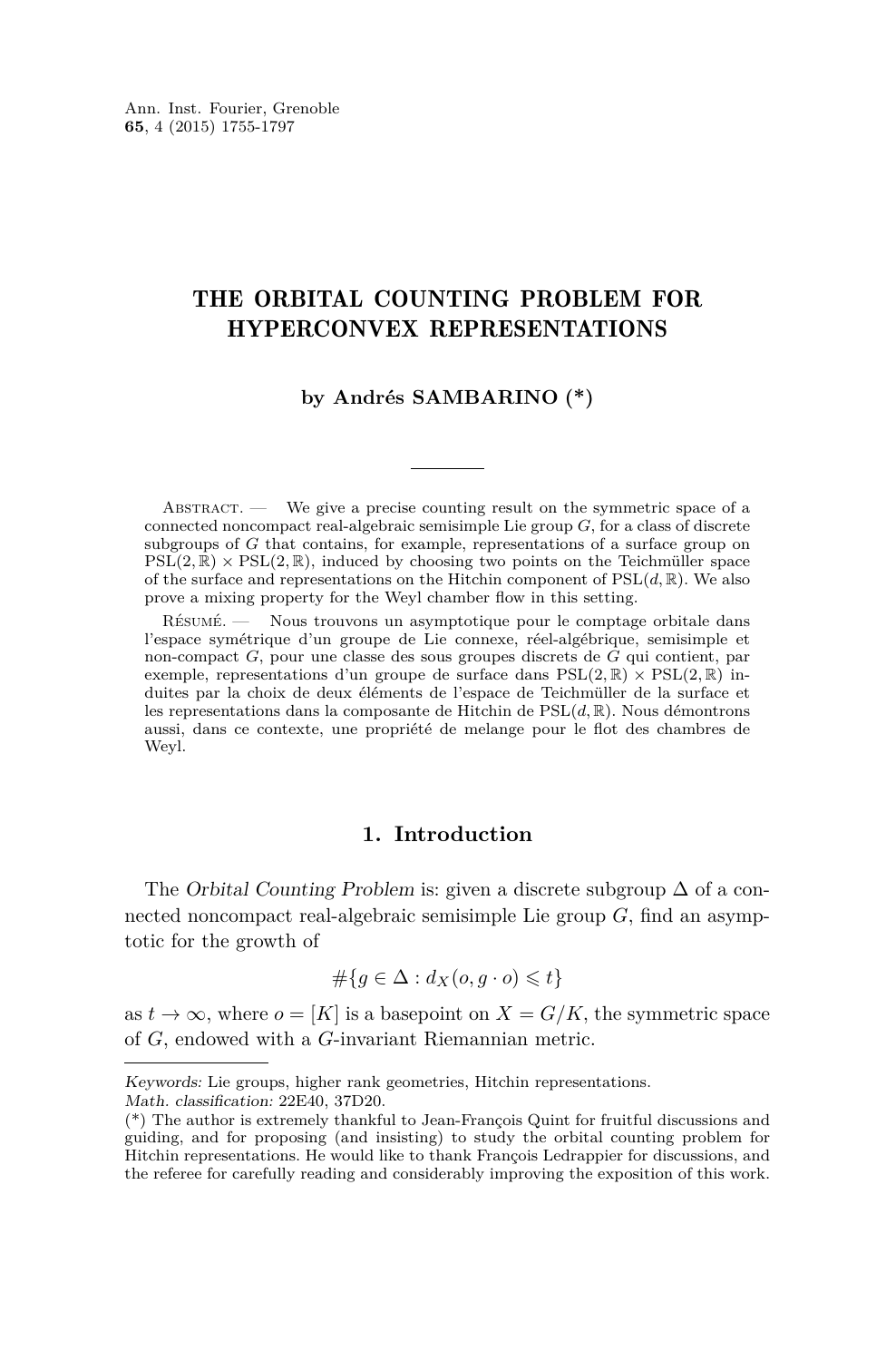When the group  $\Delta$  is a lattice, this problem has been studied by Eskin-McMullen [\[9\]](#page-42-0). They prove that the number of points in  $\Delta \cdot o \cap B(o, t)$ , is equivalent (modulo a constant) to the volume  $vol(B(o, t))$  of the ball of radius *t.* Hence, the asymptotic has a polynomial term together with an exponential term. Similar results have been obtained by Duke-Rudnick-Sarnak [\[7\]](#page-42-0).

We will hence focus on subgroups of infinite covolume. An important tool for such groups, in negative curvature, is the limit set of the group on the visual boundary of the space in consideration. On higher rank, it turns out to be more useful to consider the Furstenberg boundary.

Let *P* be a minimal parabolic subgroup of *G*, and denote by  $\mathscr{F}_G = \mathscr{F}$ *G/P* the Furstenberg boundary of *X.* Benoist [\[2\]](#page-42-0) has shown that the action of  $\Delta$  on  $\mathscr F$  has a smallest closed invariant set, called the limit set of  $\Delta$  on  $\mathscr{F}$ , and denoted by  $L_{\Lambda}$ .

The limit set is well understood for Schottky groups. These are finitely generated free subgroups of *G,* for which one has a good control on the relative position of the fixed points on  $\mathscr F$  of the free generators, together with nice contraction properties.

This precise information allows Quint [\[23\]](#page-43-0) to build an equivariant continuous map, from the boundary at infinity of the group into  $\mathscr{F}$ . The limit set is hence identified with a subshift of finite type. Quint [\[23\]](#page-43-0) uses the Thermodynamic Formalism on this subshift, to obtain an exponential equivalence for the orbital counting problem.

This work consists in studying the orbital counting problem, for a class of subgroups called hyperconvex representations, which we will now define.

The product  $\mathscr{F} \times \mathscr{F}$  has a unique open *G*-orbit, denoted by  $\mathscr{F}^{(2)}$ . For example, when  $G = \text{PGL}(d, \mathbb{R})$ , the space  $\mathscr F$  is the space of complete flags of  $\mathbb{R}^d$ , i.e. families of subspaces  $\{V_i\}_{i=0}^d$  such that  $V_i \subset V_{i+1}$  and dim  $V_i = i$ ; and the set  $\mathscr{F}^{(2)}$  is the space of pairs of flags in general position, i.e. pairs  $({V_i}, {W_i})$  such that, for every *i*, one has

$$
V_i \oplus W_{d-i} = \mathbb{R}^d.
$$

Let  $\Gamma$  be the fundamental group of a closed connected negatively curved Riemannian manifold (for any basepoint).

DEFINITION 1.0. — We say that a representation  $\rho : \Gamma \to G$  is hyperconvex if there exists a Hölder-continuous  $\rho$ -equivariant map  $\zeta : \partial_{\infty} \Gamma \to \mathscr{F}$ , such that the pair  $(\zeta(x), \zeta(y))$  belongs to  $\mathscr{F}^{(2)}$  whenever  $x, y \in \partial_{\infty}\Gamma$  are distinct.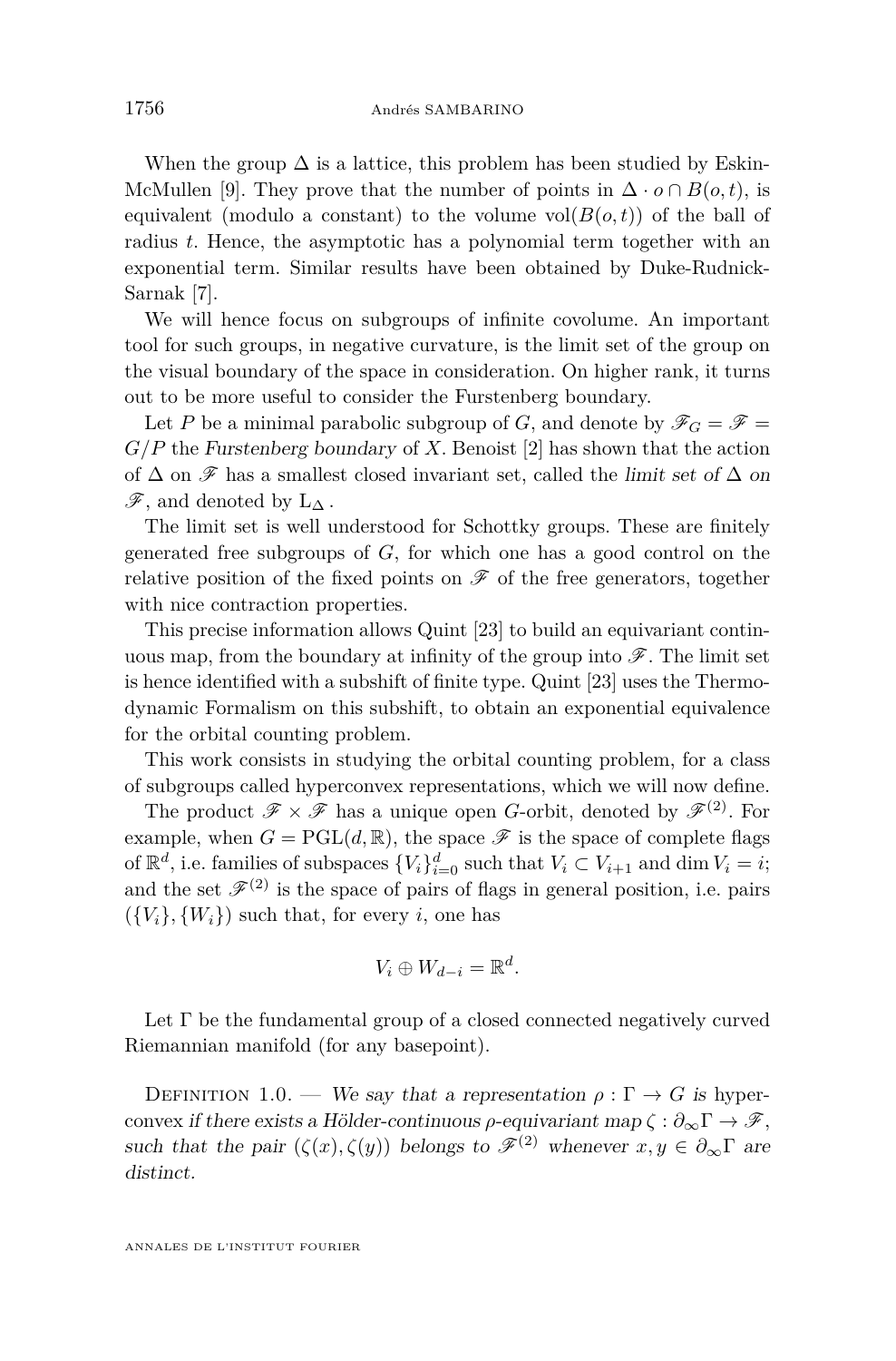If *G* is a rank 1 simple group, then its Furstenberg boundary is the visual boundary of the symmetric space, and the open orbit  $\mathscr{F}^{(2)}$  is

$$
\{(x,y)\in\mathscr{F}\times\mathscr{F}:x\neq y\}.
$$

The classical Morse's Lemma implies thus that a quasi-isometric embeding  $\Gamma \to G$  is a hyperconvex representation (see Efremovich-Tichonirova [\[8\]](#page-42-0)).

Hyperconvex representations where introduced by Labourie [\[16\]](#page-43-0), in his study of the Hitchin component. Consider a closed connected oriented surface  $\Sigma$  of genus  $g \ge 2$ . A representation  $\pi_1(\Sigma) \to \text{PSL}(d,\mathbb{R})$  is Fuchsian if it factors as

$$
\pi_1(\Sigma) \to \mathrm{PSL}(2,\mathbb{R}) \to \mathrm{PSL}(d,\mathbb{R}),
$$

where  $PSL(2,\mathbb{R}) \to PSL(d,\mathbb{R})$  is induced by the irreducible linear action of  $SL(2, \mathbb{R})$  on  $\mathbb{R}^d$  (unique modulo conjugation by  $SL(d, \mathbb{R})$ ) and  $\pi_1(\Sigma) \to$  $PSL(2,\mathbb{R})$  is discrete and faithful. A Hitchin component of  $PSL(d,\mathbb{R})$ , is a connected component of the space  $\hom(\pi_1(\Sigma), \text{PSL}(d, \mathbb{R}))$ , containing a Fuchsian representation.

THEOREM (Labourie  $[16]$ ).  $- A$  representation in a Hitchin component of  $PSL(d, \mathbb{R})$  is hyperconvex.

Finally, recall that if *H* is also a noncompact real-algebraic semisimple Lie group, then the Furstenberg boundary of  $G \times H$  is  $\mathscr{F}_G \times \mathscr{F}_H$ . Hence, if  $\rho : \Gamma \to G$  and  $\eta : \Gamma \to H$  are hyperconvex representations, so is the product  $\rho \times \eta : \Gamma \to G \times H$ .

Denote by  $C(Z)$  the Banach space of real continuous functions on a compact space  $Z$  (with the uniform topology), and by  $C^*(Z)$  its topological dual. Denote by  $\overline{X}_F$  the Furstenberg compactification of X (see Section [5\)](#page-32-0).

THEOREM (See Section [5\)](#page-32-0). — Let  $\rho : \Gamma \to G$  be a Zariski-dense hyperconvex representation. Then there exist  $h, c > 0$ , and a probability measure  $\mu$  on  $\overline{X}_F$ , such that

$$
ce^{-ht} \sum_{\gamma \in \Gamma : d_X(o, \rho(\gamma) \cdot o) \leq t} \delta_{\rho(\gamma) \cdot o} \otimes \delta_{\rho(\gamma^{-1}) \cdot o} \to \mu \otimes \mu,
$$

for the weak-star convergence on  $C^*(\overline{X}_F^2)$ , as  $t \to \infty$ .

Considering the constant function equal to 1, one obtains the following corollary.

COROLLARY. — Let  $\rho : \Gamma \to G$  be a Zariski-dense hyperconvex representation. Then there exist  $h, c > 0$ , such that

$$
ce^{-ht} \# \{ \gamma \in \Gamma : d_X(o, \rho(\gamma) \cdot o) \leq t \} \to 1,
$$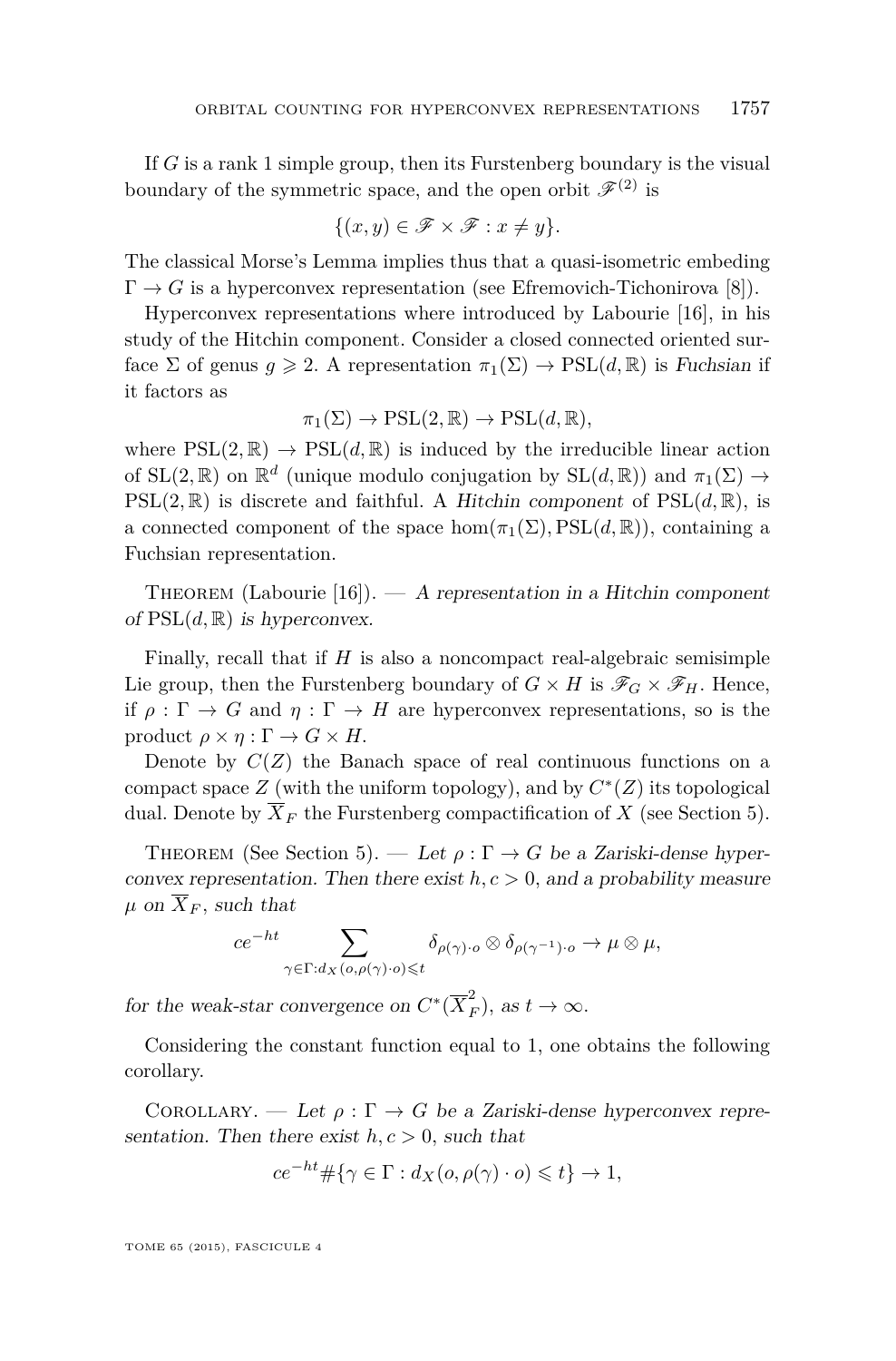as  $t \to \infty$ .

The exponential growth rate *h* in Theorem A is explicit: it is the topological entropy of a natural flow we construct, associated to the representation *ρ.* On the contrary, not much information is known about the constant *c.*

As first shown by Margulis [\[19\]](#page-43-0) in negative curvature, in order to obtain a counting theorem, one usually proves a mixing property of a well chosen dynamical system. In closed manifolds with negative curvature, the geodesic flow plays this role. In infinite covolume, for example for convex cocompact groups, one should restrict the geodesic flow to its nonwandering set. When  $\Delta$  is a lattice in higher rank, Eskin-M cMullen [\[9\]](#page-42-0) use the mixing property of the Weyl chamber flow, to prove the counting result previously mentioned.

Let  $\tau$  be the Cartan involution on  $\mathfrak{g} = \text{Lie}(G)$ , whose fixed point set is the Lie algebra of *K*. Consider  $\mathfrak{p} = \{v \in \mathfrak{g} : \tau v = -v\}$  and  $\mathfrak{a}$ , a maximal abelian subspace contained in  $\mathfrak p$ . Denote by  $\mathfrak a^+$  a closed Weyl chamber, and *M* the centralizer of  $exp(a)$  on *K*. The Weyl chamber flow is the right action by translations of  $\exp(\mathfrak{a})$  on

 $\Delta \backslash G/M$ .

When  $\Delta$  is a lattice on *G*, the mixing property of this action is due to Howe-Moore [\[13\]](#page-42-0).

In this article, we prove a mixing property of the Weyl chamber flow for hyperconvex representations. Before stating the result, let us recall the Patterson-Sullivan theory in higher rank.

Consider a *G*-invariant Riemannian metric in *X*, and  $\| \cdot \|$  the induced Euclidean norm on a*,* invariant under the Weyl group. Consider the Cartan decomposition  $G = K \exp(\mathfrak{a}^+)K$ , and  $a : G \to \mathfrak{a}^+$  the Cartan projection, then for every  $g \in G$ , one has  $||a(g)|| = d_X([K], g[K])$ . Hence, one is interested in understanding the growth of

$$
\#\{g \in \Delta : \|a(g)\| \leq t\},\
$$

as  $t \to \infty$ . Given an open cone  $\mathscr{C}$  in  $\mathfrak{a}^+$ , consider the exponential growth rate

$$
h_{\mathscr{C}} = \limsup_{s \to \infty} \frac{\log \#\{g \in \Delta : a(g) \in \mathscr{C}, \ \|a(g)\| \leq s\}}{s}.
$$

The growth indicator of  $\Delta$ , introduced by Quint [\[22\]](#page-43-0), is the map  $\psi_{\Delta} : \mathfrak{a} \to$  $\mathbb{R} \cup \{-\infty\}$ , defined by

$$
\psi_{\Delta}(v) = ||v|| \inf h_{\mathscr{C}},
$$

where the greatest lower bound is taken over all open cones  $\mathscr C$  containing *v*. Remark that  $\psi_{\Delta}(tv) = t\psi_{\Delta}(v)$  if  $t \geq 0$ .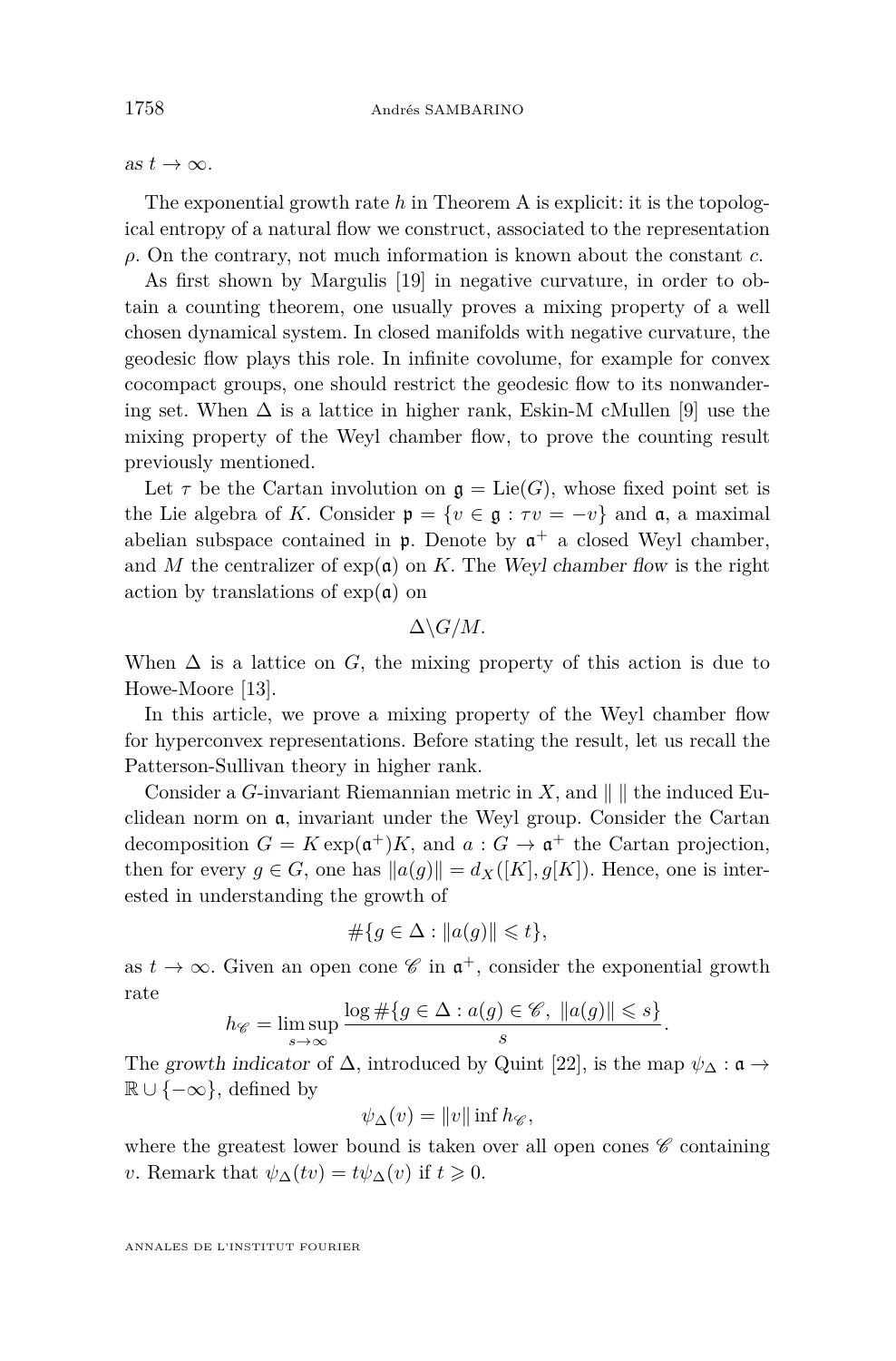<span id="page-5-0"></span>Benoist [\[2\]](#page-42-0) has introduced the *limit* cone  $\mathscr{L}_{\Delta}$  of  $\Delta$ , as the closed cone in  $\mathfrak{a}^+$  generated by  $\{\lambda(g) : g \in \Delta\}$ , where  $\lambda : G \to \mathfrak{a}^+$  is the Jordan projection. Quint [\[22\]](#page-43-0) proves the following theorem.

THEOREM 1.0 (Quint [\[22\]](#page-43-0)). — Let  $\Delta$  be a Zariski-dense discrete subgroup of *G*. Then  $\psi_{\Delta}$  is concave, upper semi-continuous and the space

$$
\{v\in \mathfrak{a} : \psi_\Delta(v) > -\infty\},\
$$

is the limit cone  $\mathscr{L}_{\Lambda}$ . Moreover  $\psi_{\Lambda}$  is nonnegative on  $\mathscr{L}_{\Lambda}$ , and positive on its interior.

The growth indicator plays the role, in higher rank, of the critical exponent in negative curvature. Denote by *P* the minimal parabolic group of *G*, associated to the choice of  $\mathfrak{a}^+$ . The set  $\mathscr{F} = G/P$  is *K*-homogeneous, the group *M* is the stabilizer in *K* of  $[P] \in \mathscr{F}$ . The Busemann cocycle  $\sigma$ :  $G \times \mathscr{F} \to \mathfrak{a}$  is defined to verify the equation

$$
gk = l \exp(\sigma(g, kM))n,
$$

for every  $g \in G$  and  $k \in K$ , using Iwasawa's decomposition of  $G =$  $K \exp(\mathfrak{a})N$ , where *N* is the unipotent radical of *P*.

THEOREM 1.0 (Quint [\[20\]](#page-43-0)). — Let  $\Delta$  be a Zariski-dense discrete subgroup of *G*. Then for each linear form  $\varphi$ , tangent to  $\psi_{\Delta}$  in a direction in the interior of  $\mathscr{L}_{\Delta}$ , there exists a probability measure  $\nu_{\varphi}$  on  $\mathscr{F}$ , supported on  $L_{\Delta}$ *, such that for every*  $g \in \Delta$  *one has,* 

$$
\frac{dg_*\nu_\varphi}{d\nu_\varphi}(x) = e^{-\varphi(\sigma(g^{-1},x))}.
$$

The measure  $\nu_{\varphi}$  is called a  $\varphi$ -Patterson-Sullivan measure of  $\Delta$ *.* Denote by  $u_0$  the unique element of the Weyl group that sends  $\mathfrak{a}^+$  to  $-\mathfrak{a}^+$ . The opposition involution i :  $\mathfrak{a} \to \mathfrak{a}$  is defined by  $i = -u_0$ . One has  $i(a(g)) =$  $a(g^{-1})$ , for every  $g \in G$ , and thus  $\psi_{\Delta} \circ i = \psi_{\Delta}$ . Moreover if  $\varphi \in \mathfrak{a}^*$  is tangent to *ψ*∆*,* so is *ϕ*◦i *.* Hence, in higher rank, Patterson-Sullivan's measures come in pairs.

As in negative curvature, one can use these measures to construct invariant measures for the Weyl chamber flow. Consider the action of *G* on  $\mathscr{F}^{(2)} \times \mathfrak{a}$ , via Busemann's cocycle, defined by

$$
g(x, y, v) = (gx, gy, v - \sigma(g, y)).
$$

Denote by  $\overline{P}$  the opposite parabolic subgroup of  $P$ , associated to the choice of  $\mathfrak{a}^+$ , the stabilizer in *G* of the point  $([P], [\overline{P}], 0) \in \mathscr{F}^{(2)} \times \mathfrak{a}$  is isomorphic to *M*, and we get thus an identification  $G/M = \mathscr{F}^{(2)} \times \mathfrak{a}$ . This is called Hopf's parametrization of *G.*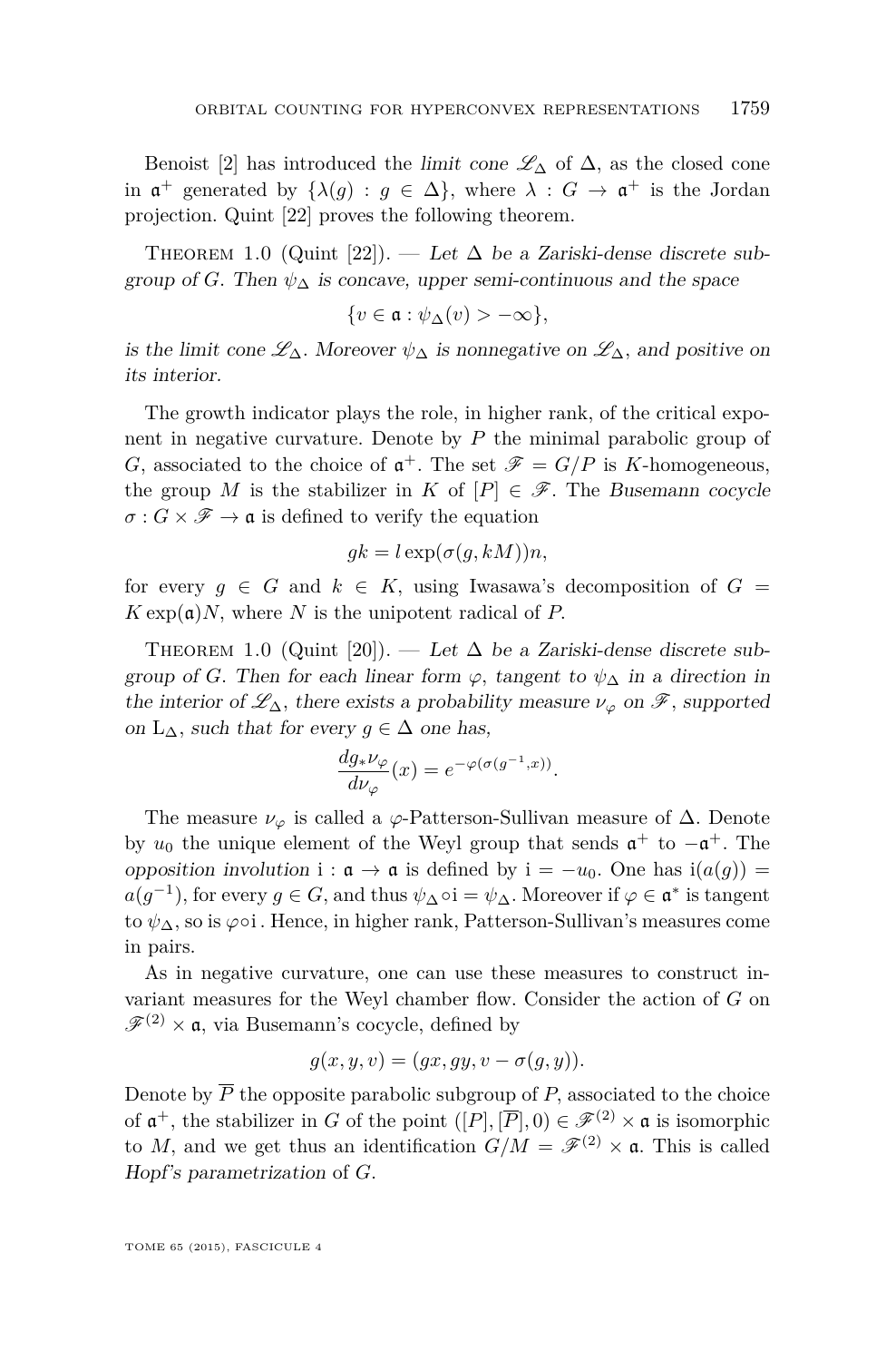Using Tits's [\[31\]](#page-43-0) representations of *G,* one can define a vector valued Gromov product  $\mathscr{G}_{\Pi} : \mathscr{F}^{(2)} \to \mathfrak{a}$  (see Section [4\)](#page-22-0) such that, for every  $g \in G$ and  $(x, y) \in \mathscr{F}^{(2)}$ ,

$$
\mathscr{G}_{\Pi}(gx, gy) - \mathscr{G}_{\Pi}(x, y) = -(\mathrm{i} \circ \sigma(g, x) + \sigma(g, y)).
$$

For a given  $\varphi \in \mathfrak{a}^*$  tangent to  $\psi_{\Delta}$ , the measure

$$
e^{-\varphi(\mathscr{G}_{\Pi}(\cdot,\cdot))}\nu_{\varphi\circ i}\otimes\nu_\varphi\otimes\mathrm{Leb}_\mathfrak{a}
$$

in  $\mathscr{F}^{(2)}\times\mathfrak{a}$  is thus  $\Delta$ -invariant and  $\mathfrak{a}$ -invariant. Denote by  $\chi_{\varphi}$  the measure induced on the quotient  $\Delta \backslash G/M$ . We call this measure the Bowen-Margulis measure for  $\varphi$ , its support is the set

$$
\Delta\backslash(\mathrm{L}_{\Delta}^{(2)}\times\mathfrak{a}),
$$

where  $L_{\Delta}^{(2)} = (L_{\Delta})^2 \cap \mathscr{F}^{(2)}$ . This set is analogous, in higher rank, to the nonwandering set of the geodesic flow in negative curvature. An important contrast though, is that when  $\Delta$  is not a lattice and *G* is simple (of higher rank), the measure  $\chi_{\varphi}$  is expected to have infinite total mass. For example, Quint [\[21\]](#page-43-0) has shown that if  $\Delta\backslash(L_{\Delta}^{(2)}\times\mathfrak{a})$  is compact, then  $\Delta$  is a cocompact lattice.

We prove the following mixing property, for hyperconvex representations, inspired by the work of Thirion [\[30\]](#page-43-0). He proves an analogous mixing property for ping-pong groups.

THEOREM (Theorem [4.0\)](#page-29-0). — Let  $\rho : \Gamma \to G$  be a Zariski-dense hyperconvex representation, and consider  $\varphi \in \mathfrak{a}^*$  tangent to  $\psi_{\Delta}$  in the direction  $u_{\varphi}$ . Then there exists  $\kappa > 0$  such that, for any two compactly supported continuous functions  $f_0, f_1 : \rho(\Gamma) \backslash G/M \to \mathbb{R}$ , one has

$$
(2\pi t)^{(\text{rank}(G)-1)/2}\chi_{\varphi}(f_0 \cdot f_1 \circ \exp(tu_{\varphi})) \to \kappa \chi_{\varphi}(f_0)\chi_{\varphi}(f_1),
$$

as  $t \to \infty$ .

In Section [2,](#page-7-0) we recall results on Hölder cocycles from [\[27\]](#page-43-0), of particular interest is the Reparametrizing Theorem [2.0.](#page-13-0) This theorem is crucial in understanding the nature of

$$
\rho(\Gamma) \backslash ({\rm L}^{(2)}_{\rho(\Gamma)}\times\mathfrak{a}),
$$

when  $\rho : \Gamma \to G$  is hyperconvex (Proposition [3.0\)](#page-16-0). In Section [3,](#page-14-0) we prove a general mixing property that will imply Theorem B. This is shown in Section [4.](#page-22-0) In the last section, we prove Theorem A by adapting a method of Roblin [\[25\]](#page-43-0) and Thirion [\[29\]](#page-43-0).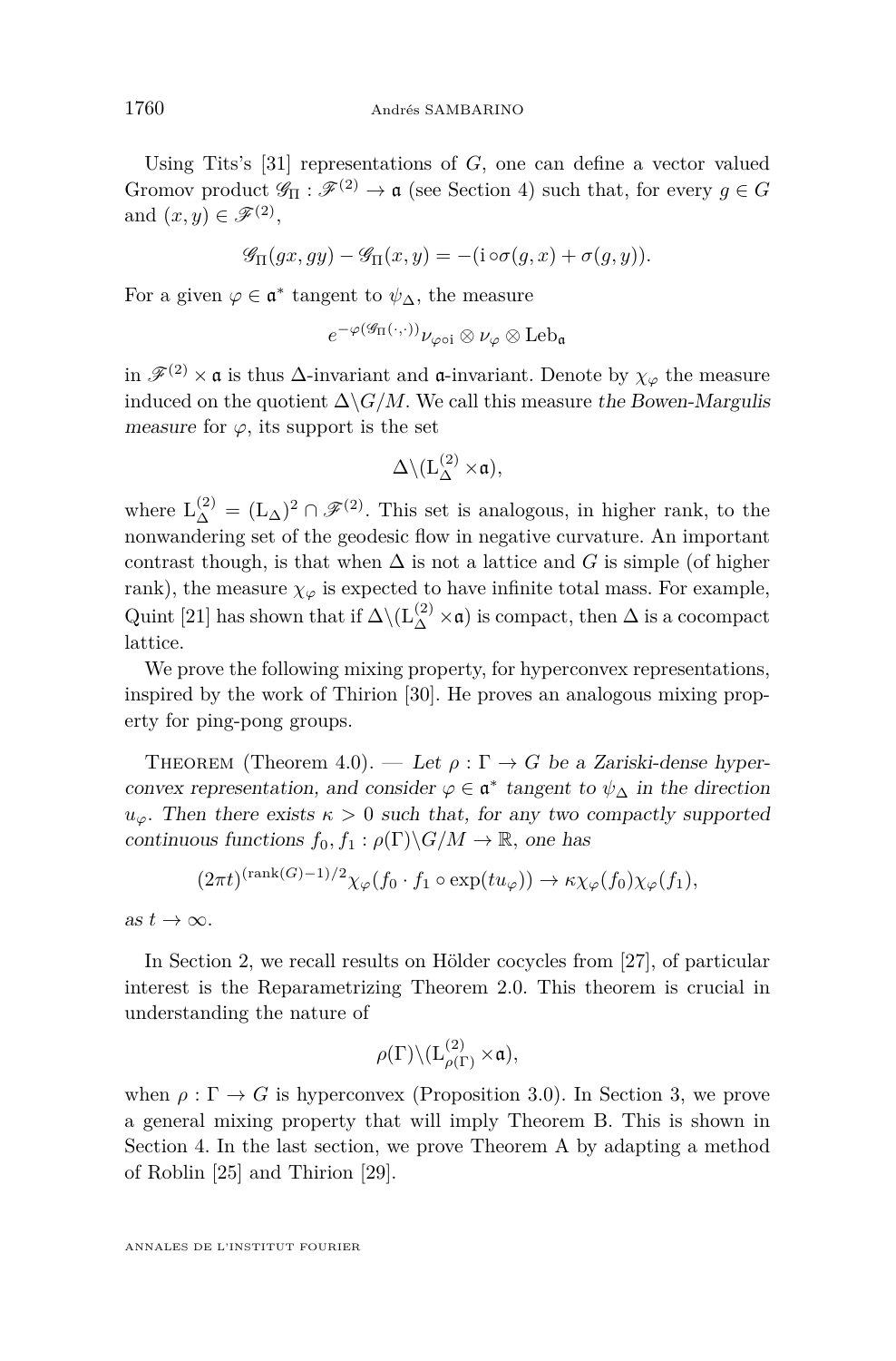#### **2. Hölder cocycles**

<span id="page-7-0"></span>**Reparametrizations.** The standard reference for the following is Katok-Hasselblat [\[15\]](#page-42-0). Let *X* be a compact metric space,  $\phi = (\phi_t)_{t \in \mathbb{R}}$  a continuous flow on *X* without fixed points (i.e. no point in *X* verifies  $\phi_t x = x$  for every  $t \in \mathbb{R}$ , and *V* a finite dimensional real vector space.

DEFINITION 2.0. — A translation cocycle over  $\phi$  is a map  $\kappa : X \times \mathbb{R} \to V$ that verifies the following two conditions:

- For every  $x \in X$  and  $t, s \in \mathbb{R}$ , one has

$$
\kappa(x, t+s) = \kappa(\phi_s x, t) + \kappa(x, s).
$$

- For every  $t \in \mathbb{R}$ , the map  $\kappa(\cdot, t)$  is Hölder-continuous with exponent independent of *t,* and with bounded multiplicative constant when *t* is bounded.

Two translation cocycles  $\kappa_1$  and  $\kappa_2$  are Livšic-cohomologous, if there exists a continuous map  $U: X \to V$ , such that for all  $x \in X$  and  $t \in \mathbb{R}$  one has

(2.1) 
$$
\kappa_1(x,t) - \kappa_2(x,t) = U(\phi_t x) - U(x).
$$

Denote by  $p(\tau)$  the period of a  $\phi$ -periodic orbit  $\tau$ . If  $\kappa$  is a translation cocycle then the *period* of  $\tau$  for  $\kappa$ , is defined by

$$
L_{\kappa}(\tau) = \kappa(x, p(\tau)),
$$

for any  $x \in \tau$ . It is clear that  $L_{\kappa}(\tau)$  does not depend on the chosen point  $x \in \tau$ , and that the set of periods is a cohomological invariant of  $\kappa$ .

The standard example of a translation cocycle is obtained by considering a Hölder-continuous map  $f: X \to V$ , and defining  $\kappa_f: X \times \mathbb{R} \to V$  by

(2.2) 
$$
\kappa_f(x,t) = \int_0^t f(\phi_s x)ds.
$$

The period of a periodic orbit  $\tau$  for  $f$  is then

$$
\int_{\tau} f = \int_0^{p(\tau)} f(\phi_s x) ds.
$$

We say that a map  $U: X \to V$  is  $C^1$  in the direction of the flow  $\phi$ , if for every  $x \in X$ , the map  $t \mapsto U(\phi_t x)$  is of class  $C^1$ , and the map

$$
x \mapsto \left. \frac{\partial}{\partial t} \right|_{t=0} U(\phi_t x)
$$

is continuous. Two Hölder-continuous maps  $f, g : X \rightarrow V$  are Livšiccohomologous if the translation cocycles  $\kappa_f$  and  $\kappa_g$  are. If this is the case,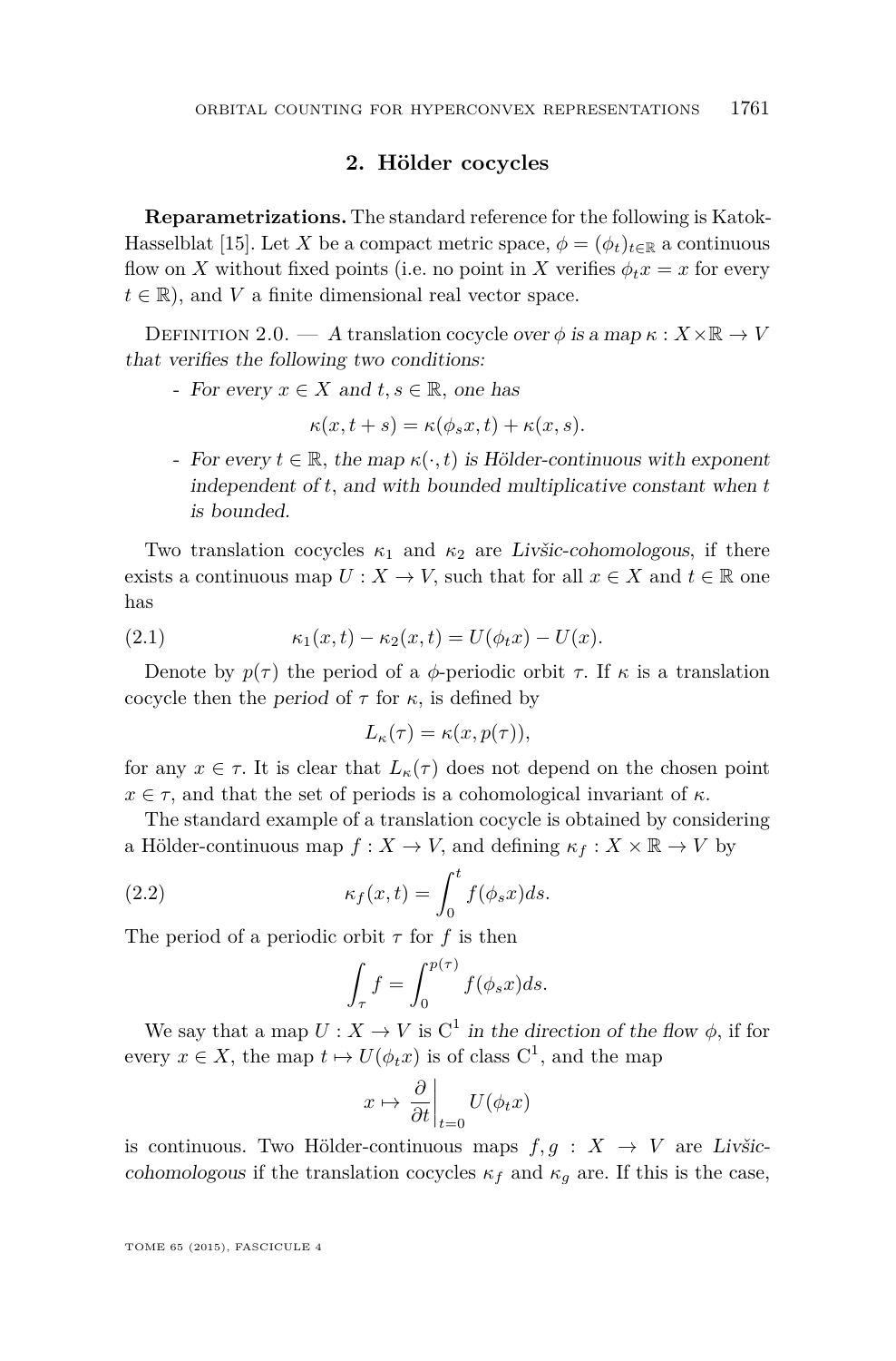the map U of equation  $(2.1)$  is  $C<sup>1</sup>$  in the direction of the flow, and for all  $x \in X$  one has

$$
f(x) - g(x) = \frac{\partial}{\partial t}\bigg|_{t=0} U(\phi_t x).
$$

If  $f: X \to \mathbb{R}$  is positive, then, since  $\overline{X}$  is compact,  $f$  has a positive minimum and for every  $x \in X$ , the function  $\kappa_f(x, \cdot)$  is an increasing homeomorphism of R. We then have a map  $\alpha_f : X \times \mathbb{R} \to \mathbb{R}$  that verifies

(2.3) 
$$
\alpha_f(x, \kappa_f(x, t)) = \kappa_f(x, \alpha_f(x, t)) = t,
$$

for every  $(x, t) \in X \times \mathbb{R}$ .

DEFINITION 2.0. — The reparametrization of  $\phi$  by  $f: X \to \mathbb{R}_+^*$  is the flow  $\psi = \psi^f = (\psi_t)_{t \in \mathbb{R}}$  on *X*, defined by  $\psi_t(x) = \phi_{\alpha_f(x,t)}(x)$ , for all  $t \in \mathbb{R}$  and  $x \in X$ . If f is Hölder-continuous, we will say that  $\psi$  is a Hölder reparametrization of *φ.*

Remark 2.0. — If two positive continuous functions  $f, g: X \to \mathbb{R}$  are Livšic-cohomologous, then the flows  $\psi^f$  and  $\psi^g$  are conjugated i.e. there exists a homeomorphism  $h: X \to X$  such that, for all  $x \in X$  and  $t \in \mathbb{R}$ , one has $^{(1)}$ 

$$
h(\psi_t^f x) = \psi_t^g(hx).
$$

Denote by  $\mathcal{M}^{\phi}$  the set of  $\phi$ -invariant probability measures on *X*. The pressure of a continuous function  $f: X \to \mathbb{R}$  is defined by

$$
P(\phi, f) = \sup_{m \in \mathcal{M}^{\phi}} h(\phi, m) + \int_{X} f dm,
$$

where  $h(\phi, m)$  is the metric entropy of *m* for  $\phi$ . A probability measure *m*, on which the least upper bound is attained, is called an equilibrium state of *f*. An equilibrium state for  $f \equiv 0$  is called a probability measure of maximal entropy, and its entropy is called the topological entropy of  $\phi$ , denoted by  $h_{\text{top}}(\phi)$ .

If  $\tau$  is a periodic orbit of  $\phi$ , and  $q: X \to \mathbb{R}$  is continuous, then a standard argument shows

(2.1) 
$$
\int_0^{\kappa_f(x,p(\tau)))} g(\psi_s^f x) ds = \int_\tau gf.
$$

In fact, if *m* is a  $\phi$ -invariant probability measure on *X*, then the probability measure  $m^{\#}$ , defined by

(2.2) 
$$
\frac{dm^{\#}}{dm}(\cdot) = \frac{f(\cdot)}{\int f dm},
$$

 $(1)$  This is standard, see [\[26,](#page-43-0) Remark 2.2.] for a detailed proof.

<span id="page-8-0"></span>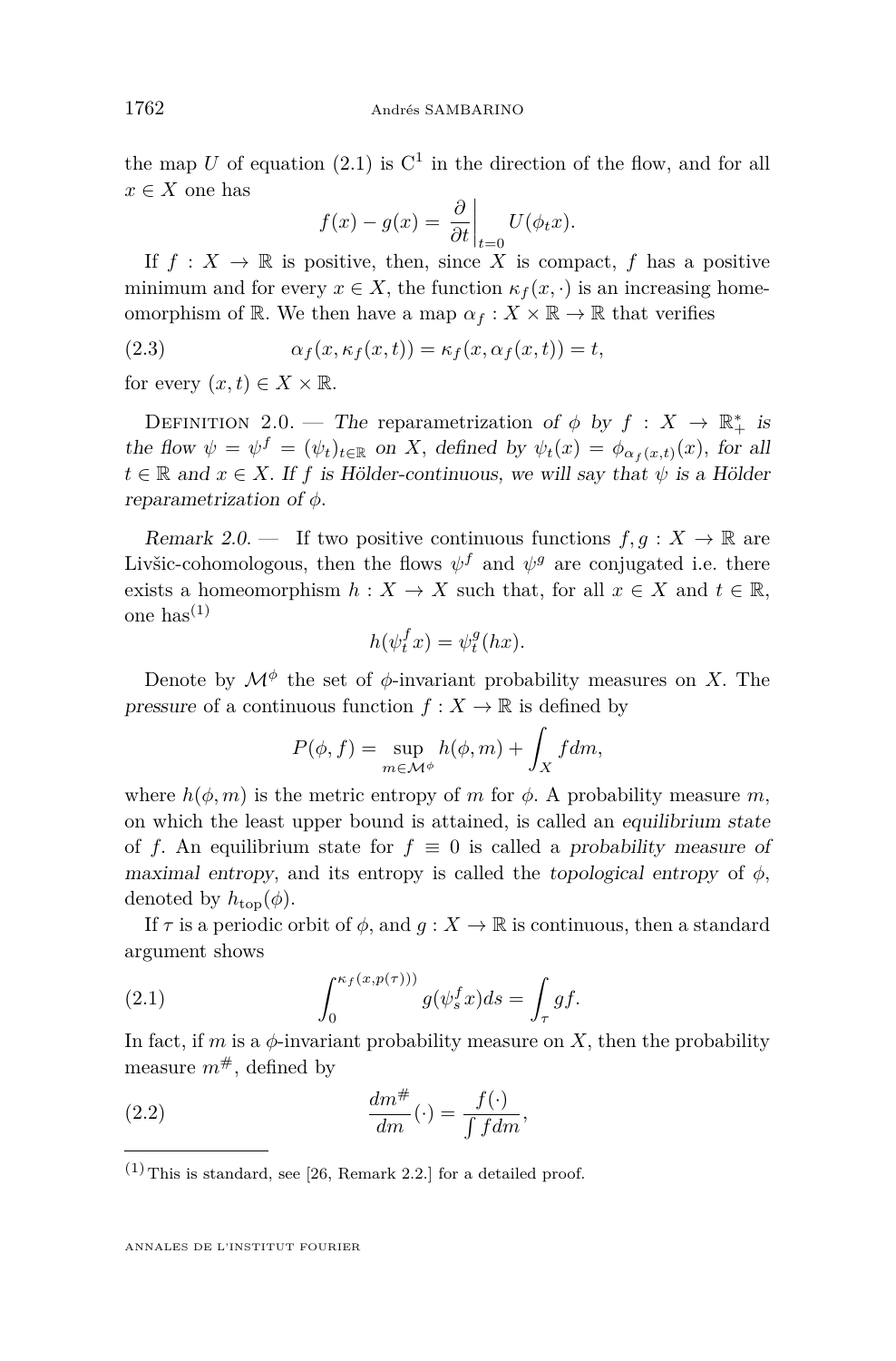<span id="page-9-0"></span>is invariant under  $\psi^f$ .

LEMMA 2.0 ([\[27,](#page-43-0) Section 2]). — If  $h = h_{top}(\psi^f) < \infty$ , then the map  $m \mapsto m^{\#}$  is a bijection between the set of equilibrium states of  $-hf$ , and the set of probability measures of maximal entropy of  $\psi^f$ .

**Anosov flows and Markov codings.** Assume from now on that *X* is a compact manifold, and that the flow  $\phi$  is  $C^1$ . We say that  $\phi$  is Anosov, if the tangent bundle of *X* splits as a sum of three bundles

$$
TX = E^s \oplus E^0 \oplus E^u,
$$

that are  $d\phi_t$ -invariant for every  $t \in \mathbb{R}$  and, there exist positive constants *C* and *c* such that,  $E^0$  is the direction of the flow, and for every  $t \geq 0$  one has  $||d\phi_t v|| \le Ce^{-ct} ||v||$  for every  $v \in E^s$ , and  $||d\phi_{-t}v|| \le Ce^{-ct} ||v||$  for every  $v \in E^u$ , for any Riemannian metric on *X*.

We need the following classical result of Livšic [\[18\]](#page-43-0):

THEOREM 2.0 (Livšic [\[18\]](#page-43-0)). — Let  $\phi$  be an Anosov flow on *X* and  $\kappa$ :  $X \times \mathbb{R} \to V$  a translation cocycle. If  $L_{\kappa}(\tau) = 0$  for every periodic orbit  $\tau$ , then  $\kappa$  is Livšic-cohomologous to 0.

As the next lemma proves, one can always chose a translation cocycle of the form  $\kappa_f$ , in the cohomology class of a given translation cocycle  $\kappa$ .

LEMMA 2.0. — Let  $\phi$  be an Anosov flow on *X*, and let  $\kappa : X \times \mathbb{R} \to V$  be a translation cocycle, then there exists a Hölder-continuous map  $f: X \to V$ such that the cocycles  $\kappa$  and  $\kappa_f$  are Livšic-cohomologous.

Proof. — Fix  $C > 0$ , and consider the translation cocycle  $\kappa^C$ , defined by

$$
\kappa^{C}(x,t) = \frac{1}{C} \int_{0}^{C} \kappa(\phi_{s}(x), t) ds.
$$

The translation cocycles  $\kappa^C$  and  $\kappa$  are Livšic-cohomolgous since they have the same periods. One easily checks that  $\kappa^C(\cdot, t)$  is of class  $C^1$  in the direction of the flow and thus,  $\kappa^C$  is the integral of a Hölder-continuous function along the orbits of  $\phi$ .

The following lemma is useful.

LEMMA 2.0  $(27, Section 3)$ . — Consider a Hölder-continuous function  $f: X \to \mathbb{R}$ *, such that* 

$$
\frac{1}{p(\tau)}\int_{\tau}f > k,
$$

for some positive *k* and every periodic orbit  $\tau$  of  $\phi$ . Then  $f$  is Livšiccohomologous to a positive Hölder-continuous function.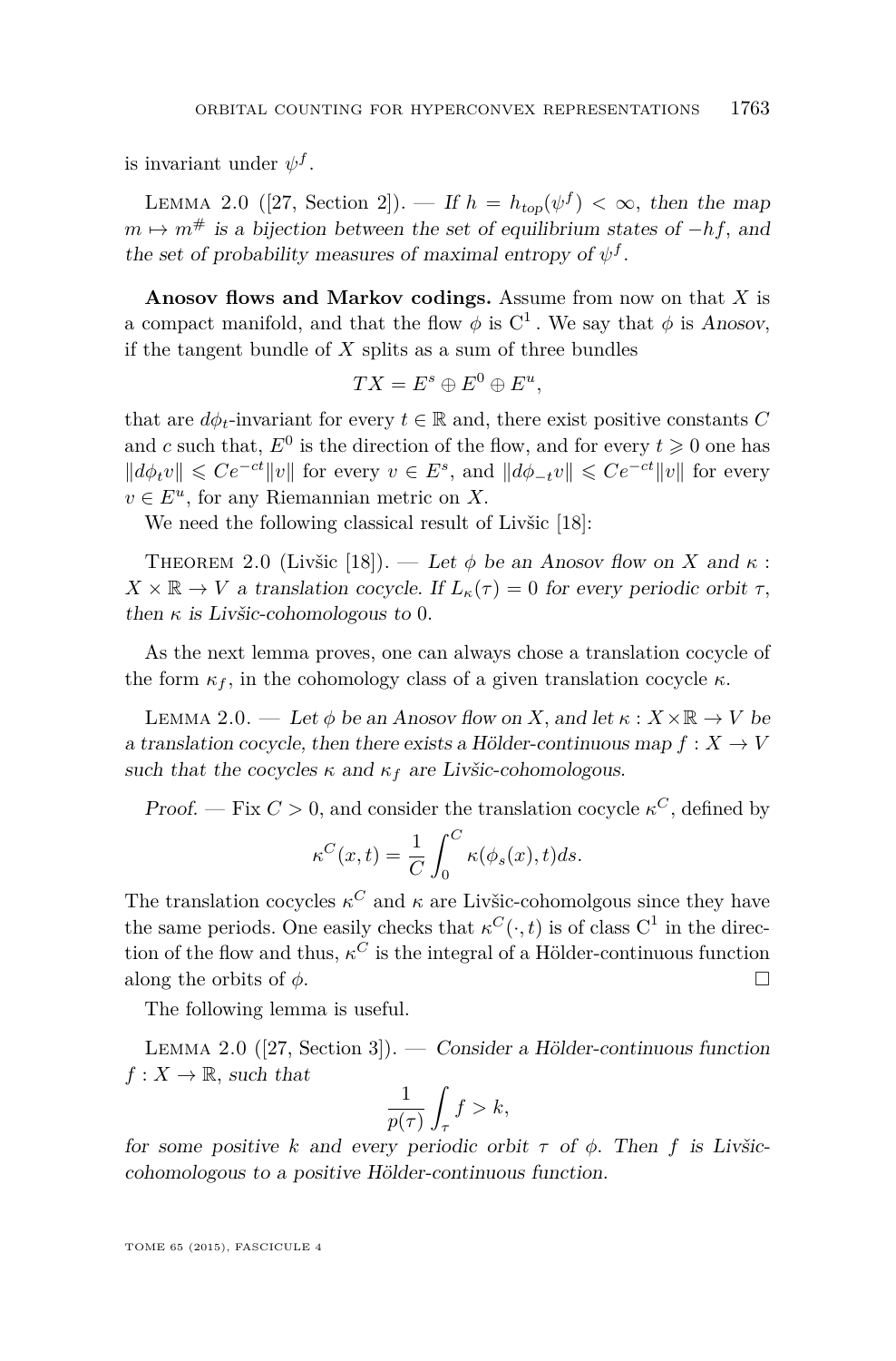<span id="page-10-0"></span>In order to study the ergodic theory of Anosov flows, Bowen [\[5\]](#page-42-0) and Ratner [\[24\]](#page-43-0) introduced the notion of Markov coding.

DEFINITION 2.0. — The triple  $(\Sigma, \pi, r)$  is a Markov coding for  $\phi$ , if  $\Sigma$ is an irreducible two-sided subshift of finite type, the maps  $\pi : \Sigma \to X$  and  $r : \Sigma \to \mathbb{R}_+^*$  are Hölder-continuous and verify the following conditions: Let  $\sigma : \Sigma \to \Sigma$  be the shift, and let  $\hat{r} : \Sigma \times \mathbb{R} \to \Sigma \times \mathbb{R}$  be the homeomorphism defined by

$$
\hat{r}(x,t) = (\sigma x, t - r(x)),
$$

then

- i) the map  $\Pi : \Sigma \times \mathbb{R} \to X$  defined by  $\Pi(x, t) = \phi_t(\pi(x))$  is surjective and *r*ˆ-invariant,
- ii) consider the suspension flow  $\sigma^r = (\sigma_t^r)_{t \in \mathbb{R}}$  on  $(\Sigma \times \mathbb{R})/\hat{r}$ , then the induced map  $\Pi : (\Sigma \times \mathbb{R})/\hat{r} \to X$  is bounded-to-one and, injective on a residual set which is of full measure for every ergodic invariant measure of total support of  $\sigma^r$ .

Remark 2.0. — If a flow *φ* admits a Markov coding then every reparametrization  $\psi$  of  $\phi$  also admits a Markov coding, simply by considering the new roof function  $r'(x) = \int_0^{r(x)} f(\phi_s x) dx$ .

A Markov coding is a very accurate measurable model for a flow *φ.* If  $\phi$  admits a Markov coding, then it has a unique probability measure of maximal entropy, and the function  $\Pi : (\Sigma \times \mathbb{R})/f \to X$  induces an isomorphism between the set probability measures of maximal entropy of *σ*<sup>*r*</sup> and that of *φ*. In particular the topological entropy of *φ* coincides with that of  $\sigma^r$ .

Recall that a flow  $\phi$  is transitive if it has a dense orbit.

THEOREM 2.0 (Bowen [\[4,](#page-42-0) [5\]](#page-42-0)). — A transitive Anosov flow admits a Markov coding.

The following is standard.

PROPOSITION 2.0 (Bowen-Ruelle [\[6\]](#page-42-0)). — Let  $\phi$  be a transitive Anosov flow. Then, given a Hölder-continuous function  $f: X \to \mathbb{R}$ , there exists a unique equilibrium state for  $f$ , moreover, the equilibrium state is ergodic.

The equilibrium state of the last proposition can be described as follows (see Bowen-Ruelle [\[6,](#page-42-0) Proposition 3.1]). If  $(\Sigma, \pi, r)$  is a Markov coding for the Anosov flow  $\phi$ , then consider the function  $F : \Sigma \to \mathbb{R}$  defined by

$$
F(x) = \int_0^{r(x)} f(\phi_t(\pi x))dt,
$$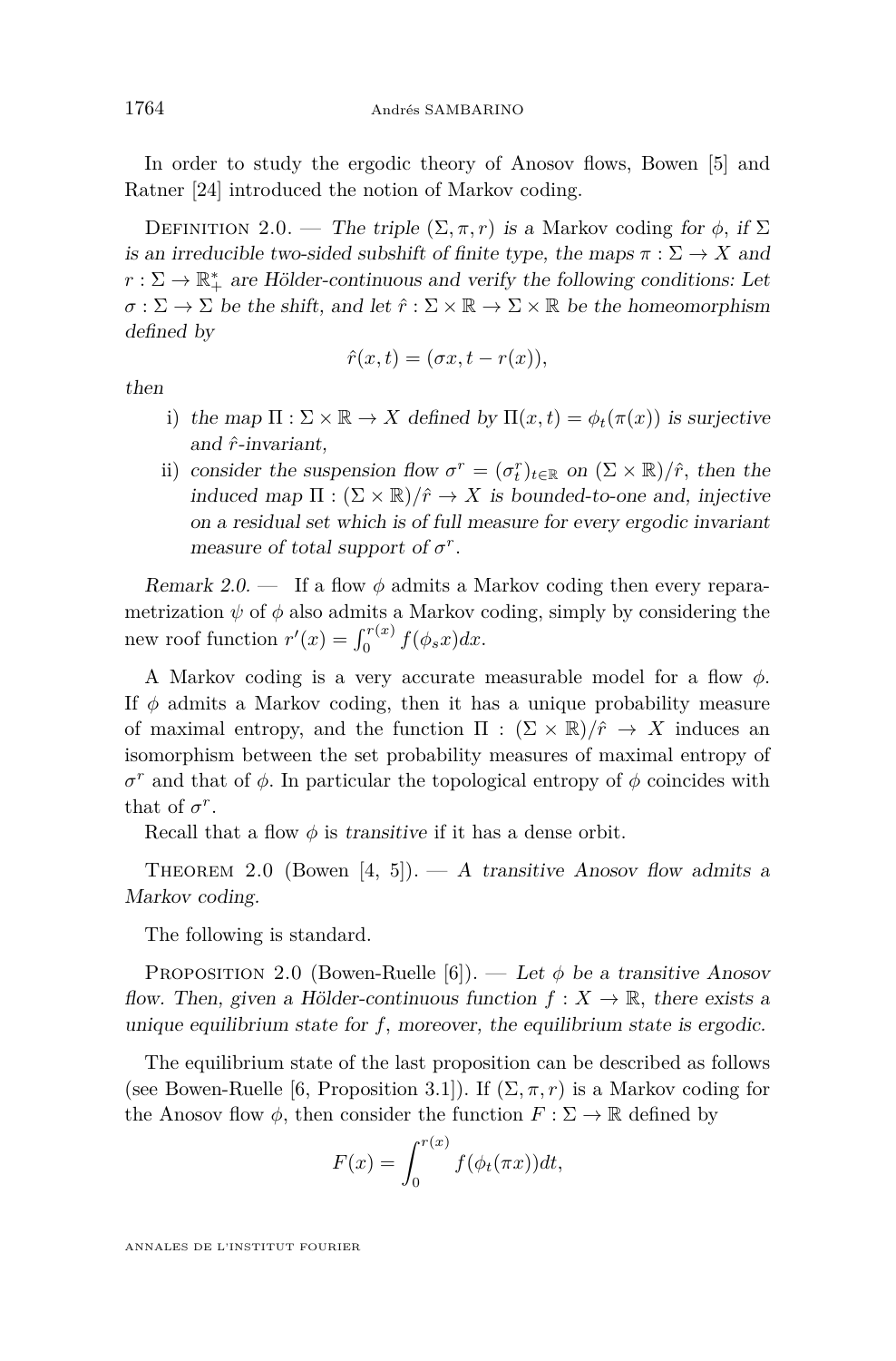<span id="page-11-0"></span>and consider the equilibrium state  $\nu$ , of  $F-P(f)$ . Then for every measurable function  $G: X \to \mathbb{R}$ , one has

(2.1) 
$$
\int_X G dm_f = \frac{1}{\int r d\nu} \int_{\Sigma} \int_0^{r(x)} G(\phi_t(\pi x)) dt d\nu(x).
$$

We finish this subsection with the following classical result.

THEOREM 2.0. — Let *M* be a closed connected, negatively curved Riemannian manifold. Then the geodesic flow on  $T^1M$  is a transitive Anosov flow.

**Hölder cocycles on**  $\partial_{\infty} \Gamma$ . Let *M* be a closed connected negatively curved Riemannian manifold *M*, and denote by  $\overline{M} \rightarrow \overline{M}$  its universal cover. The group  $\Gamma = \pi_1(M)$  is hyperbolic, and the visual boundary of M is identified with the boundary at infinity  $\partial_{\infty} \Gamma$  of the group, endowed with its usual Hölder structure (see Ghys-de la Harpe [\[10\]](#page-42-0)). We will now focus on Hölder cocycles on *∂*∞Γ*.*

DEFINITION 2.0. — A Hölder cocycle is a map  $c : \Gamma \times \partial_{\infty} \Gamma \to V$ , such that

$$
c(\gamma_0\gamma_1, x) = c(\gamma_0, \gamma_1 x) + c(\gamma_1, x),
$$

for any  $\gamma_0, \gamma_1 \in \Gamma$  and  $x \in \partial_\infty \Gamma$ , and such that  $c(\gamma, \cdot)$  is Hölder-continuous, for every  $\gamma \in \Gamma$  (the same exponent is assumed for every  $\gamma \in \Gamma$ ).

Recall that each  $\gamma \in \Gamma - \{e\}$  has two fixed points on  $\partial_{\infty} \Gamma$ ,  $\gamma_+$  and  $\gamma_-,$ and that for every  $x \in \partial_{\infty} \Gamma - \{\gamma_{-}\}\$  one has  $\gamma^{n} x \to \gamma_{+}$ , as  $n \to \infty$ . We will refer to  $\gamma_+$  as the *attractor* of  $\gamma$ . The period of  $\gamma$  for a Hölder cocycle *c* is defined by

$$
\ell_c(\gamma) = c(\gamma, \gamma_+).
$$

The cocycle property implies that for all  $n \in \mathbb{N}$ , one has  $\ell_c(\gamma^n) = n\ell_c(\gamma)$ , and  $\ell_c(\gamma)$  only depends on the conjugacy class [ $\gamma$ ] of  $\gamma$ .

Two Hölder cocycles  $c$  and  $c'$  are cohomologous, if there exists a Höldercontinuous function  $U : \partial_{\infty} \Gamma \to V$ , such that for all  $\gamma \in \Gamma$  one has

$$
c(\gamma, x) - c'(\gamma, x) = U(\gamma x) - U(x).
$$

One easily deduces from the definition that the set of periods of a Hölder cocycle is a cohomological invariant. The following theorem of Ledrappier [\[17\]](#page-43-0) relates Hölder cocycles with Hölder-continuous maps  $T^1M \to V$ .

Recall that the set of periodic orbits of the geodesic flow of *M* is in one-to-one correspondence with the set of conjugacy classes  $[\Gamma] - \{e\}$  of  $Γ - {e}$ *.* If  $γ ∈ Γ$ *,* then  $[γ]$  will freely represent its conjugacy class in Γ*,* and its associated periodic orbit on *T* <sup>1</sup>*M.*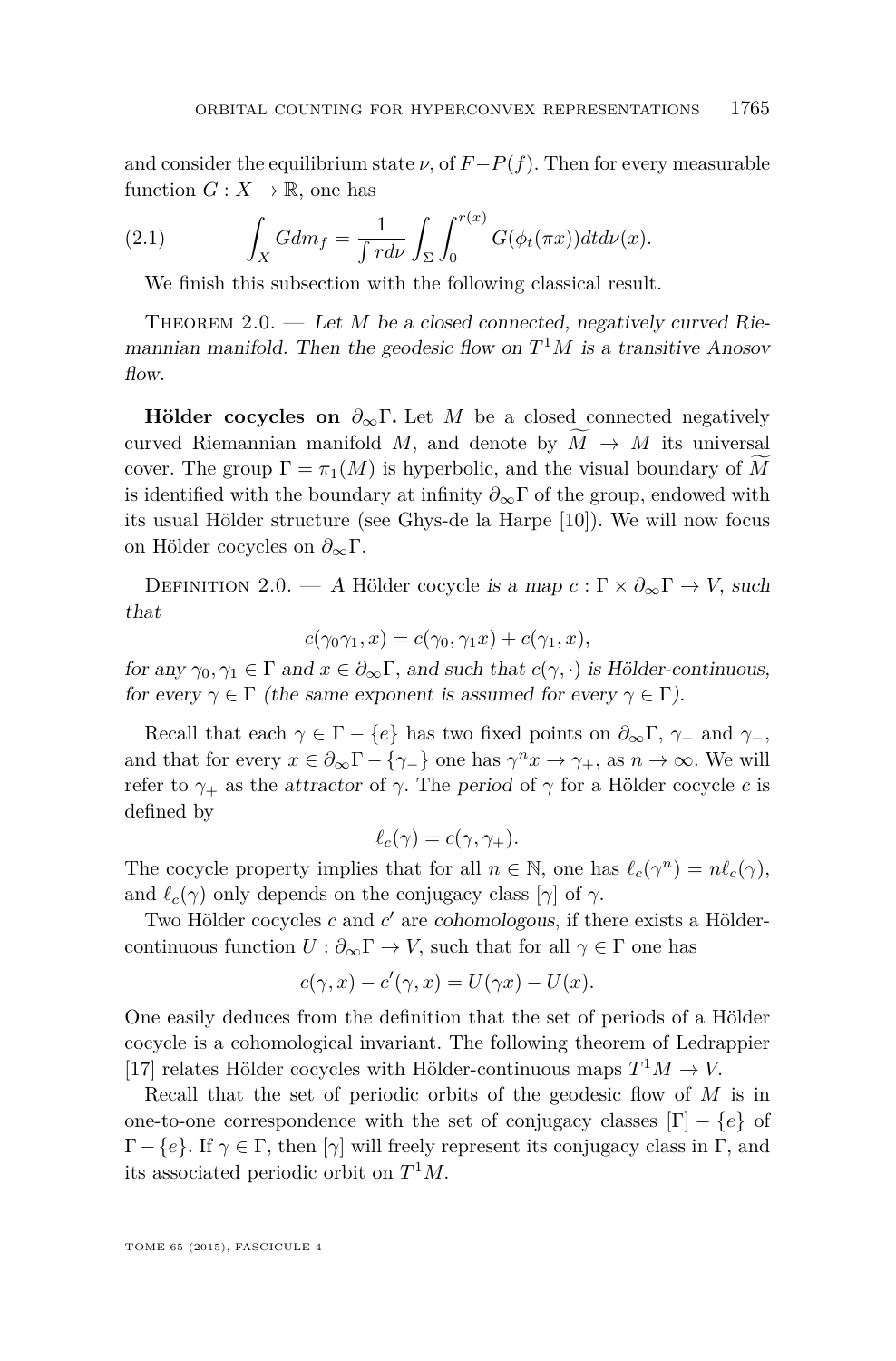<span id="page-12-0"></span>Theorem 2.0 (Ledrappier [\[17,](#page-43-0) page 105]). — For each Hölder cocycle  $c: \Gamma \times \partial_{\infty} \Gamma \to V$ , there exists a Hölder-continuous map  $F_c: T^1M \to V$ , such that for every  $\gamma \in \Gamma - \{e\}$ , one has

$$
\ell_c(\gamma) = \int_{[\gamma]} F_c.
$$

The map  $c \mapsto F_c$  induces a bijection between the set of cohomology classes of *V* -valued Hölder cocycles and the set of Livšic-cohomology classes of  $Hölder-continuous maps from  $T^1M \to V$ .$ 

Two Hölder cocycles *c* and  $\bar{c}$  are dual cocycles if for every  $\gamma \in \Gamma - \{e\}$ , one has  $\ell_{\bar{c}}(\gamma) = \ell_c(\gamma^{-1})$ *.* If this is the case we will say that the pair  $\{c, \bar{c}\}$ is a pair of dual cocycles.

Denote by  $\partial_{\infty}^2 \Gamma$  the set of pairs  $(x, y) \in (\partial_{\infty} \Gamma)^2$  such that  $x \neq y$ . A function

$$
[\cdot,\cdot]:\partial_{\infty}^2\Gamma\to V
$$

is a *Gromov product* for a pair of dual cocycles  $\{c, \overline{c}\}\$ , if for every  $\gamma \in \Gamma$ and  $(x, y) \in \partial_{\infty}^2 \Gamma$  one has

$$
[\gamma x, \gamma y] - [x, y] = -(\overline{c}(\gamma, x) + c(\gamma, y)).
$$

Remark  $2.0$  — The existence of these objects, for a given Hölder cocycle, is a consequence of Ledrappier's Theorem 2.0, see [\[27,](#page-43-0) Section 2] for details.

We will now focus on real valued Hölder cocycles with non negative periods, i.e. such that  $\ell_c(\gamma) \geq 0$  for every  $\gamma \in \Gamma - \{e\}$ . The exponential growth rate of such cocycle is defined by

$$
h_c = \limsup_{s \to \infty} \frac{\log \#\{[\gamma] \in [\Gamma] - \{e\} : \ell_c(\gamma) \leqslant s\}}{s} \in (0, \infty],
$$

(it is a consequence of Ledrappier's work [\[17\]](#page-43-0) that a Hölder cocycle *c* with non negative periods verifies  $h_c > 0$ .

Remark  $2.0$  — A simple argument shows that two dual cocycles have the same exponential growth rate, i.e.  $h_c = h_{\overline{c}}$ .

For  $\gamma \in \Gamma - \{e\}$ , denote by  $|\gamma|$  the period of  $[\gamma]$ . We will need the following two lemmas.

Lemma 2.0 (Ledrappier [\[17,](#page-43-0) page 106]). — Let *c* be a Hölder cocycle with nonnegative periods and finite exponential growth rate, then

$$
\frac{1}{m} < \inf_{\gamma \in \Gamma - \{e\}} \frac{\ell_c(\gamma)}{|\gamma|} \leqslant \sup_{\gamma \in \Gamma - \{e\}} \frac{\ell_c(\gamma)}{|\gamma|} < m,
$$

for a positive *m.*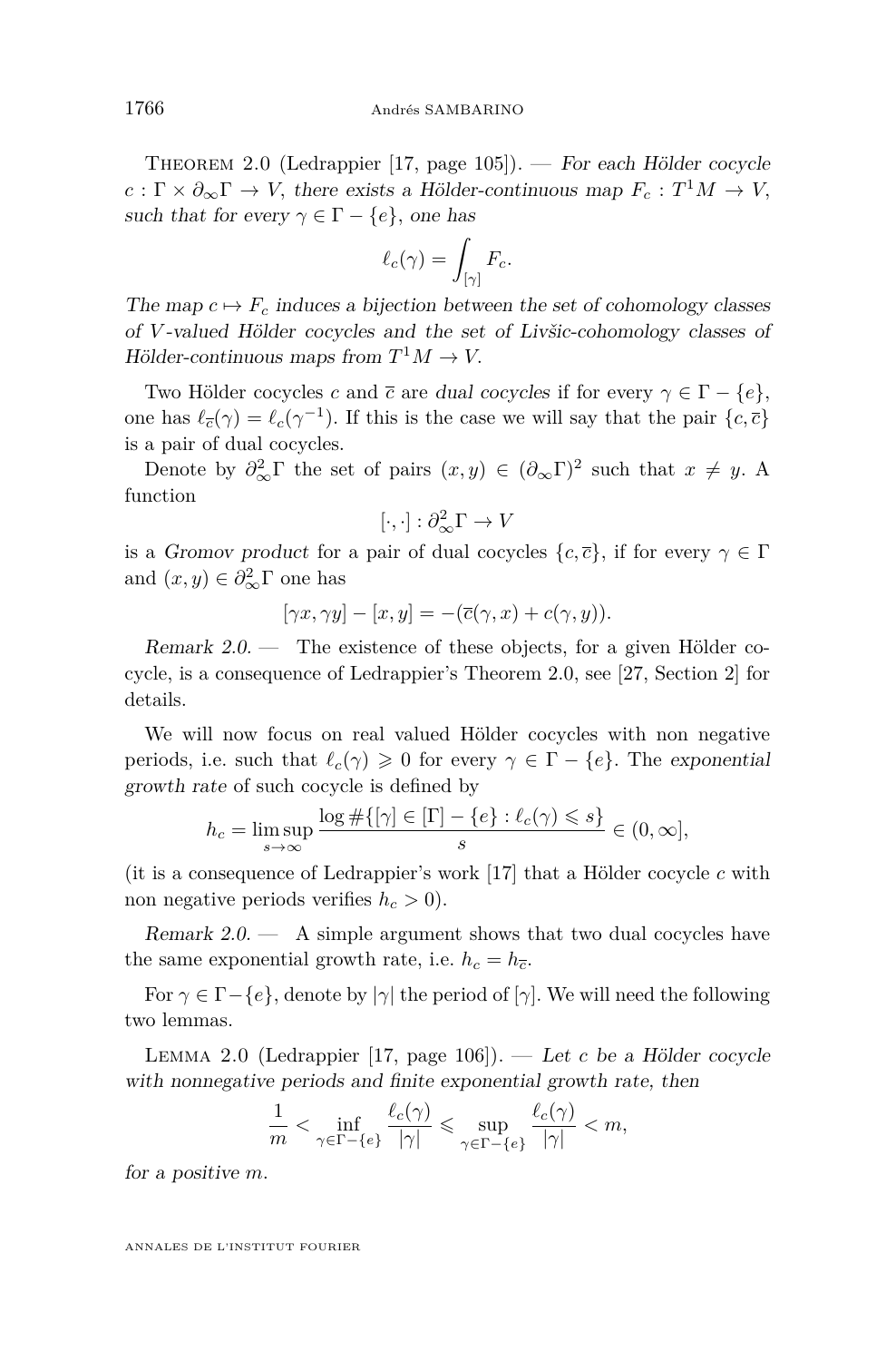<span id="page-13-0"></span>LEMMA 2.0 ([\[27,](#page-43-0) Section 2]). — Let  $c : \Gamma \times \partial_{\infty} \Gamma \to \mathbb{R}$  be a Hölder cocycle with nonnegative periods and finite exponential growth rate, then the function  $F_c$  is Livsic-cohomologous to a positive function.

If *c* has finite exponential growth rate then, following Patterson's construction, Ledrappier [\[17\]](#page-43-0) proves the existence of a Patterson-Sullivan probability measure  $\mu$  on  $\partial_{\infty} \Gamma$  of cocycle  $h_c c$ , this is to say,  $\mu$  verifies

$$
\frac{d\gamma_*\mu}{d\mu}(x) = e^{-h_c c(\gamma^{-1},x)}
$$

for every  $\gamma \in \Gamma$  and  $x \in \partial_{\infty} \Gamma$ .

Theorem 2.0 (Ledrappier [\[17\]](#page-43-0) page 102). — Let *c* be a Hölder cocycle with nonnegative periods. If  $h_c < \infty$  there exists a unique Patterson-Sullivan probability measure of cocycle  $h_c c$ . Conversely, if for some positive *h,* there exists a Patterson-Sullivan measure of cocycle *hc,* then  $h = h_c$ .

Denote by  $\mu$  and  $\overline{\mu}$  the Patterson-Sullivan probability measures associated to c and  $\bar{c}$  respectively and consider a Gromov product  $[\cdot, \cdot]$ , for the pair  $\{c, \overline{c}\}\$ . Remark that the measure

$$
e^{-h_c[x,y]}d\overline{\mu}(x)d\mu(y)
$$

on  $\partial_{\infty}^2 \Gamma$ , denoted from now on by  $e^{-h_c[\cdot,\cdot]} \overline{\mu} \otimes \mu$ , is  $\Gamma$ -invariant. The following theorem is crucial to understand the Weyl chamber flow.

Theorem 2.0 (The Reparametrizing Theorem [\[27\]](#page-43-0)). — Let *c* be a Hölder cocycle with nonnegative periods such that *h<sup>c</sup>* is finite. Then:

(1) the action of  $\Gamma$  in  $\partial_{\infty}^2 \Gamma \times \mathbb{R}$  via *c*, that is,

$$
\gamma(x,y,s)=(\gamma x,\gamma y,s-c(\gamma,y)),
$$

is proper and cocompact. Moreover, the flow  $\psi$  on  $\Gamma \backslash (\partial_{\infty}^2 \Gamma \times \mathbb{R})$ , defined by

$$
\psi_t \Gamma(x, y, s) = \Gamma(x, y, s - t),
$$

is conjugated to a Hölder reparametrization of the geodesic flow on  $T<sup>1</sup>M$ . The conjugating map is also Hölder-continuous. The topological entropy of  $\psi$  is  $h_c$ .

(2) The measure

$$
e^{-h_c[\cdot,\cdot]}\overline{\mu}\otimes \mu \otimes ds
$$

on  $\partial_{\infty}^2 \Gamma \times \mathbb{R}$  induces on the quotient  $\Gamma \backslash (\partial_{\infty}^2 \Gamma \times \mathbb{R})$  a positive multiple of the probability measure of maximal entropy of  $\psi$ .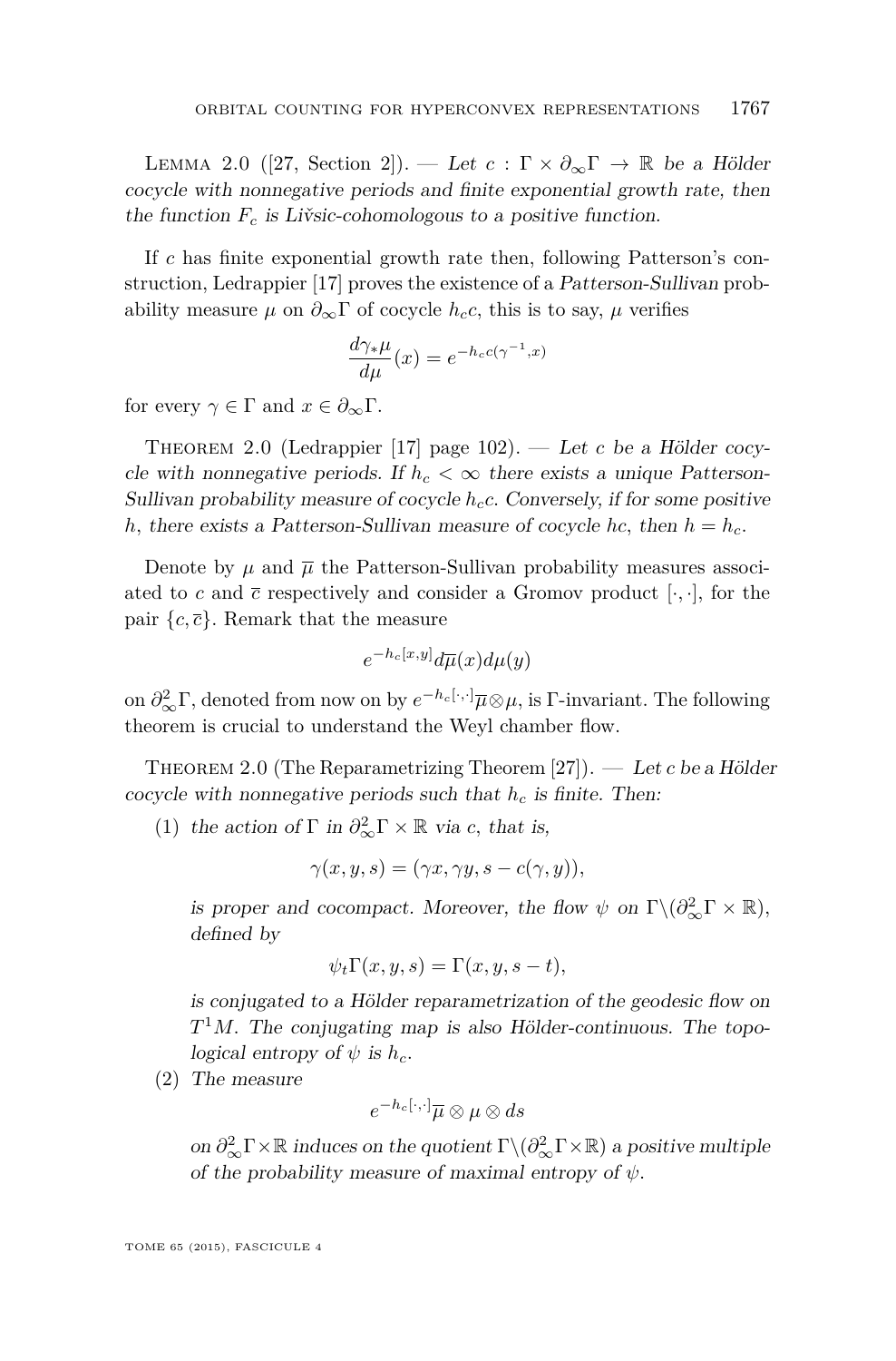<span id="page-14-0"></span>Remark 2.0. — Consider  $F_c: T^1M \to \mathbb{R}$  given by Ledrappier's Theorem [2.0](#page-12-0) for the cocycle *c.* Lemma [2.0](#page-13-0) implies that *F<sup>c</sup>* is Livšic-cohomologous to a positive function. The reparametrization in Theorem [2.0](#page-13-0) is given by this positive function.

### **3.** The action by translations of *V* on  $\Gamma \backslash (\partial_{\infty}^2 \Gamma \times V)$

Recall that *M* is a closed, connected, negatively curved Riemannian manifold,  $\Gamma$  is its fundamental group (for any base point), and  $V$  is a finite dimensional real vector space.

Fix a Hölder cocycle  $c : \Gamma \times \partial_{\infty} \Gamma \to V$ , and denote by  $\mathscr{L}_c$  the smallest closed, convex cone of *V* that contains the periods  $\{\ell_c(\gamma) : \gamma \in \Gamma - \{e\}\}.$ The dual cone of  $\mathcal{L}_c$  is the set of linear forms that are nonnegative on this cone:

$$
\mathscr{L}_c^*=\{\varphi\in V^*: \varphi|_{\mathscr{L}_c}\geqslant 0\}.
$$

A direct consequence of the Reparametrizing Theorem [2.0](#page-13-0) applied to  $\varphi \circ c$ is the following one.

COROLLARY 3.0. — If there exists  $\varphi \in \mathcal{L}_c^*$  such that  $h_{\varphi \circ c}$  is finite, then the action of  $\Gamma$  on  $\partial_{\infty}^2 \Gamma \times V$  via *c*, that is,

$$
\gamma(x, y, v) = (\gamma x, \gamma y, v - c(\gamma, y)),
$$

is properly discontinuous.

Denote by  $int(\mathscr{L}_c^*)$  the interior of  $\mathscr{L}_c^*$ . One has the following lemma.

LEMMA 3.0. — If  $\varphi \in \mathcal{L}_c^*$  is such that  $h_{\varphi \circ c} < \infty$ , then  $\varphi \in \text{int}(\mathcal{L}_c^*)$ , in particular  $int(\mathcal{L}_c^*)$  is nonempty. Moreover, for every  $\theta \in int(\mathcal{L}_c^*)$ , one has  $h_{\theta\circ c} < \infty$ .

*Proof.* — Consider the map  $F_c: T^1M \to V$  associated to *c* by Theorem [2.0.](#page-12-0) One has

$$
\varphi(\int_{[\gamma]} F_c) = \varphi(\ell_c(\gamma)) \geq 0.
$$

Moreover, since  $h_{\varphi \circ c} < \infty$ , Ledrappier's Lemma [2.0,](#page-12-0) applied to  $\varphi \circ c$ , implies that there exists  $k > 0$  such that

$$
\varphi(\frac{1}{|\gamma|}\int_{[\gamma]}F_c)=\frac{1}{|\gamma|}\varphi(\ell_c(\gamma))>k,
$$

for every  $\gamma \in \Gamma - \{e\}$ . Anosov's closing Lemma (c.f. Shub [\[28\]](#page-43-0)) states that the convex combinations of the Lebesgue measures on periodic orbits are dense in M*<sup>φ</sup> ,* thus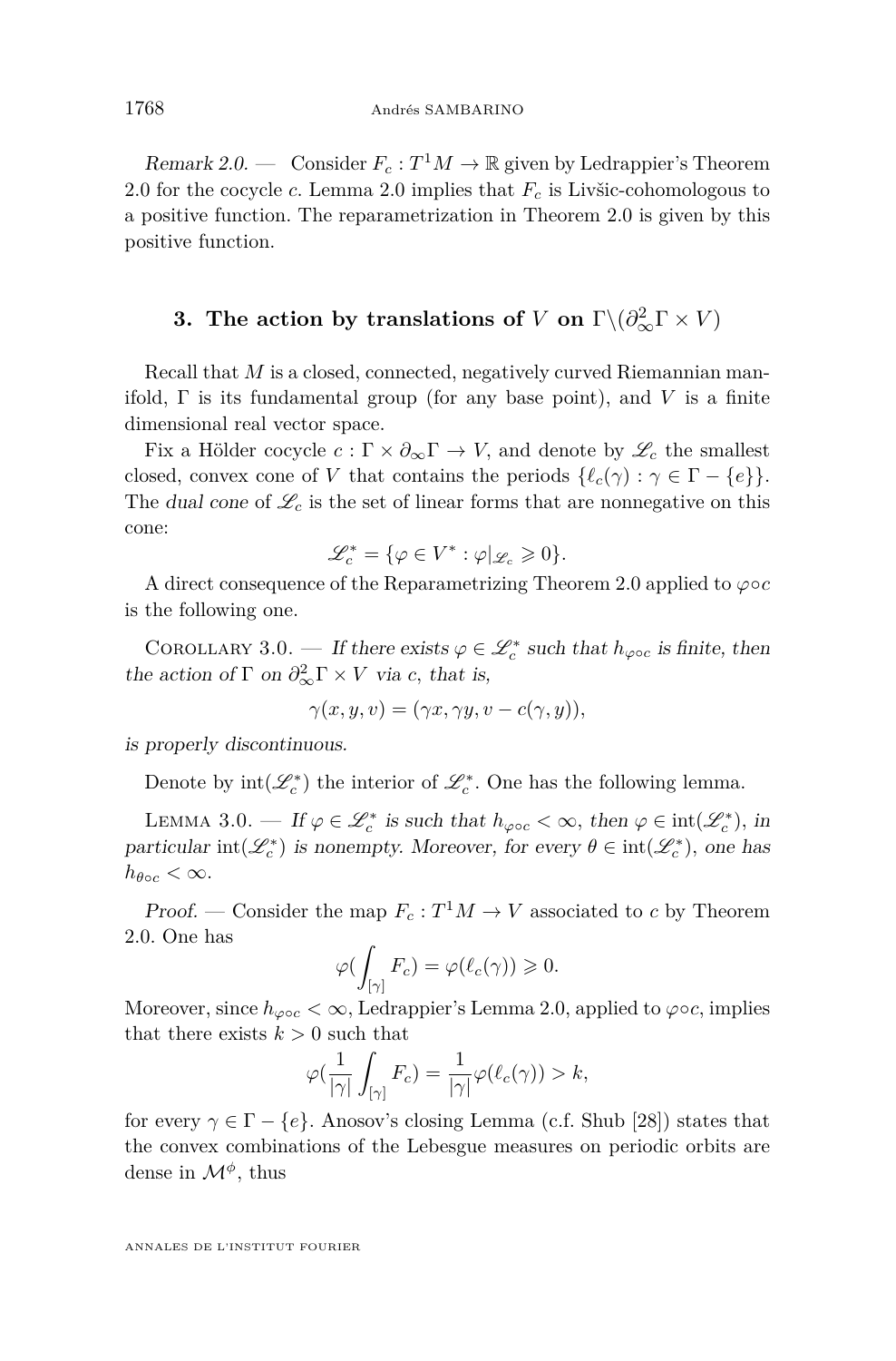<span id="page-15-0"></span> $\varphi(f F_c dm) \geq k$  for every  $\phi$ -invariant probability measure *m*,

- the set

$$
\{\int F_c dm : m \in \mathcal{M}^{\phi}\}\
$$

is compact and generates the cone  $\mathscr{L}_c$ .

Hence,  $\varphi$  is positive on the cone  $\mathscr{L}_c - \{0\}$ , i.e.  $\varphi \in \text{int}(\mathscr{L}_c^*)$ .

If  $\theta$  belongs to the interior of  $\mathscr{L}_{c}^{*}$ , then  $\theta|_{\mathscr{L}_{c}-\{0\}} > 0$ . Hence, there exists a positive *a* such that  $\varphi(v) \leq a\theta(v)$ , for all  $v \in \mathcal{L}_c$ . This implies that  $h_{\theta \circ c} \leqslant ah_{\varphi \circ c} < \infty$ . This finishes the proof.

Assume from now on the existence of  $\varphi \in \mathcal{L}_c^*$  with finite  $h_{\varphi \circ c}$ . We then have a natural map between  $\mathbb{P}(\text{int}(\mathcal{L}_c^*))$  and  $\mathbb{P}(\mathcal{L}_c)$  as follows. Fix  $F_c: T^1M \to V$  associated to *c*.

DEFINITION 3.0. — For  $\varphi \in int(\mathscr{L}_c^*)$ , denote by  $m_\varphi$  the equilibrium state, on  $T^1M$ , of the function  $-h_{\varphi\circ c}\varphi \circ F_c$  (recall Proposition [2.0\)](#page-10-0). The dual direction of  $\mathbb{R}_+\varphi$ , is the direction in  $\mathscr{L}_c$  given by the vector

$$
\int F_c dm_\varphi,
$$

and is denoted by  $u_{\varphi} \in \mathbb{P}(\mathscr{L}_c)$ .

Remark  $3.0.$  — A change in the Livšic-cohomology class of  $F_c$  does not change the value of the integral of  $F_c$  over any  $\phi$ -invariant measure. Hence  $u_{\varphi}$  is well defined, independently of the choice of  $F_c$ . Remark also that if  $t \in \mathbb{R}_+$ , then  $h_{t\varphi\circ c} = h_{\varphi\circ c}/t$ , hence, the dual direction of  $\mathbb{R}_+ \varphi$ , only depends on the direction given by  $\varphi$ .

Fix also a dual cocycle  $\bar{c}$  of *c*, and a Gromov product  $[\cdot, \cdot] : \partial_{\infty}^2 \Gamma \to V$  for the pair  $\{c, \bar{c}\}\$ . Denote by  $\mu_{\varphi}$  and  $\bar{\mu}_{\varphi}$ , the Patterson-Sullivan probability measures of cocycles  $h_{\varphi \circ c} \varphi \circ c$  and  $h_{\varphi \circ c} \varphi \circ \overline{c}$  respectively. The function

 $[\cdot,\cdot]_{\varphi}=\varphi\circ[\cdot,\cdot]$ 

is a Gromov product for the pair  $\{\varphi \circ c, \varphi \circ \overline{c}\}\)$ . Denote by  $\Omega_{\varphi}$  the measure on  $\Gamma \backslash (\partial_{\infty}^2 \Gamma \times V)$  induced by the measure

$$
\widetilde{\Omega_{\varphi}} = e^{-h_{\varphi \circ c}[\cdot,\cdot]_{\varphi}} \overline{\mu}_{\varphi} \otimes \mu_{\varphi} \otimes \text{Leb}_{V},
$$

where Leb<sub>*V*</sub> is a fixed Lebesgue measure on *V*. The measure  $\Omega_{\varphi}$  is called the Bowen-Margulis measure of the pair  $\{c, \bar{c}\}$  for the linear form  $\varphi$ .

Choose a vector  $u_{\varphi} \in u_{\varphi}$  such that  $\varphi(u_{\varphi}) = 1$ , and consider the flow  $\omega^{\varphi} = (\omega_t^{\varphi})_{t \in \mathbb{R}}$  on  $\Gamma \backslash (\partial_{\infty}^2 \Gamma \times V)$  induced on the quotient by

$$
(x, y, v) \mapsto (x, y, v - tu_{\varphi}).
$$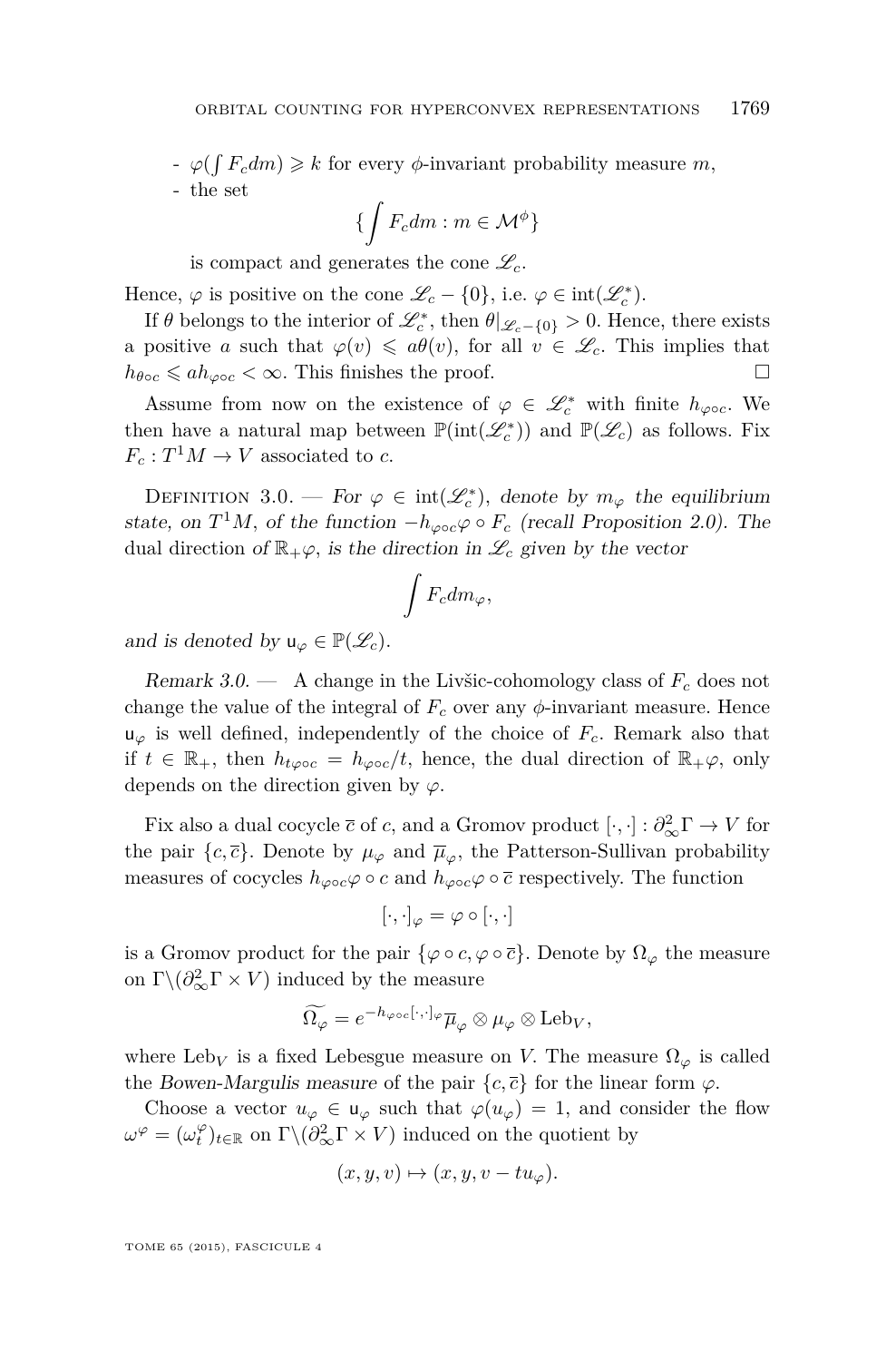<span id="page-16-0"></span>PROPOSITION 3.0 (Straightening the action of *V*). — For every  $\varphi \in \mathscr{L}_c^*$ such that  $h_{\text{soc}} < \infty$ , there exists a Hölder reparametrization of the geodesic flow  $\psi = \psi^{c,\varphi}$ , a Hölder-continuous map  $f : T^1M \to \text{ker }\varphi$ , with zero mean for the probability measure of maximal entropy of  $\psi$ , denoted by  $m_{\varphi}^{\#}$ , i.e.

$$
\int_{T^1M} f dm_\varphi^{\#} = 0,
$$

and a Hölder-continuous homeomorphism

$$
\overline{E} : \Gamma \backslash (\partial_{\infty}^2 \Gamma \times V) \to T^1 M \times \ker \varphi,
$$

that conjugates the flow  $\omega^{\varphi}$  with the flow  $\psi = (\psi_t)_{t \in \mathbb{R}}$  on  $T^1M \times \ker \varphi$ , defined by

(3.1) 
$$
\widehat{\psi}_t(p, v_0) = (\psi_t(p), v_0 - \int_0^t f(\psi_s p) ds).
$$

The map  $\overline{E}$  also conjugates the actions of ker  $\varphi$ , on  $\Gamma \backslash (\partial_{\infty}^2 \Gamma \times V)$  and on  $T^1M \times \text{ker }\varphi$  (by translation on the fibers), and is an isomorphism, up to a multiplicative constant, between the measures  $\Omega_{\varphi}$  and  $m_{\varphi}$ <sup>#</sup>  $\otimes$  Leb<sub>ker</sub>  $\varphi$ .

*Proof.* — Consider the action of  $\Gamma$  on  $\partial_{\infty}^2 \Gamma \times \mathbb{R}$  via  $\varphi \circ c$ . Then one has a  $Γ$ -equivariant fibration  $\hat{\varphi}$  :  $\partial_{\infty}^2 Γ \times V \to \partial_{\infty}^2 Γ \times ℝ$  with fiber ker  $\varphi$ , given by

$$
\widehat{\varphi}(x, y, v) = (x, y, \varphi(v)).
$$

The measure  $\Omega_{\varphi}$  disintegrates over the measure

$$
e^{-h_{\varphi\circ c}[\cdot,\cdot]_{\varphi}}\overline{\mu}_{\varphi}\otimes\mu_{\varphi}\otimes\mathrm{Leb}_\mathbb{R}
$$

on  $\partial_{\infty}^2 \Gamma \times \mathbb{R}$ , with conditional measures the Lebesgue measure on ker  $\varphi$ .

Since  $h_{\varphi \circ c}$  is finite, the Reparametrizing Theorem [2.0](#page-13-0) applies and thus, the action of  $\Gamma$  on  $\partial_{\infty}^2 \Gamma \times \mathbb{R}$  via  $\varphi \circ c$  is properly discontinuous. Moreover there exists a Hölder-continuous homeomorphism  $E: \Gamma \backslash (\partial_\infty^2 \Gamma \times \mathbb{R}) \to$ *T* <sup>1</sup>*M,* that conjugates the translation flow with a reparametrization of the geodesic flow. Denote this reparametrization by  $\psi$ . The image of the measure induced on the quotient by

$$
e^{-h_{\varphi\circ c}[\cdot,\cdot]_{\varphi}}\overline{\mu}_{\varphi}\otimes\mu_{\varphi}\otimes\mathrm{Leb}_{\mathbb{R}},
$$

is sent by *E* to a positive multiple of the (unique) probability measure of maximal entropy of *ψ.*

The functions  $\varphi \circ F_c$  and  $F_{\varphi \circ c}$  are Livšic-cohomologous, since they have the same period for every periodic orbit of the geodesic flow. Lemma [2.0](#page-13-0) implies then that,  $\varphi \circ F_c$  is Livšic-cohomolgous to a positive function, hence we can (and will) assume that  $\varphi \circ F_c > 0$ . Remark [2.0](#page-14-0) states that the flow *ψ* can be taken as the reparametrization of the geodesic flow *φ* by  $\varphi \circ F_c$ .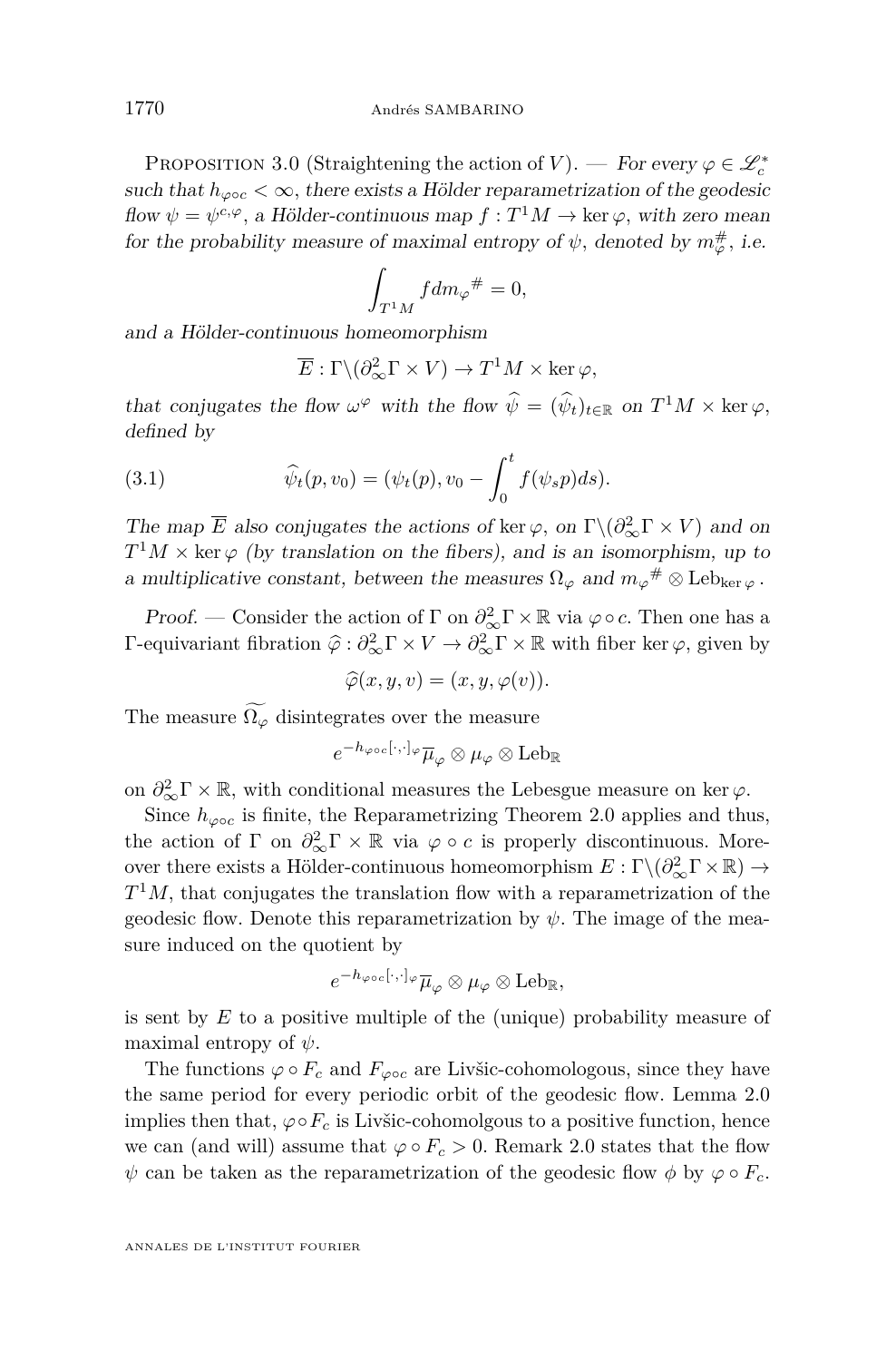The probability measure of maximal entropy of  $\psi$  is  $m_{\varphi}$ <sup>#</sup> (recall that  $m_{\varphi}$ is the equilibrium state of  $-h_{\text{loc}}\varphi \circ F_c$  and use Lemma [2.0\)](#page-9-0).

Abusing notation, denote again by

$$
\widehat{\varphi} : \Gamma \backslash (\partial_{\infty}^2 \Gamma \times V) \to \Gamma \backslash (\partial_{\infty}^2 \Gamma \times \mathbb{R}),
$$

the map induced on the quotients by  $\hat{\varphi} : \partial_{\infty}^2 \Gamma \times V \to \partial_{\infty}^2 \Gamma \times \mathbb{R}$ . For every  $\omega \in V$  are heating  $u \in V$ , one has

$$
E \circ \widehat{\varphi}(x, y, v - u) = \psi_{\varphi(u)}(E(x, y, \varphi(v))),
$$

in particular the flow  $\omega^{\varphi}$  is (semi)conjugated to  $\psi$  by  $E \circ \hat{\varphi}$ , i.e. for every  $t \in \mathbb{R}$  and here  $t \in \mathbb{R}$  one has

$$
E \circ \widehat{\varphi} \circ \omega_t^{\varphi} = \psi_t \circ E \circ \widehat{\varphi}.
$$

The action of the abelian group ker  $\varphi$  on  $\partial_{\infty}^2 \Gamma \times V$ , commutes with the action of  $\Gamma$  and preserves the fibers  $\hat{\varphi}^{-1}(x, y, t)$  of  $\hat{\varphi}$ . Hence we have an estimate of line on the quotient and one finds that action of ker  $\varphi$  on the quotient, and one finds that

$$
E \circ \widehat{\varphi} : \Gamma \backslash (\partial_{\infty}^2 \Gamma \times V) \to T^1 M
$$

is a vector bundle with fiber ker  $\varphi$ , and the group ker  $\varphi$  acts by Höldercontinuous homeomorphisms on  $\Gamma \backslash (\partial_{\infty}^2 \Gamma \times V)$  preserving the fibers, and acting transitively on them. Using the zero section of a vector bundle, and the action of ker  $\varphi$ , one can trivialize this bundle. Hence,  $\Gamma \backslash (\partial_{\infty}^2 \Gamma \times V)$ is (Hölder) isomorphic to  $T^1M \times \text{ker }\varphi$ , and this isomorphism is ker  $\varphi$ equivariant.

Denote by  $\Psi = (\Psi_t)_{t \in \mathbb{R}}$  the flow on  $T^1M \times \ker \varphi$ , corresponding to the flow  $\omega^{\varphi}$  via this last identification. Since  $\omega^{\varphi}$  commutes with the action of ker  $\varphi$ , the same occurs for  $\Psi$ , and thus we can write

$$
\Psi_t(p, v_0) = (\psi_t(p), v_0 - \kappa(p, t)),
$$

where  $\kappa$ :  $T^1 M \times \mathbb{R} \to \ker \varphi$  is a translation cocycle over  $\psi$ . Lemma [2.0](#page-9-0) implies the existence of a Hölder-continuous map  $f: T^1M \to \text{ker }\varphi$ , such that the cocycles  $\kappa$  and  $\kappa_f$  are Livšic-cohomologous (for the flow  $\psi$ ). The flow  $\Psi$  is hence conjugated to the flow  $\hat{\psi} = (\hat{\psi}_t)_{t \in \mathbb{R}}$  on  $T^1M \times \ker \varphi$ , defined by

$$
\widehat{\psi_t}(p,v) = (\psi_t(p), v - \int_0^t f(\psi_s(p))ds).
$$

Denote by  $\overline{E}: \Gamma \backslash (\partial_{\infty}^2 \Gamma \times V) \to T^1 M \times \ker \varphi$  the composition of the trivialization of  $\Gamma \backslash (\partial_\infty^2 \Gamma \times V)$  defined above, with this last conjugacy between  $\Psi$  and  $\hat{\psi}$ . By definition,  $\overline{E}$  conjugates the flows  $\omega^{\varphi}$  and  $\hat{\psi}$ , and is ker  $\varphi$ equivariant.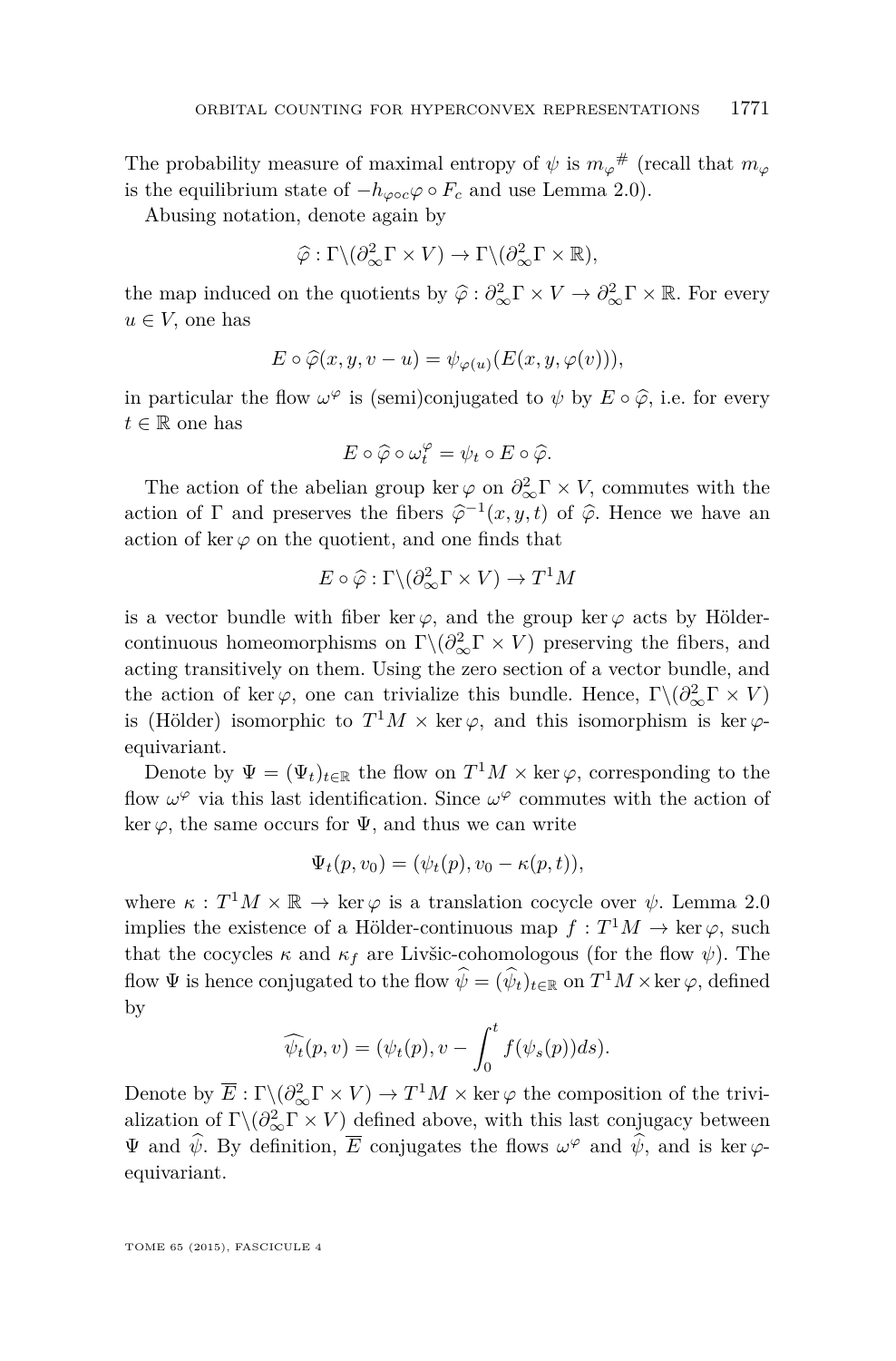<span id="page-18-0"></span>We remark that the image by  $\overline{E}$  of the measure  $\Omega_{\varphi}$  on  $T^1M \times \ker \varphi$ , is a measure that disintegrates as a ker  $\varphi$ -invariant measure on the fibers, and a positive constant multiple of  $m_{\varphi}$ <sup>#</sup> on  $T$ <sup>1</sup> $M$ . This measure is then a positive constant multiple of  $m_\varphi^{\#} \otimes \text{Leb}_{\ker \varphi}$ .

It remains to check that  $\int_{T^1M} f dm_\varphi^{\#} = 0$ . In order to do this, recall that  $\varphi(u_{\varphi}) = 1$  and that  $u_{\varphi}$  is collinear to the vector  $\int F_c dm_{\varphi}$ , hence

(3.2) 
$$
\int F_c dm_\varphi = u_\varphi \int \varphi \circ F_c dm_\varphi.
$$



Figure 1. If  $p \in T^1M$  belongs to the periodic orbit associated to  $[\gamma]$ , the translation on the fiber ker  $\varphi$  by the flow  $\hat{\psi}$ , at the returning time, is given by  $\ell_c^0(\gamma)$ .

For every  $\gamma \in \Gamma - \{e\}$ , let  $\ell_c^0(\gamma)$  be the projection of the period  $\ell_c(\gamma)$  on ker  $\varphi$ , using the decomposition  $V = \ker \varphi \oplus \mathfrak{u}_{\varphi}$ . Remark that, for any  $v \in V$ and  $\gamma \in \Gamma - \{e\}$ , one has

$$
\gamma(\gamma_-, \gamma_+, v+ \ell^0_c(\gamma))=(\gamma_-, \gamma_+, v- \ell_{\varphi\circ c}(\gamma)u_\varphi)=\omega^\varphi_{\ell_{\varphi\circ c}(\gamma)}(\gamma_-, \gamma_+, v).
$$

This is to say,  $\ell_c^0(\gamma)$  is the displacement on ker  $\varphi$  of the flow  $\omega^{\varphi}$ , over a point of the form  $(\gamma_-, \gamma_+, v)$ , at the return time  $\varphi(\ell_c(\gamma)) = \ell_{\varphi \circ c}(\gamma)$ .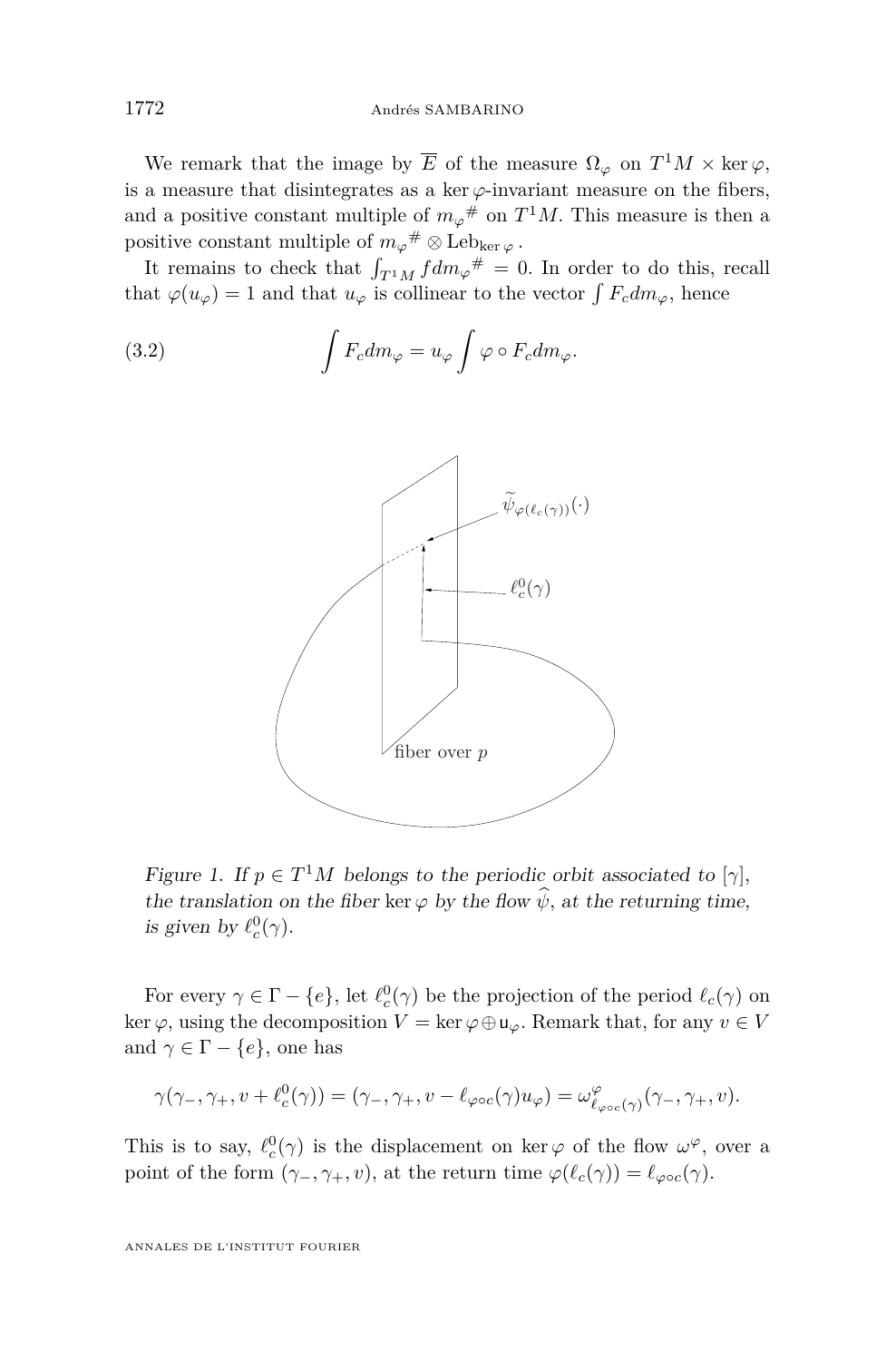<span id="page-19-0"></span>Consider also  $F_c = F_c^0 + (\varphi \circ F_c)u_\varphi$ , using this same decomposition. Equation [\(3.2\)](#page-18-0) implies that

$$
\int_{T^1M} F_c^0 dm_\varphi = 0,
$$

moreover one has

$$
\ell_c^0(\gamma) = \int_{[\gamma]} F_c^0.
$$

Since  $\psi$  and  $\omega^{\varphi}$  are conjugated one has, for  $p \in T^{1}M$  of the form  $(\gamma_{-}, \gamma_{+}, t)$ ,

$$
\widehat{\psi}_{\ell_{\varphi\circ c}(\gamma)}(p,v)=(p,v-\int_0^{\ell_{\varphi\circ c}(\gamma)}f(\psi_sp)ds)=(p,v+\ell_c^0(\gamma)).
$$

Hence,

$$
\ell_c^0(\gamma) = -\int_0^{\ell_{\varphi\circ c}(\gamma)} f(\psi_s p) ds = -\int_{[\gamma]} f\varphi \circ F_c,
$$

by equation [\(2.1\)](#page-8-0) with *f* therein equal to  $\varphi \circ F_c$ . Livšic's Theorem [2.0](#page-9-0) implies that the functions  $F_c^0$  and  $-f\varphi \circ F_c$  are Livšic-cohomologous for the flow  $\phi$ , thus

$$
0 = \int F_c^0 dm_\varphi = -\int f\varphi \circ F_c dm_\varphi = -\int f dm_\varphi{}^{\#} \int \varphi \circ F_c dm_\varphi.
$$

This finishes the proof.  $\Box$ 

**Mixing properties of the action of** *V* on  $\Gamma \backslash (\partial_{\infty}^2 \Gamma \times V)$ . Now that we have a good description of  $\Gamma \backslash (\partial_{\infty}^2 \Gamma \times V)$ , together with the action of *V,* we can use Markov codings and a theorem of Thirion [\[30\]](#page-43-0), to prove a mixing property.

Consider  $\varphi \in \mathcal{L}_c^*$ , with  $h_{\varphi \circ c} < \infty$ , and  $u_{\varphi} \in \mathfrak{u}_{\varphi}$  such that  $\varphi(u_{\varphi}) = 1$ . For  $v_0 \in \ker \varphi$  and  $t \in \mathbb{R}^+$ , denote by  $\omega_t^{\varphi, v_0} : \Gamma \backslash (\partial_\infty^2 \Gamma \times V) \to \Gamma \backslash (\partial_\infty^2 \Gamma \times V)$ the map induced on the quotient by

$$
(x, y, v) \mapsto (x, y, v - tu_{\varphi} - \sqrt{t} v_0).
$$

If  $|\cdot|$  is a Euclidean norm on *V*, denote by  $I = I^{|\cdot|}$  : ker  $\varphi \to \mathbb{R}$  the function defined by

(3.3) 
$$
I(v) = \frac{|v|^2 |u_{\varphi}|^2 - \langle v, u_{\varphi} \rangle^2}{|u_{\varphi}|^2}.
$$

THEOREM 3.0. — Let  $c : \Gamma \times \partial_{\infty} \Gamma \to V$  be a Hölder cocycle, such that the group generated by its periods is dense in *V.* Fix a linear form  $\varphi \in \mathcal{L}_c^*$  such that  $h_{\varphi \circ c} < \infty$ . Then there exists  $c > 0$  and a Euclidean norm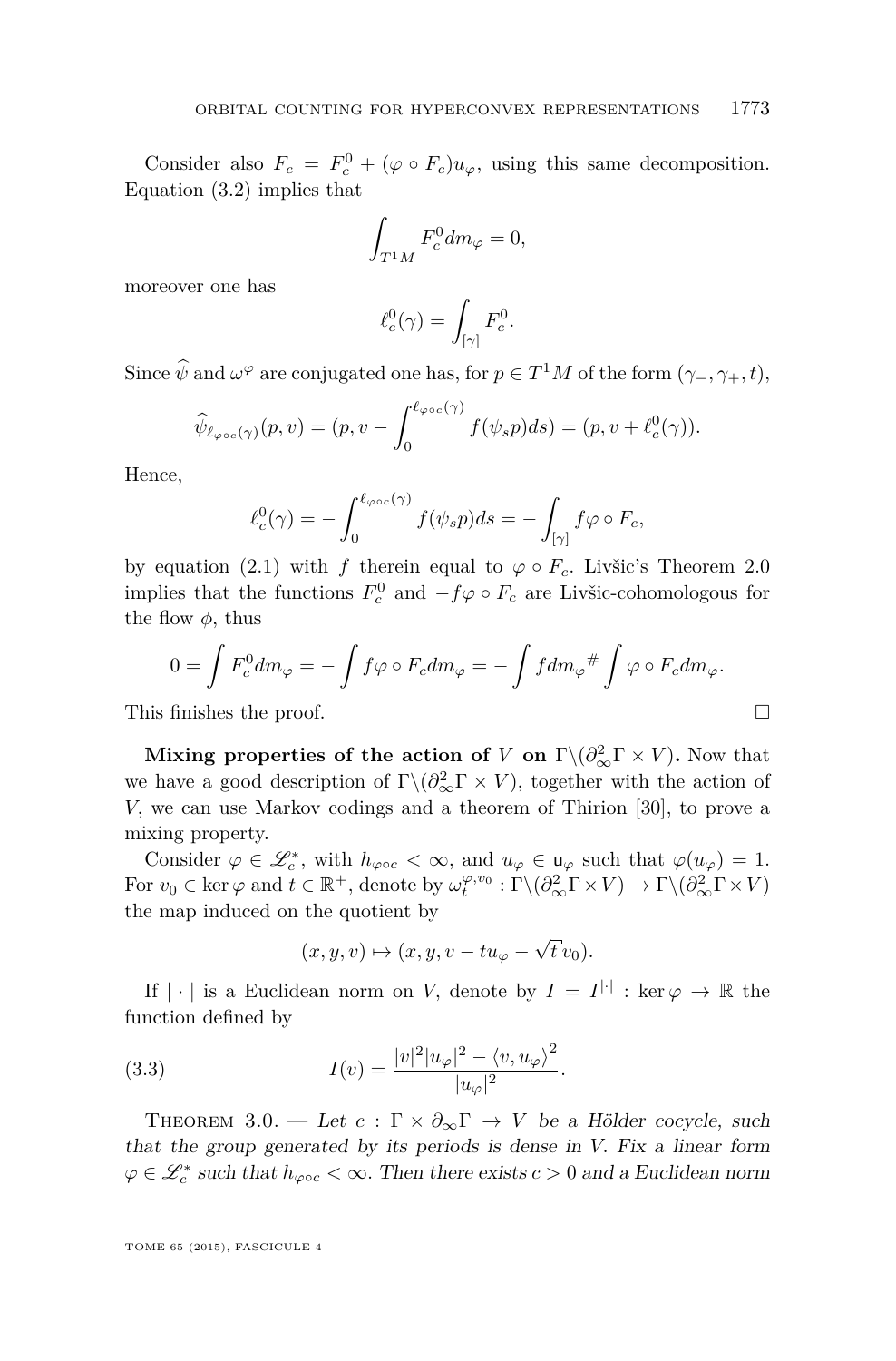<span id="page-20-0"></span> $|\cdot|$  on *V* such that given two compactly supported continuous functions  $f_0, f_1: \Gamma \backslash (\partial_{\infty}^2 \Gamma \times V) \to \mathbb{R}$ , one has, for every  $v_0 \in \text{ker }\varphi$ ,

$$
(2\pi t)^{(\dim V - 1)/2} \Omega_{\varphi}(f_0 \cdot f_1 \circ \omega_t^{\varphi, v_0}) \to c e^{-I(v_0)/2} \Omega_{\varphi}(f_0) \Omega_{\varphi}(f_1),
$$

as  $t \to \infty$ .

The remainder of the section is devoted to the proof of Theorem [3.0.](#page-19-0)

Applying Proposition [3.0,](#page-16-0) we get a Hölder reparametrization of the geodesic flow  $\psi$ , together with a Hölder-continuous map  $f: T^1M \to \ker \varphi$  and  $\overline{E}$ :  $\Gamma \backslash (\partial_{\infty}^2 \Gamma \times V) \rightarrow T^1 M \times \text{ker } \varphi$  that conjugates:

- $\sim$  the actions of ker  $\varphi$  on  $\Gamma \backslash (\partial_{\infty}^2 \Gamma \times V)$  and on  $T^1 M \times \text{ker } \varphi$ ,
- $\psi$  the flow  $\omega^{\varphi}$  on  $\Gamma \backslash (\partial_{\infty}^2 \Gamma \times V)$  with the flow  $\psi = (\psi_t)_{t \in \mathbb{R}}$  on  $T^1 M \times$ ker  $\varphi$ , defined by equation [\(3.1\)](#page-16-0).

We will thus study mixing properties of

$$
t \cdot (x, v) \mapsto (\psi_t(p), v - \int_0^t f(\psi_s p) ds - \sqrt{t} v_0).
$$

Consider a Markov coding  $(\Sigma, \pi, r)$  for  $\psi$  (Remark [2.0\)](#page-10-0). According to equation [\(2.1\)](#page-11-0), there exists an equilibrium state of the shift  $\sigma : \Sigma \to \Sigma$ , denoted by  $\nu_{\varphi}$ , corresponding to the measure  $m_{\varphi}$ <sup>#</sup> via the Markov coding, i.e. for every measurable function  $G: T^1M \to \mathbb{R}$  one has

(3.1) 
$$
\int_{T^1M} G dm_{\varphi}^{\#} = \frac{1}{\int r d\nu_{\varphi}} \int_{\Sigma} \int_0^{r(x)} G(\psi_s(\pi x)) ds d\nu_{\varphi}(x).
$$

Define  $K : \Sigma \to V$  by

$$
K(x) = r(x)u_{\varphi} + \int_0^{r(x)} f(\psi_s(\pi x))ds,
$$

and  $\hat{K}$  :  $\Sigma \times V \to \Sigma \times V$  by  $\hat{K}(x, v) = (\sigma x, v - K(x))$ .

LEMMA 3.0. — The map  $\underline{\pi} : \Sigma \times V \to T^1M \times \ker \varphi$ , defined by

$$
\underline{\pi}(x,v) = (\psi_{\varphi(v)}(\pi x), v - \varphi(v)u_{\varphi} - \int_0^{\varphi(v)} f(\psi_s(\pi x))ds)
$$

$$
= \widehat{\psi}_{\varphi(v)}(\pi x, v - \varphi(v)u_{\varphi}),
$$

is  $\hat{K}$ -invariant, and induces a measurable isomorphism between the measure induced on  $(\Sigma \times V)/\hat{K}$  by  $\nu_{\varphi} \otimes \text{Leb}_V$  and a positive multiple of the measure  $m_{\varphi}$ <sup>#</sup> ⊗ Leb<sub>ker  $\varphi$ </sub> on  $T$ <sup>1</sup> $M \times$  ker  $\varphi$ .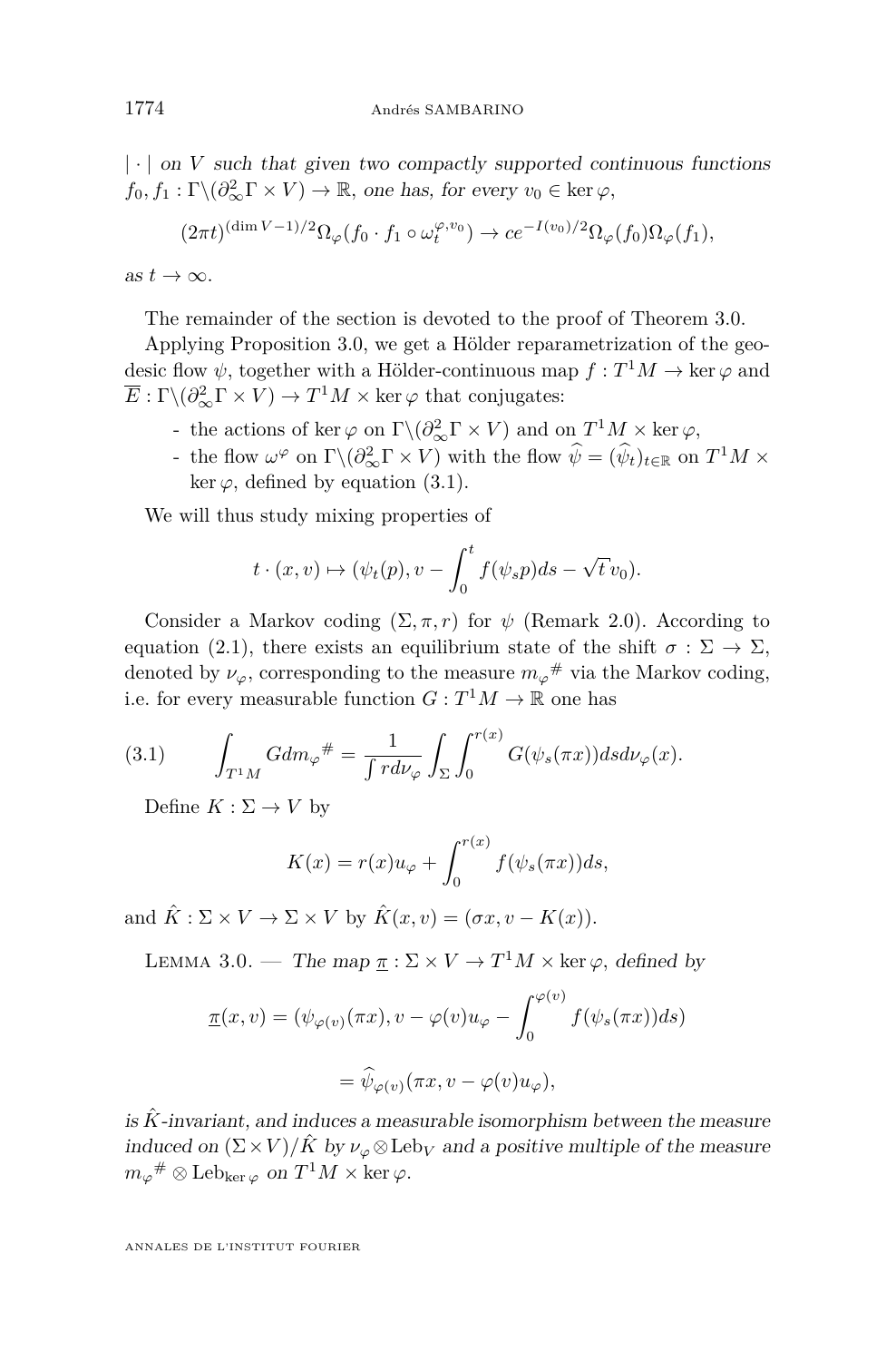Proof. — Let's show that  $\pi$  is  $\hat{K}$ -invariant, the proof is an explicit computation. Remark that Property i) in the definition of Markov coding states that, for every  $x \in \Sigma$  and  $t \in \mathbb{R}$ , one has  $\psi_{t-r(x)}(\pi(\sigma x))) = \psi_t(\pi(x))$ . Now,

$$
\underline{\pi}(\hat{K}(x,v)) = \widehat{\psi}_{\varphi(v-K(x))}(\pi(\sigma x), v - K(x)) - \varphi(v - K(x))u_{\varphi}).
$$

Observe that

$$
-\int_0^{-r(x)} f(\psi_s(\pi(\sigma x)))ds = -\int_{r(x)}^0 f(\psi_{s-r(x)}(\pi(\sigma x)))ds =
$$

$$
-\int_{r(x)}^0 f(\psi_s(\pi x))ds = \int_0^{r(x)} f(\psi_s(\pi(\sigma x)))ds.
$$

Recall that  $K(x) = r(x)u_{\varphi} + \int_0^{r(x)} f(\psi_s(\pi x))ds$ , hence

$$
\underline{\pi}(\hat{K}(x,v)) = \widehat{\psi}_{\varphi(v)-r(x)}(\pi(\sigma x), v - \int_0^{r(x)} f(\psi_s(\pi x))ds - \varphi(v)u_\varphi) =
$$

$$
\widehat{\psi}_{\varphi(v)}(\pi(x),v-\varphi(v)u_{\varphi}-\int_0^{r(x)}f(\psi_s(\pi x))ds-\int_0^{-r(x)}f(\psi_s(\pi(\sigma x)))ds.
$$

This proves the  $\hat{K}$ -invariance. The remaining statements follow from equation  $(3.1)$  and Property ii) of Markov codings.

Hence, the flow  $\hat{\psi}$  is measurably conjugated to the translation flow on  $(\Sigma \times V)/\hat{K}$ , in the direction given by  $u_{\varphi}$ . Remark that, since Proposition [3.0](#page-16-0) states that  $\int f dm_{\varphi}^{\#} = 0$ , equation [\(3.1\)](#page-20-0) applied to  $G = f$  yields

$$
\int_{\Sigma} K d\nu_{\varphi} = (u_{\varphi} + \int f dm_{\varphi}^{#}) \int_{\Sigma} r d\nu_{\varphi} = u_{\varphi} \int_{\Sigma} r d\nu_{\varphi}.
$$

Moreover, this conjugation also conjugates the actions of ker  $\varphi$  on  $T^1M \times$ ker  $\varphi$  and on  $(\Sigma \times V)/\hat{K}$ .

Observe that the periods of *K* are the periods of the Hölder cocycle *c,* and remark that  $\varphi \circ K = r > 0$ . Theorem [3.0](#page-19-0) is thus a consequence of Proposition [3.0,](#page-16-0) and the following theorem due to Thirion [\[30\]](#page-43-0), applied to  $\nu = \nu_{\varphi}$ .

THEOREM 3.0 (Thirion [\[30\]](#page-43-0)). — Let  $\Sigma$  be a subshift of finite type and  $K: \Sigma \to V$  a Hölder-continuous map such that the group generated by its periods is dense in *V*. Assume there exists  $\varphi \in V^*$  such that  $\varphi \circ K$  is Livšic-cohomologous to a positive function. Consider an equilibrium state *ν* of *σ* and denote by

$$
\tau = \int_{\Sigma} K d\nu \in V.
$$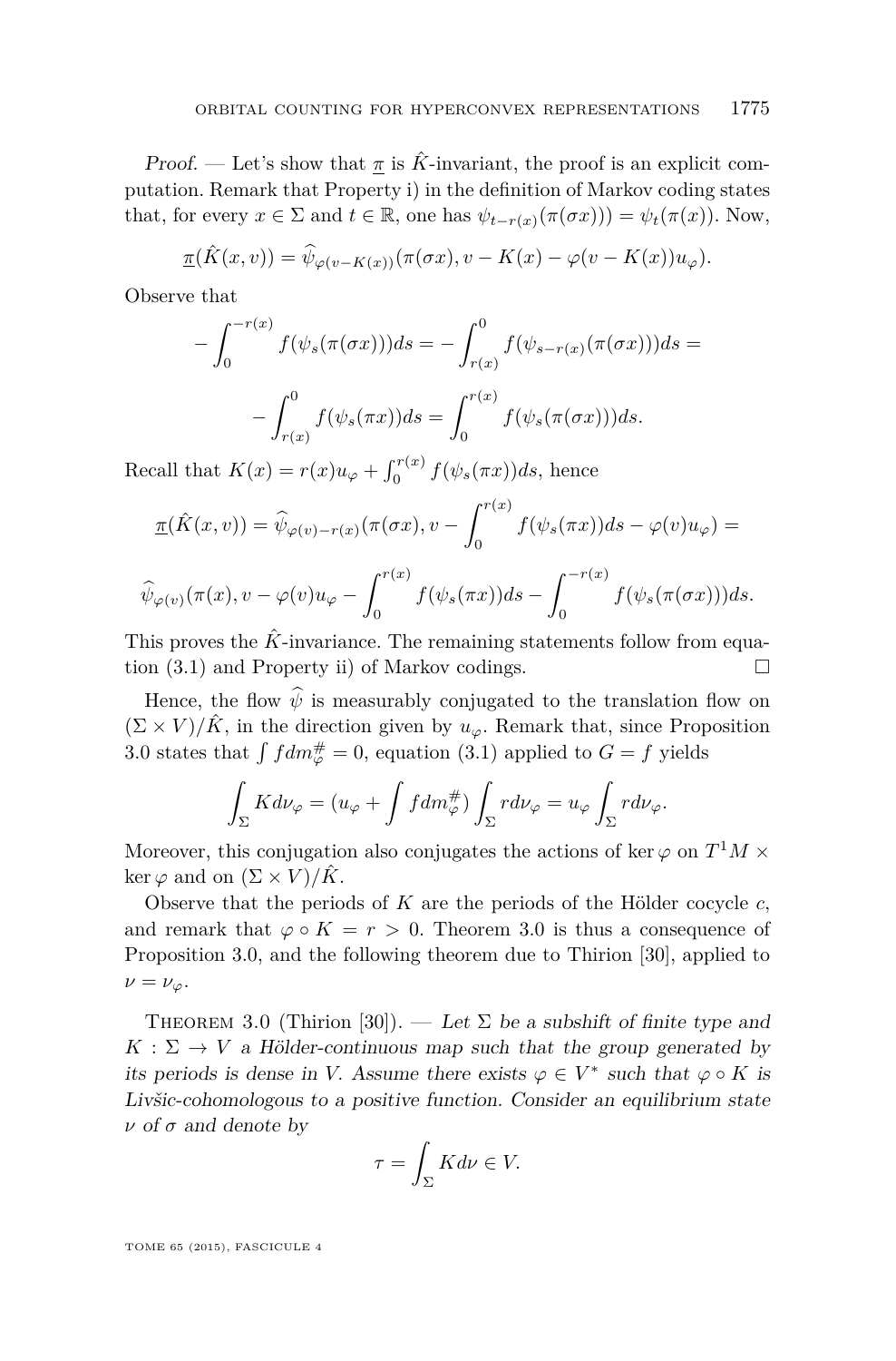<span id="page-22-0"></span>Define  $\hat{K}: \Sigma \times V \to \Sigma \times V$  by  $\hat{K}(x, v) = (\sigma(x), v - K(x))$ . Then there exists a Euclidean norm  $|\cdot|$  on *V* such that given two compactly supported continuous functions  $f_0, f_1 : (\Sigma \times V)/\hat{K} \to \mathbb{R}$ , and  $v_0 \in \text{ker } \varphi$ , one has

$$
(2\pi t)^{(\dim V - 1)/2} \int_{(\Sigma \times V)/\hat{K}} f_0(x, v) f_1(x, v - t\tau - \sqrt{t}v_0) d(\nu \otimes \text{Leb}_V)
$$

converges, as  $t \to \infty$ , to

$$
ce^{-I(v_0)/2} \int_{(\Sigma \times V)/\hat{K}} f_0 d(\nu \otimes \text{Leb}_V) \int_{(\Sigma \times V)/\hat{K}} f_1 d(\nu \otimes \text{Leb}_V),
$$

where  $c > 0$  is a constant and  $I(v_0) = (|v_0|^2 |\tau|^2 - \langle v_0, \tau \rangle^2)/|\tau|^2$ .

Proof. — Let us give some hints on the proof for completeness, the basic method is that of Guivarc'h-Hardy [\[11\]](#page-42-0). Consider a Hölder-continuous function  $g: \Sigma \to \mathbb{R}$ , and the associated Ruelle operator, defined by

$$
L_g(T)(x) = \sum_{y \in \Sigma : \sigma(y) = x} e^{-g(y)} T(y),
$$

where  $T : \Sigma \to \mathbb{R}$  is Hölder-continuous. It is a standard fact that *g* can be assumed to be normalized such that the equilibrium state  $\nu$ , is the unique probability measure on  $\Sigma$  such that  $L_g^* \nu = \nu$ . One then considers the semi-Markovian chain on  $\Sigma \times V$  defined by

$$
\mathbb{P}_{(x,v)} = \sum_{y \in \Sigma: \sigma(y) = x} e^{-g(y)} \delta_{(y,v+K(y))}.
$$

The proof then consists on explicitly verifying the hypothesis of Babillot  $[1,$  Theorem 2.9, see Thirion  $[30]$  for details.

#### **4. Convex representations and the Weyl chamber flow**

We are now interested in studying representations  $\Gamma \to G$ , of the fundamental group Γ of a closed connected negatively curved Riemannian manifold, admitting equivariant maps from  $\partial_{\infty} \Gamma$  to some flag space of a connected, noncompact real-algebraic semisimple Lie group *G.*

Let *K* be a maximal compact subgroup of *G*, and consider  $\tau$ , the Cartan involution on  $g = \text{Lie}(G)$  whose fixed point set is the Lie algebra of K. Consider  $\mathfrak{p} = \{v \in \mathfrak{g} : \tau v = -v\}$  and  $\mathfrak{a}$  a maximal abelian subspace contained in p*.*

Let  $\Sigma$  be the set of roots of **a** on **g**. Consider a closed Weyl chamber a <sup>+</sup>*,* Σ <sup>+</sup> the set of positive roots associated to a <sup>+</sup>*,* and Π the set of simple roots determined by  $\Sigma^+$ . Let *W* be the Weyl group of  $\Sigma$ , and denote by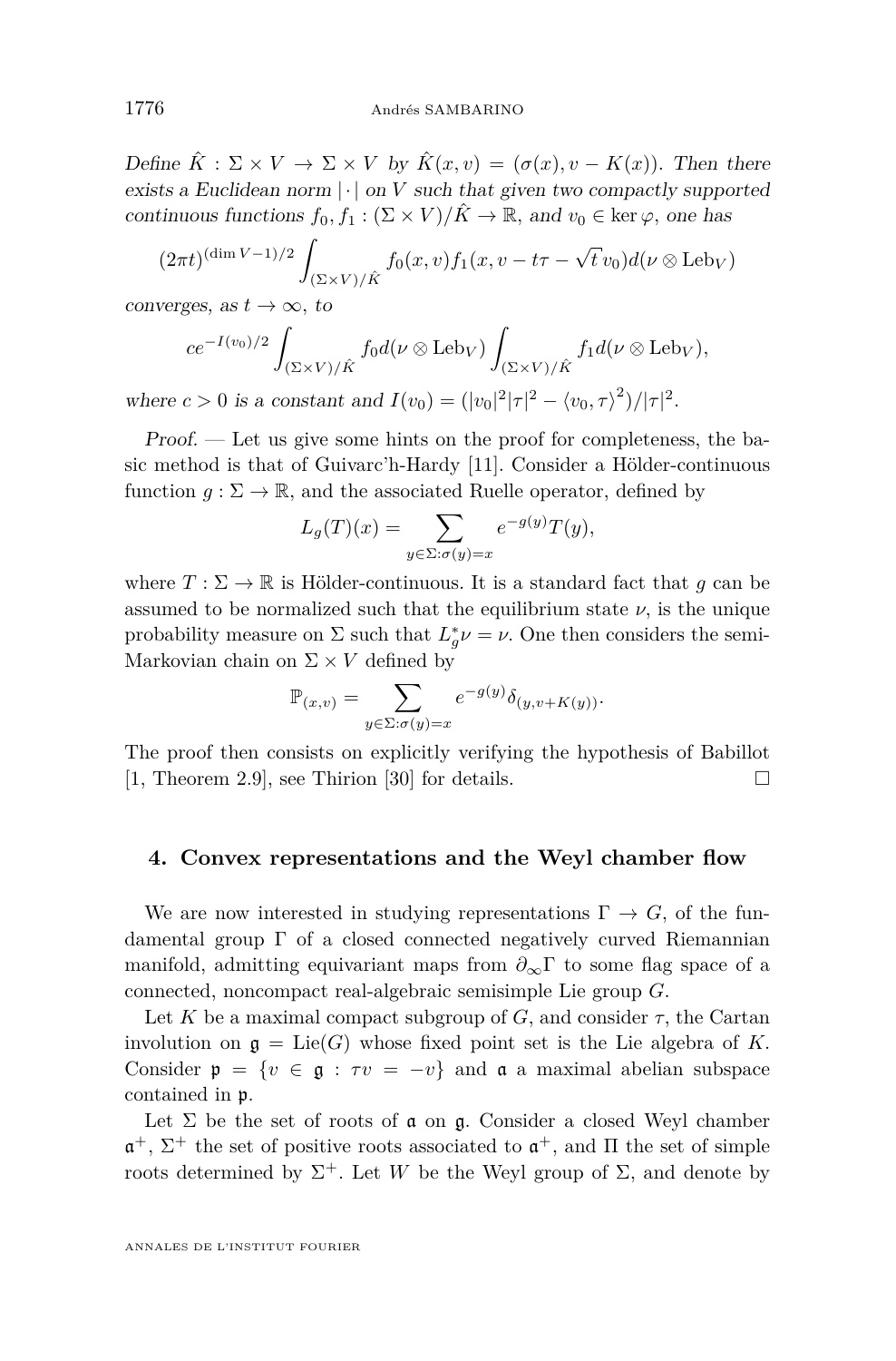<span id="page-23-0"></span> $u_0$ :  $\mathfrak{a} \to \mathfrak{a}$  the longest element in *W*, which is the unique element in *W* that sends  $\mathfrak{a}^+$  to  $-\mathfrak{a}^+$ . The opposition involution  $i : \mathfrak{a} \to \mathfrak{a}$  is defined by  $i = -u_0$ .

To each subset  $\theta$  of  $\Pi$ , one associates two opposite parabolic subgroups of *G*,  $P_{\theta}$  and  $\check{P}_{\theta}$ , whose Lie algebras are, by definition,

$$
\mathfrak{p}_{\theta} = \mathfrak{a} \oplus \bigoplus_{\alpha \in \Sigma^+} \mathfrak{g}_{\alpha} \oplus \bigoplus_{\alpha \in \langle \Pi - \theta \rangle} \mathfrak{g}_{-\alpha},
$$

and

$$
\check{\mathfrak{p}}_\theta = \mathfrak{a} \oplus \bigoplus_{\alpha \in \Sigma^+} \mathfrak{g}_{-\alpha} \oplus \bigoplus_{\alpha \in \langle \Pi - \theta \rangle} \mathfrak{g}_\alpha,
$$

where  $\langle \theta \rangle$  is the set of positive roots generated by  $\theta$ , and

$$
\mathfrak{g}_{\alpha} = \{ w \in \mathfrak{g} : [v, w] = \alpha(v)w \,\,\forall v \in \mathfrak{a} \}.
$$

Every pair of opposite parabolic subgroups of *G* is conjugated to  $(P_{\theta}, \check{P}_{\theta})$ for a unique  $\theta$ , and every opposite parabolic subgroup of  $P_{\theta}$  is conjugated to  $P_{i\theta}$ : the parabolic group associated to

$$
i \theta = \{ \alpha \circ i : \alpha \in \theta \}.
$$

Fix from now on a nonempty subset of simple roots  $\theta \subset \Pi$  and let  $\mathscr{F}_{\theta} = G/P_{\theta}$ . The space  $\mathscr{F}_{i\theta} \times \mathscr{F}_{\theta}$  has a unique open *G*-orbit, denoted by  $\mathscr{F}^{(2)}_\theta$ *θ .*

DEFINITION 4.0. — A representation  $\rho : \Gamma \to G$  is  $\theta$ -convex if it admits two Hölder-continuous *ρ*-equivariant maps,  $\xi = \xi$ <sup>ρ</sup> :  $\partial_{\infty} \Gamma \rightarrow \mathscr{F}_{\theta}$  and *η* =  $\eta_{\rho}: \partial_{\infty} \Gamma \to \mathscr{F}_{i\theta}$ *, such that whenever*  $x \neq y$  in  $\partial_{\infty} \Gamma$ *, the pair*  $(\eta(x), \xi(y))$ belongs to  $\mathscr{F}_{\theta}^{(2)}$ *θ .*

The space  $\mathscr{F}_{\Pi} = \mathscr{F}$  is the Furstenberg boundary of the symmetric space of *G,* hence, a Π-convex representation is called hyperconvex.

We recall some definitions from Benoist [\[2\]](#page-42-0). An element  $g \in G$  is proximal in  $\mathscr{F}_{\theta}$  if it has an attracting fixed point on  $\mathscr{F}_{\theta}$ . This attractor is unique and is denoted by  $g_+^{\theta}$ . The element *g* also has a fixed point  $g_-^{\theta}$  on  $\mathscr{F}_{i\theta}$ , which is the attractor for  $g^{-1}$  on  $\mathscr{F}_i \rho$ . For every  $x \in \mathscr{F}_\theta$  such that  $(g^{\theta}_{-}, x) \in \mathscr{F}_\theta^{(2)}$ *θ ,* one has  $g^n x \to g_+^\theta$ . The point  $g_-^\theta$  is called the repelling hyperplane of *g*.

LEMMA 4.0 ([\[26,](#page-43-0) Section 3]). — Let  $ρ : Γ → G$  be a Zariski-dense θ convex representation. Then for every  $\gamma \in \Gamma - \{e\}$ ,  $\rho(\gamma)$  is proximal in  $\mathscr{F}_{\theta}$ , *ξ*( $\gamma$ <sub>+</sub>) is its attracting fixed point and  $\eta(\gamma)$  is the repelling hyperplane.

The equivariant functions  $\xi$  and  $\eta$  of the definition are hence unique, since attracting points  $\gamma_+$  are dense in  $\partial_\infty \Gamma$ .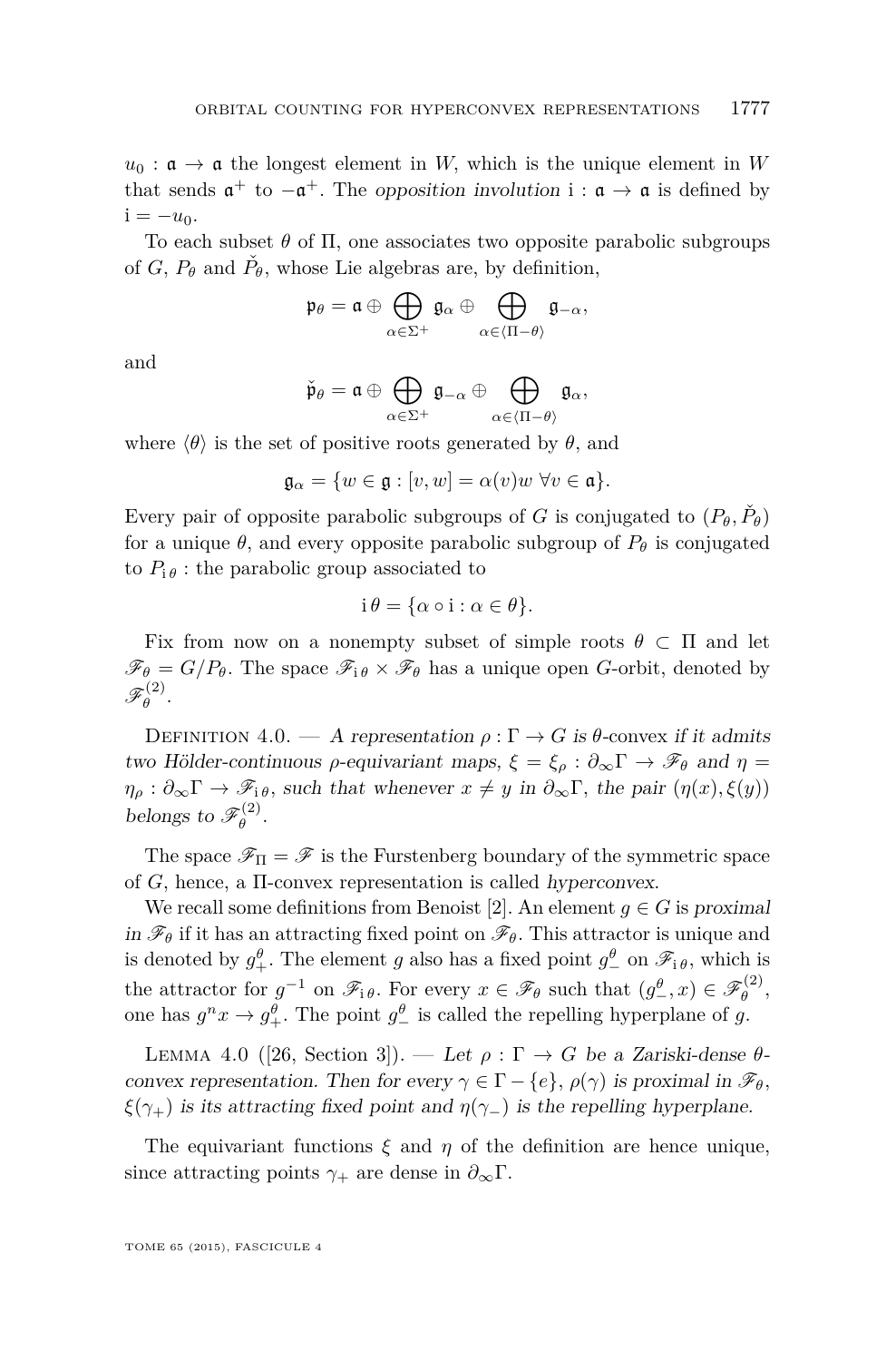<span id="page-24-0"></span>**Busemann cocycle of**  $\rho$ . To a  $\theta$ -convex representation  $\rho : \Gamma \to G$ , one associates a Hölder cocycle on *∂*∞Γ*.* In order to do so, we need Busemann's cocycle of *G,* introduced by Quint [\[20\]](#page-43-0).

The set  $\mathscr F$  is *K*-homogeneous, denote by *M* the stabilizer of  $[P]$  in *K*. One defines  $\sigma_{\Pi}: G \times \mathscr{F} \to \mathfrak{a}$  to verify the following equation

$$
gk = l \exp(\sigma_{\Pi}(g, kM))n,
$$

for every  $g \in G$  and  $k \in K$ , using Iwasawa's decomposition of  $G =$  $K \exp(\mathfrak{a})N$ , where *N* is the unipotent radical of *P*.

In order to obtain a cocycle only depending on the set  $\mathscr{F}_{\theta}$  (and *G*), one considers

$$
\mathfrak{a}_{\theta} = \bigcap_{\alpha \in \Pi - \theta} \ker \alpha,
$$

the Lie algebra of the center of the reductive group  $P_{\theta} \cap \check{P}_{\theta}$ . Consider also  $p_{\theta} : \mathfrak{a} \to \mathfrak{a}_{\theta}$ , the only projection invariant under the group  $W_{\theta} = \{w \in W :$  $w(v) = v \,\forall v \in \mathfrak{a}_{\theta}$ .

Remark 4.0. — One easily verifies the following relation:  $p_i \theta = i \circ p_\theta \circ i$ .

Quint [\[20\]](#page-43-0) proves the following lemma.

LEMMA 4.0 (Quint [\[20,](#page-43-0) Lemmas 6.1 and 6.2]). — The map  $p_\theta \circ \sigma_\Pi$ factors trough a map  $\sigma_{\theta}: G \times \mathscr{F}_{\theta} \to \mathfrak{a}_{\theta}$ . The map  $\sigma_{\theta}$  verifies the cocycle relation: for every  $g, h \in G$  and  $x \in \mathscr{F}_{\theta}$ , one has

$$
\sigma_{\theta}(gh, x) = \sigma_{\theta}(g, hx) + \sigma_{\theta}(h, x).
$$

The cocycle associated to a  $\theta$ -convex representation  $\beta_{\theta}^{\rho} = \beta_{\theta} : \Gamma \times \partial_{\infty} \Gamma \to$  $a_{\theta}$  is defined by

$$
\beta_{\theta}(\gamma, x) = \sigma_{\theta}(\rho(\gamma), \xi(x)).
$$

Denote by  $\lambda: G \to \mathfrak{a}^+$  the Jordan projection, and define  $\lambda_{\theta}: G \to \mathfrak{a}_{\theta}$  by  $\lambda_{\theta}(q) = p_{\theta}(\lambda(q)).$ 

LEMMA 4.0. − Let  $ρ: Γ → G$  be a Zariski-dense  $θ$ -convex representation. Then the period of  $\beta_{\theta}$  for  $\gamma \in \Gamma - \{e\}$ *,* is

$$
\beta_{\theta}(\gamma, \gamma_{+}) = \lambda_{\theta}(\rho(\gamma)).
$$

Proof. — The proof follows from Lemma [4.0.](#page-23-0) See [\[27,](#page-43-0) Lemma 7.5] for details.  $\Box$ 

Remark that a  $\theta$ -convex representation is also (by definition),  $i\theta$ -convex. Define then  $\overline{\beta_{\theta}} : \Gamma \times \partial_{\infty} \Gamma \to \mathfrak{a}_{\theta}$  by  $\overline{\beta_{\theta}} = i \beta_{i} \theta$ . One has the following.

LEMMA 4.0. — The pair  $\{\beta_{\theta}, \overline{\beta_{\theta}}\}$  is a pair of dual cocycles.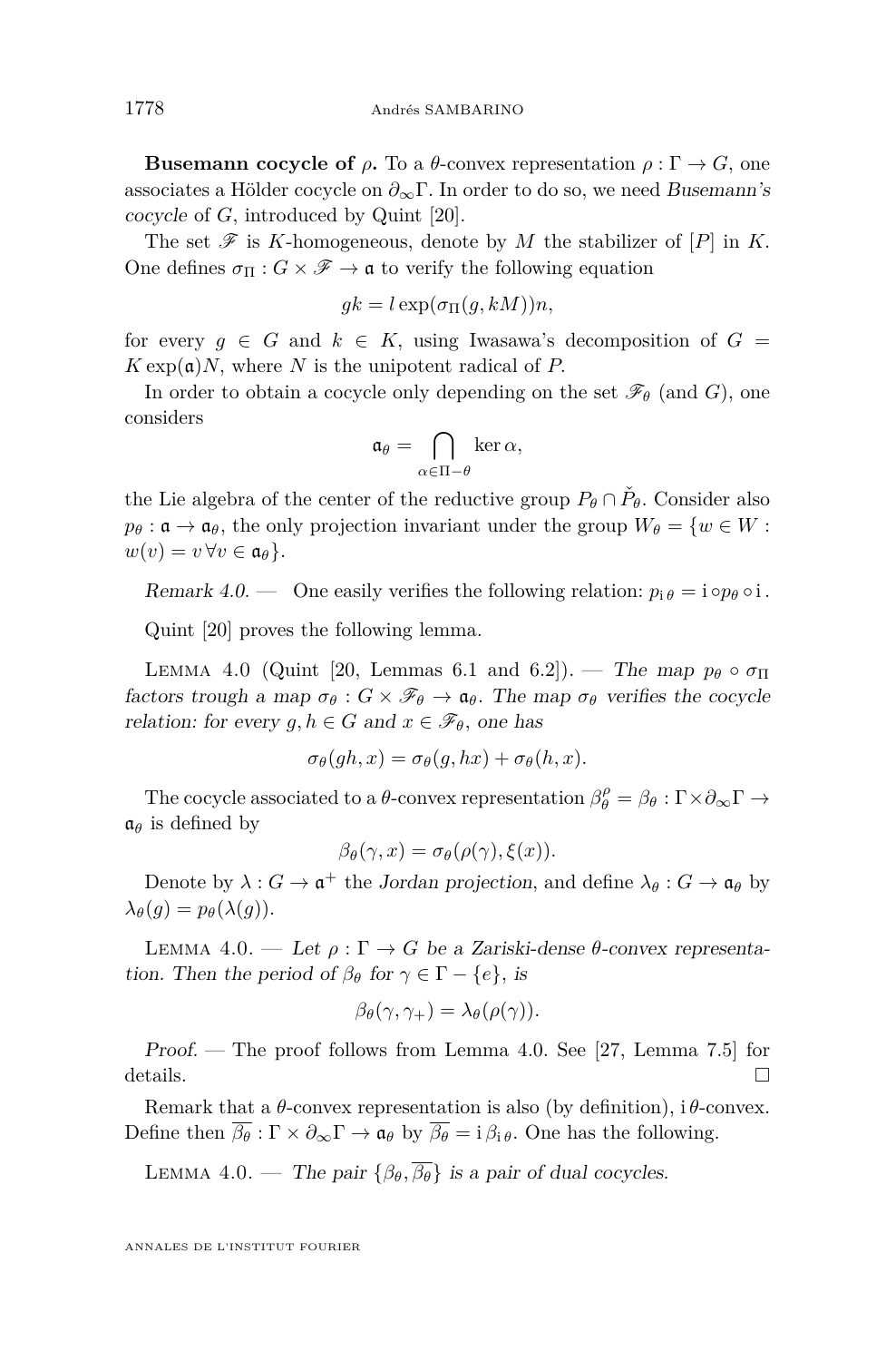Proof. — The proof follows from Remark [4.0,](#page-24-0) together with Lemma [4.0,](#page-24-0) and the fact that  $i(\lambda(g)) = \lambda(g^{-1})$ , for every  $g \in G$ .

Consider  $\mathscr{L}_{\beta_{\theta}}$ , the closed cone associated to  $\beta_{\theta}$ . Since  $\mathscr{L}_{\beta_{\theta}}$  is contained in  $p_{\theta}(\mathfrak{a}^+)$ , it does not contain any line, and thus the dual cone  $\mathscr{L}_{\beta_{\theta}}^{*}$  has non empty interior.

LEMMA 4.0. — Let  $ρ: Γ \rightarrow G$  be a Zariski-dense  $θ$ -convex representation, and consider  $\varphi$  in the interior of the dual cone  $\mathscr{L}_{\beta_{\theta}}^{*}$ , then the cocycle  $\varphi \circ \beta_{\theta} : \Gamma \times \partial_{\infty} \Gamma \to \mathbb{R}$  has finite and positive exponential growth rate  $h_{\varphi}$ .

Proof. — The proof follows exactly as [\[27,](#page-43-0) Lemma 7.7].

Applying Corollary [3.0](#page-14-0) to the cocycle  $\beta_{\theta}$ , one directly obtains:

COROLLARY 4.0. — Let  $\rho : \Gamma \to G$  be Zariski-dense  $\theta$ -convex representation, then the action of  $\Gamma$  on  $\partial_{\infty}^2 \Gamma \times \mathfrak{a}_{\theta}$  via  $\beta_{\theta}$  is properly discontinuous.

Even though we will not use it on this work, we remark that Lemma 4.0, together with [\[27,](#page-43-0) Corollary 4.1], imply the following counting result:

COROLLARY 4.0. — Let  $\rho : \Gamma \to G$  be a Zariski-dense  $\theta$ -convex representation, and consider  $\varphi$  in the interior of  $\mathscr{L}_{\beta_{\theta}}^{*}$ . Then there exists  $h_{\varphi} > 0$ , such that

$$
h_{\varphi}te^{-h_{\varphi}t} \# \{ [\gamma] \in [\Gamma] \text{ primitive} : \varphi(\lambda_{\theta}(\rho \gamma)) \leq t \} \to 1,
$$

as  $t \to \infty$ .

**Gromov product.** The purpose of this section is to define a Gromov product for the pair  $\{\beta_{\theta}, \beta_{\theta}\}\$ . We begin with the following result of Tits [\[31\]](#page-43-0) (see also Humphreys [\[14,](#page-42-0) Chapter XI]). Recall that a representation  $\Lambda : G \to \mathrm{PGL}(d,\mathbb{R})$  is proximal if there exists  $g \in G$  such that  $\Lambda(g)$  is proximal in  $\mathbb{P}(\mathbb{R}^d)$ .

PROPOSITION 4.0 (Tits [\[31\]](#page-43-0)). — For each  $\alpha \in \Pi$  there exists a finite dimensional proximal irreducible representation  $\Lambda_{\alpha}: G \to \mathrm{PGL}(V_{\alpha})$ , such that the highest weight  $\chi_{\alpha}$  of  $\Lambda_{\alpha}$  is an integer multiple of the fundamental weight  $\omega_{\alpha}$ . Moreover, any other weight of  $\Lambda_{\alpha}$  is of the form

$$
\chi_{\alpha} - \alpha - \sum_{\beta \in \Pi} n_{\beta} \beta,
$$

with  $n_\beta \in \mathbb{N}$ .

Fix a nonempty subset  $\theta$  of  $\Pi$  and consider  $\Lambda_{\alpha}: G \to \mathrm{PGL}(V_{\alpha})$ , a representation given by Tits's proposition for  $\alpha \in \theta$ . Since  $\Lambda_{\alpha}$  is proximal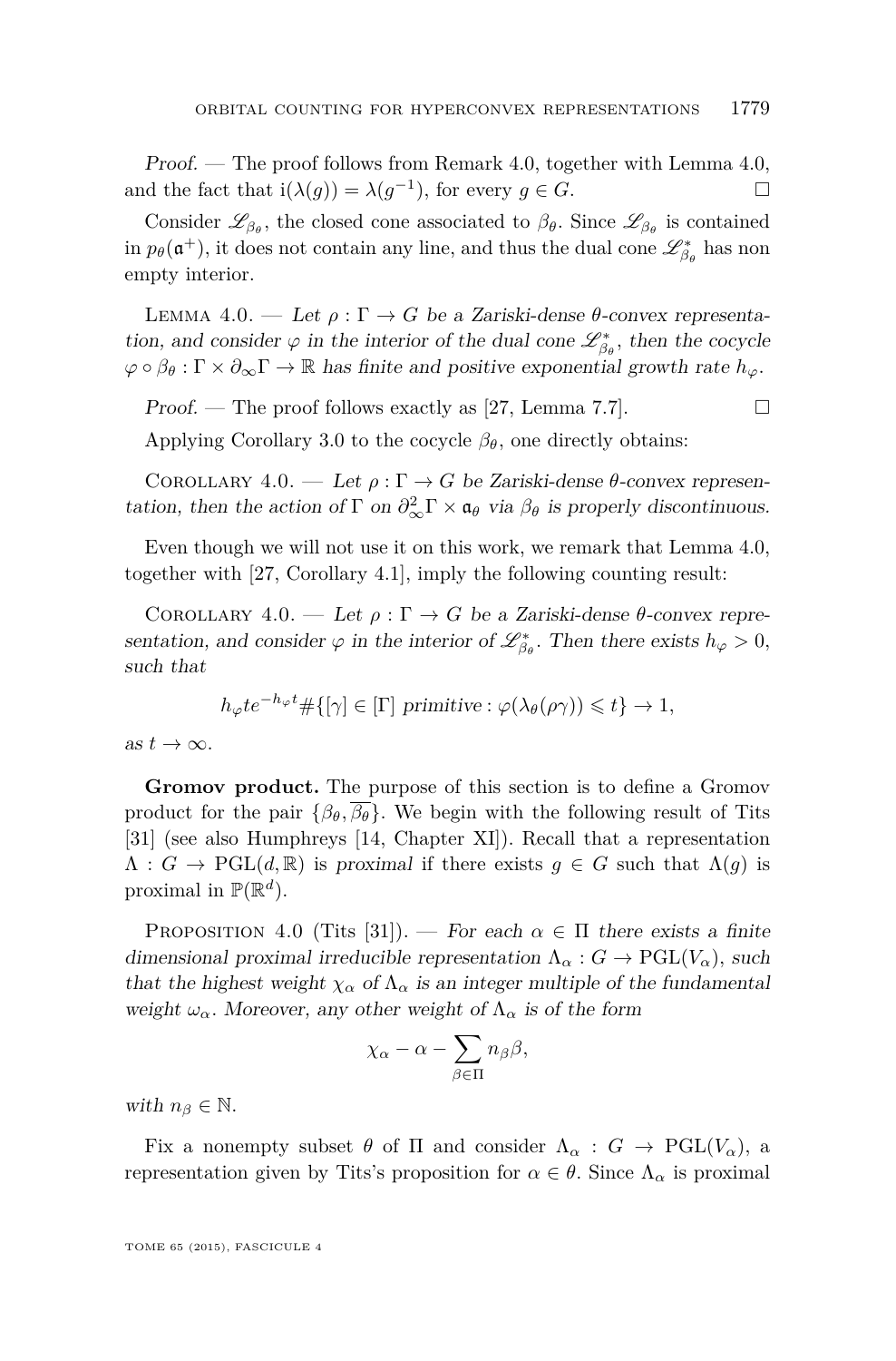<span id="page-26-0"></span>and  $\alpha \in \theta$ , the parabolic group  $P_{\theta}$  is contained in the stabilizer of a line in  $\mathbb{P}(V_\alpha)$ . Thus one obtains a continuous equivariant map  $\xi_\alpha : \mathscr{F}_\theta \to \mathbb{P}(V_\alpha)$ .

The dual representation  $\Lambda^*_{\alpha}: G \to \mathrm{PGL}(V^*_{\alpha})$  is also proximal, and its highest weight is  $\chi_{\alpha}$  i. Hence, one obtains another equivariant map  $\eta_{\alpha}$  =  $\xi_{i\alpha} : \mathscr{F}_{i\theta} \to \mathbb{P}(V_{\alpha}^*)$ . Moreover, if  $(x, y) \in \mathscr{F}_{\theta}^{(2)}$  $\theta$ <sup>(2)</sup> then

$$
\eta_{\alpha}(x)(\xi_{\alpha}(y)) \neq 0.
$$

Consider a scalar product on  $V_\alpha$  invariant under  $\Lambda_\alpha(K)$  such that  $\Lambda_{\alpha}(\exp \mathfrak{a})$  is symmetric. The Euclidean norm  $\|\|_{\alpha}$  induced by this scalar product verifies

$$
\log \|\Lambda_{\alpha}(g)\|_{\alpha} = \chi_{\alpha}(a(g)),
$$

for every  $g \in G$ , where  $a: G \to \mathfrak{a}^+$  is the Cartan projection (observe that the operator norm only depends on  $\mathbb{R}_+ \parallel \parallel_{\alpha}$ .

LEMMA 4.0 (Quint [\[20,](#page-43-0) Lemma 6.4]). — For every  $\alpha \in \theta$  and  $v \in \xi_{\alpha}(x)$ one has

$$
\chi_{\alpha}(\sigma_{\theta}(g,x)) = \log \frac{\|\Lambda_{\alpha}(g)v\|_{\alpha}}{\|v\|_{\alpha}}.
$$

The set  $\{\omega_{\alpha}|_{\mathfrak{a}_{\theta}} : \alpha \in \theta\}$  is a basis of  $\mathfrak{a}_{\theta}^{*}$  and hence so is  $\{\chi_{\alpha}|_{\mathfrak{a}_{\theta}}\}_{\alpha \in \theta}$ . Thus, defining

$$
\chi_{\alpha}(\mathscr{G}_{\theta}(x,y)) = \log \frac{|\varphi(v)|}{\|\varphi\|_{\alpha}\|v\|_{\alpha}}
$$

for any  $\varphi \in \eta_{\alpha}(x)$  and  $v \in \xi_{\alpha}(y)$ , provides a definition of  $\mathscr{G}_{\theta}$ . Moreover, notice that if  $(x, y) \in \mathscr{F}_{\theta}^{(2)}$  $θ$ <sup>*θ*</sup> are such that *ξ*<sub>*α*</sub>(*x*) ⊥ ker *η<sub>α</sub>*(*y*) for the Euclidean norm  $\| \cdot \|_{\alpha}$  and all  $\alpha \in \theta$ , then

(4.1) G*θ*(*x, y*) = 0*.*

LEMMA 4.0. — For every  $g \in G$  and  $(x, y) \in \mathscr{F}_{\theta}^{(2)}$  $\theta$ <sup>(2)</sup>, one has

$$
\mathscr{G}_{\theta}(gx, gy) - \mathscr{G}_{\theta}(x, y) = -(\mathrm{i}\,\sigma_{\mathrm{i}\,\theta}(g, x) + \sigma_{\theta}(g, y)).
$$

*Proof.* — For any norm  $\parallel \ \parallel$  on a vector space *V*, every  $g \in \text{PGL}(V)$  and every  $(\varphi, v) \in \mathbb{P}(V^*) \times \mathbb{P}(V) - \{(\varphi, v) \in \mathbb{P}(V^*) \times \mathbb{P}(V) : \varphi(v) = 0\}$ , one has

$$
\log \frac{|\varphi \circ g^{-1}(gv)|}{\|\varphi \circ g^{-1}\| \|gv\|} - \log \frac{|\varphi(v)|}{\|\varphi\| \|v\|} = -\log \frac{\|g\varphi\|}{\|\varphi\|} - \log \frac{\|gv\|}{\|v\|}.
$$

The lemma follows from this formula together with the definition of  $\mathscr{G}_{\theta}$  and Quint's Lemma 4.0.

The following corollary is immediate.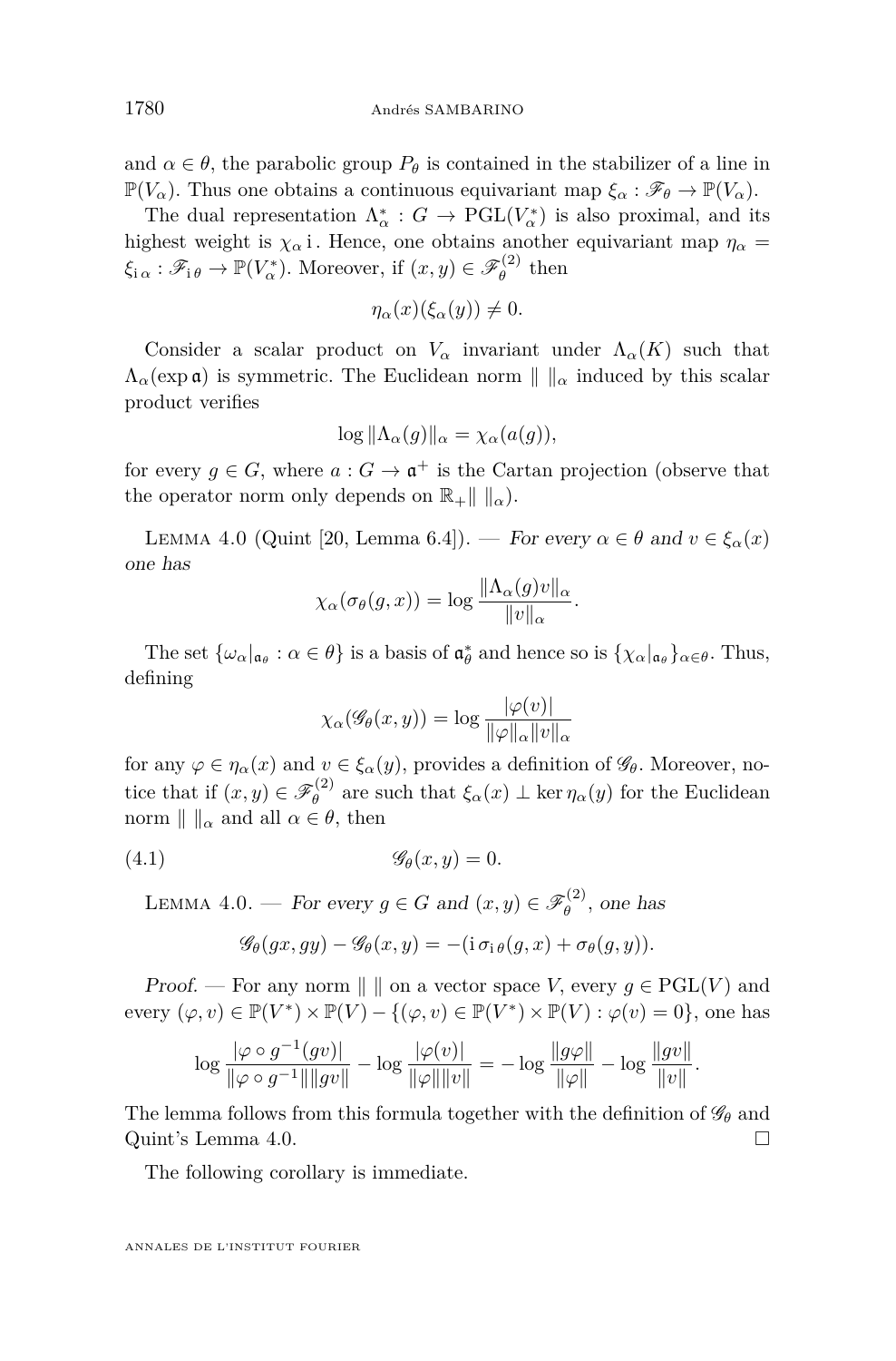<span id="page-27-0"></span>COROLLARY 4.0. — Let  $\rho : \Gamma \to G$  be a Zariski-dense  $\theta$ -convex representation. The function  $[\cdot, \cdot] : \partial_{\infty} \Gamma^{(2)} \to \mathfrak{a}_{\theta}$  defined by

$$
[x, y] = \mathscr{G}_{\theta}(\eta(x), \xi(y)),
$$

is a Gromov product for the pair  $\{\beta_{\theta}, \overline{\beta_{\theta}}\}.$ 

**Mixing.** We need the following theorem of Benoist [\[3\]](#page-42-0):

THEOREM 4.0 (Benoist [\[3,](#page-42-0) Main Proposition]). — Consider a Zariskidense subgroup  $\Delta$  of *G*. Then the group generated by  $\{\lambda(g) : g \in \Delta\}$  is dense in a*.*

Recall that the Bowen-Margulis measure of the pair  $\{\beta_{\theta}, \overline{\beta_{\theta}}\}$  for  $\varphi \in$  $int(\mathscr{L}_{\beta_{\theta}}^{*})$  is the measure  $\Omega_{\varphi}$  on  $\Gamma \backslash (\partial_{\infty}^{2} \Gamma \times \mathfrak{a}_{\theta})$ , induced on the quotient by

$$
e^{-h_\varphi[\cdot,\cdot]_\varphi}\overline{\mu_\varphi}\otimes\mu_\varphi\otimes\mathop{\rm Leb}\nolimits_{{\mathfrak{a}}_\theta},
$$

where  $\mu_{\varphi}$  and  $\overline{\mu_{\varphi}}$  are the Patterson-Sullivan probability measures with cocycles  $h_{\varphi}\varphi \circ \beta_{\theta}$  and  $h_{\varphi}\varphi \circ \overline{\beta_{\theta}}$ , respectively. Benoist's theorem (and the continuity of  $p_\theta$ ) guarantees the missing hypothesis of Theorem [3.0,](#page-19-0) applied using  $c = \beta_{\theta}$ , and we obtain the following result.

THEOREM 4.0. — Let  $\rho : \Gamma \to G$  be a Zariski-dense  $\theta$ -convex representation, and consider  $\varphi \in \text{int}(\mathcal{L}_{\beta_{\theta}}^{*})$ . Then there exists a Euclidean norm  $|\cdot|$  on a such that, for any two compactly supported continuous functions  $f_0, f_1: \Gamma \backslash (\partial_{\infty}^2 \Gamma \times \mathfrak{a}_{\theta}) \to \mathbb{R}$  and any  $v_0 \in \ker \varphi$ , one has

$$
(2\pi t)^{(\dim \mathfrak{a}_{\theta}-1)/2} \Omega_{\varphi}(f_0 \cdot f_1 \circ \omega_t^{\varphi,v_0}) \to e^{-I(v_0)/2} \Omega_{\varphi}(f_0) \Omega_{\varphi}(f_1),
$$

as  $t \to \infty$ .

**The growth indicator function.** Consider a *G*-invariant Riemannian metric on X, and  $\| \cdot \|$  the induced Euclidean norm on  $\alpha$ , invariant under the Weyl group. Recall that if  $g \in G$ , then  $||a(g)|| = d_X([K], g[K])$ . Consider a Zariski-dense discrete subgroup  $\Delta$  of *G*, and define

$$
h_{\Delta} = \limsup_{s \to \infty} \frac{\log \# \{ g \in \Delta : ||a(g)|| \leqslant s \}}{s}.
$$

Recall that in the introduction we have defined  $\psi_{\Delta}$ , the growth indicator of ∆*.*

LEMMA 4.0 (Quint [\[22,](#page-43-0) Corollaire 3.1.4]). — Let ∆ be a Zariski-dense subgroup of *G,* then one has

$$
\sup_{v \in \mathfrak{a} - \{0\}} \frac{\psi_{\Delta}(v)}{\|v\|} = h_{\Delta}.
$$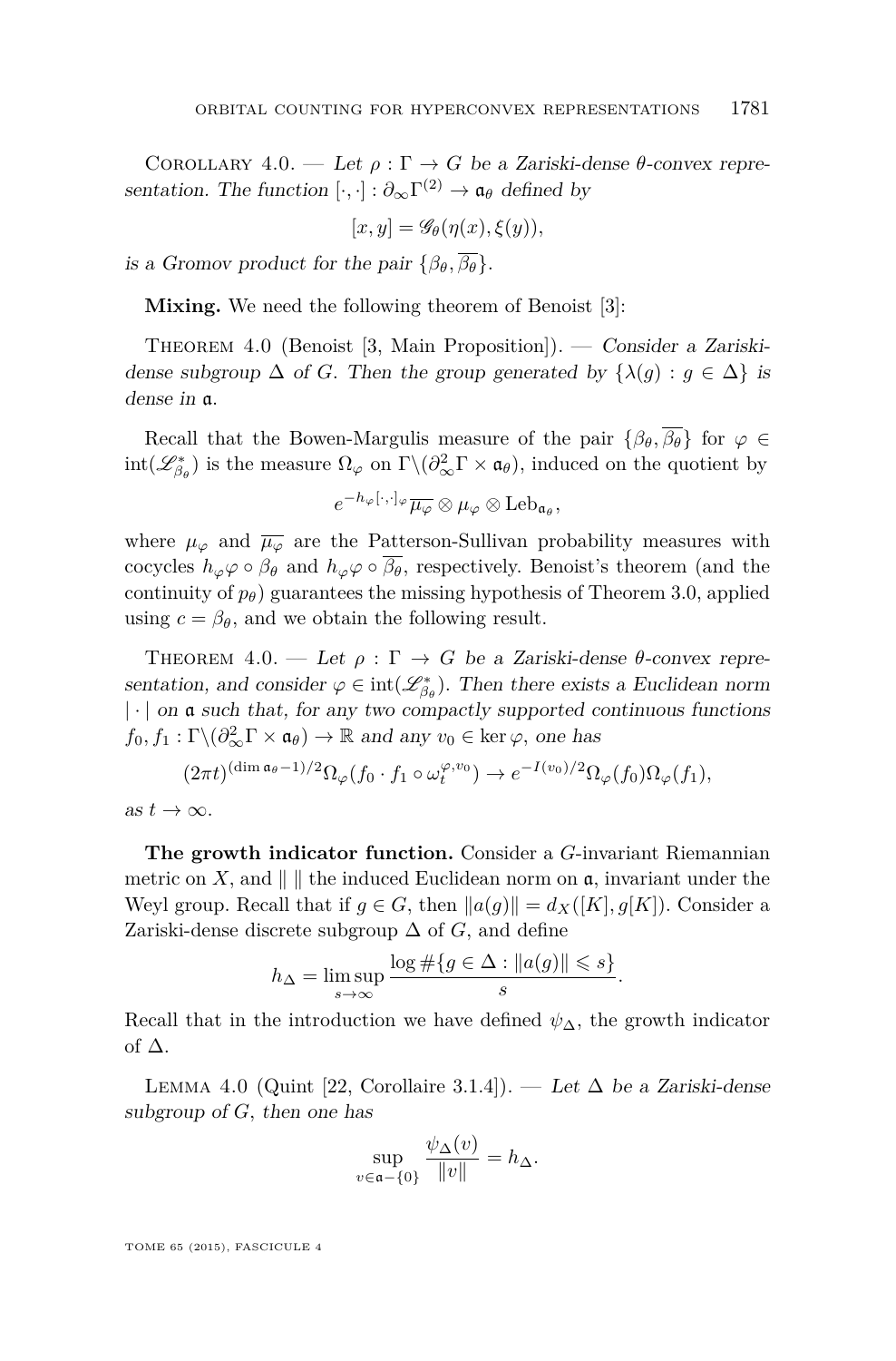<span id="page-28-0"></span>If  $\varphi \in \mathfrak{a}^*$  is such that  $\varphi(v) \geq \psi_\Delta(v)$  for all  $v \in \mathfrak{a}^+$  then  $\|\varphi\| \geq h_\Delta$ . One is thus interested in the convex set

$$
D_{\Delta} = \{ \varphi \in \mathfrak{a}^* : \varphi \geqslant \psi_{\Delta} \}.
$$

This set is nonempty (Quint [\[22\]](#page-43-0)) and the linear form  $\Theta_{\Lambda} \in D_{\Lambda}$  closest to the origin is called the the growth form of ∆*.* One has

(4.1) kΘ∆k = *h*∆*.*

Since  $\psi_{\Delta}$  is concave (recall Theorem [1.0\)](#page-5-0), and the balls of  $\|\cdot\|$  are strictly convex, one obtains a unique direction  $\mathbb{R}_+u_\Delta$  in  $\mathscr{L}_\Delta$ , which realizes the upper bound

$$
\sup_{v \in \mathfrak{a} - \{0\}} \frac{\psi_{\Delta}(v)}{\|v\|},
$$

this is called the growth direction of  $\Delta$ . Choose  $u_{\Delta}$  in the growth direction such that  $\Theta_{\Delta}(u_{\Delta}) = 1$ .

A linear form  $\varphi \in \mathfrak{a}^*$  is tangent to  $\psi_{\Delta}$  at  $x$  if  $\varphi \in D_{\Delta}$  and  $\varphi(x) = \psi_{\Delta}(x)$ . We say that  $\psi_{\Delta}$  has vertical tangent at *x*, if for every  $\varphi \in D_{\Delta}$ , one has  $\varphi(x) > \psi_{\Delta}(x)$ .

The following remarks are direct consequences of the definitions:

Remark 4.0. — For every  $v \in \mathbb{R}_+ u_\Delta$ , one has  $|\Theta_{\Delta}(v)| = ||\Theta_{\Delta}|| ||v|| =$  $\psi_{\Delta}(v)$ ||v||, consequently ker  $\Theta_{\Delta}$  and  $\mathbb{R}_{+}u_{\Delta}$  are orthogonal for  $\|\ \|$ , and  $\Theta_{\Delta}$ is tangent to  $\psi_{\Delta}$  at every point of the growth direction  $\mathbb{R}_{+}u_{\Delta}$ .

Remark 4.0. — The number of elements of  $a(\Delta)$  that lie outside a given open cone containing *u*<sup>∆</sup> has exponential growth rate strictly smaller than *h*∆*.*

Fix from now on a Zariski-dense hyperconvex representation  $\rho : \Gamma \to G$ , and denote by  $\zeta : \partial_{\infty} \Gamma \to \mathscr{F}$  its  $\rho$ -equivariant map. The image  $\zeta(\partial_{\infty} \Gamma)$  is the limit set  $L_{\rho(\Gamma)}$ , and thus

$$
\zeta \times \zeta : \partial^2_{\infty} \Gamma \to {\mathcal L}^{(2)}_{\rho(\Gamma)}
$$

is a *ρ*-equivariant Hölder-continuous homeomorphism. Also, the cone  $\mathscr{L}_{\beta_{\Pi}}$ is the limit cone  $\mathscr{L}_{\rho(\Gamma)}$  of  $\rho(\Gamma)$ . One has the following results.

PROPOSITION 4.0 ([\[26,](#page-43-0) Corollary 3.13]). — The limit cone of a Zariskidense hyperconvex representation is contained in the interior of the Weyl chamber.

THEOREM 4.0 ([\[26,](#page-43-0) Theorem  $A + Corollary 4.9$ ]). — The growth indicator of a Zariski-dense hyperconvex representation  $\rho$  is strictly concave,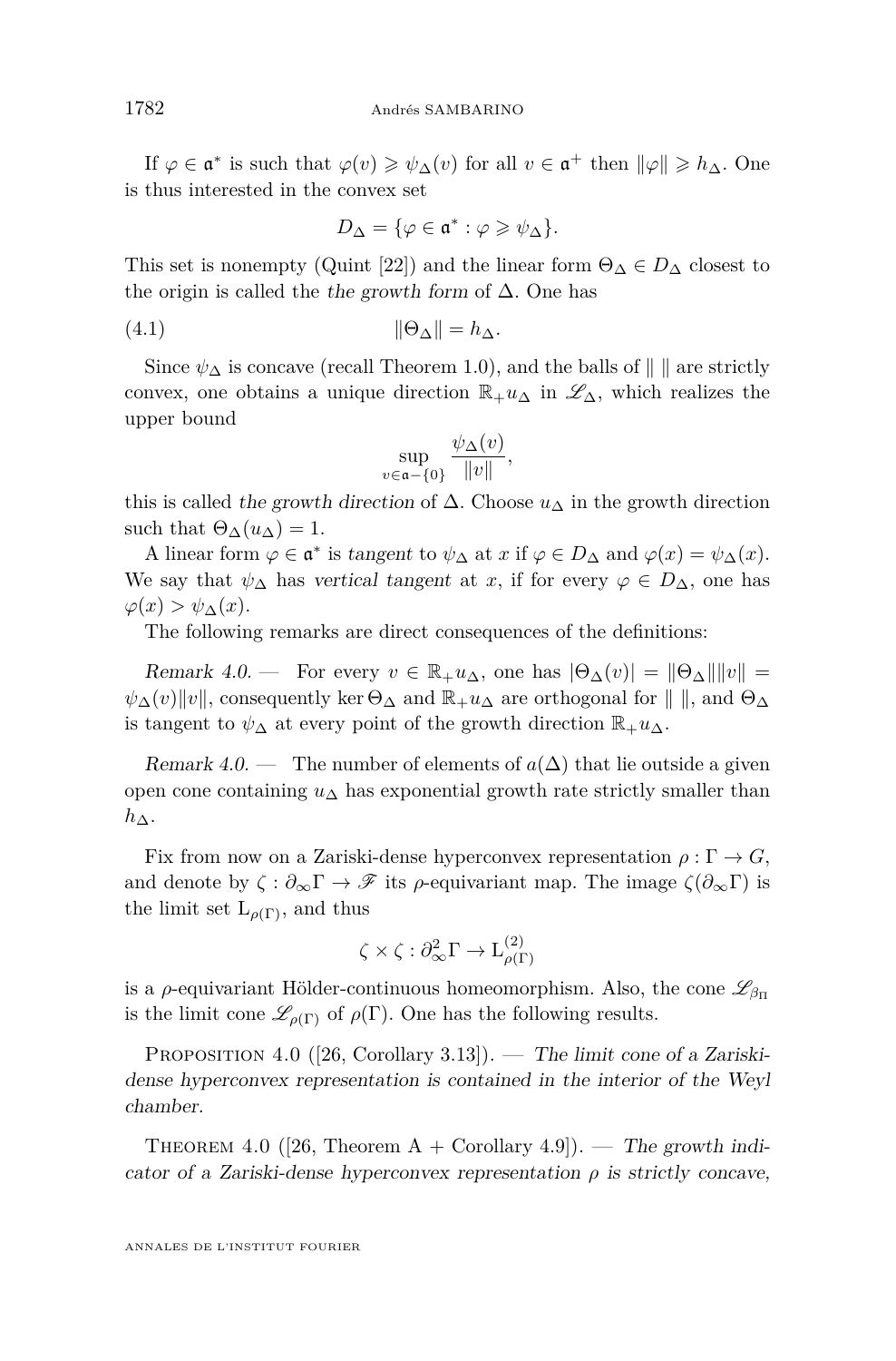<span id="page-29-0"></span>analytic on the interior of  $\mathcal{L}_{\rho(\Gamma)}$ , and with vertical tangent on the boundary. If  $\varphi \in \text{int}(\mathscr{L}_{\rho(\Gamma)}^{*})$  then  $h_{\varphi}\varphi$  is tangent to  $\psi_{\rho(\Gamma)}$  at every point of the dual direction u*ϕ.*

Remark 4.0. — Hence, Remark [4.0](#page-28-0) and Theorem [4.0](#page-28-0) imply that for a Zariski-dense hyperconvex representation *ρ* of Γ*,* the growth direction  $\mathbb{R}_+ u_{\rho(\Gamma)}$  is the dual direction (see Definition [3.0\)](#page-15-0) of the growth form  $\Theta_{\rho(\Gamma)}$ . Moreover, since  $\psi_{\rho(\Gamma)}$  has vertical tangent on the boundary of  $\mathscr{L}_{\rho(\Gamma)}$ , the growth direction  $\mathbb{R}_+ u_{\rho(\Gamma)}$  is contained in the interior of the limit cone.

Recall that if  $\varphi$  is in the interior of  $\mathscr{L}^*_{\rho(\Gamma)}$ , then the Hölder cocycle  $\varphi \circ \beta_{\Pi}$ has finite and positive exponential growth rate  $h_{\varphi}$ . Ledrappier's Theorem [2.0](#page-13-0) guarantees the existence of a Patterson-Sullivan probability measure  $\mu_{\varphi}$  on  $\partial_{\infty}$ Γ, with cocycle  $h_{\varphi}$  $\varphi$  ο  $\beta$ <sub>Π</sub>. The following corollary of Theorem [1.0](#page-5-0) and Theorem [4.0](#page-28-0) is hence direct.

COROLLARY 4.0. — Let  $\rho : \Gamma \to G$  be a Zariski-dense hyperconvex representation. For each  $\varphi$  tangent to  $\psi_{\rho(\Gamma)}$ , there exists a unique  $\varphi$ -Patterson-Sullivan measure of  $\rho(\Gamma)$ , denoted by  $\nu_{\varphi}$ . Moreover,  $\zeta$  induces an isomorphism between  $\mu_{\varphi}$  and  $\nu_{\varphi}$ .

Consequently, the map

$$
\zeta \times \zeta \times \mathrm{id} : \partial^2_{\infty} \Gamma \times \mathfrak{a} \to \mathrm{L}^{(2)}_{\rho(\Gamma)} \times \mathfrak{a}
$$

is a  $\rho$ -equivariant homeomorphism, and induces on the quotients a map still denoted by  $\zeta \times \zeta \times id : \Gamma \backslash (\partial_{\infty}^2 \Gamma \times \mathfrak{a}) \to \rho(\Gamma) \backslash (\mathcal{L}_{\rho(\Gamma)}^{(2)} \times \mathfrak{a})$ , which is a measurable isomorphism between the  $\varphi$ -Bowen-Margulis measures of  $\rho(\Gamma)$ on each side:

$$
(\zeta \times \zeta \times id)_* \Omega_{\varphi} = \chi_{\varphi},
$$

where  $\chi_{\varphi}$  is the  $\varphi$ -Bowen-Margulis measure of  $\rho(\Gamma)$ , defined in the introduction.

Theorem [4.0](#page-27-0) together with Remark 4.0 imply the following mixing property of the Weyl chamber flow. Recall that the rank of *G* is the dimension of a*,* and that the Weyl chamber flow is the right action by translations of  $\exp(\mathfrak{a})$  on  $\rho(\Gamma)\backslash G/M$ . If  $f: \rho(\Gamma)\backslash G/M \to \mathbb{R}$  and  $v \in \mathfrak{a}$  we denote the composition of *f* with the right action of  $\exp(v)$  on  $\rho(\Gamma) \backslash G/M$  by

$$
f\circ \exp(v).
$$

THEOREM 4.0. — Let  $\rho : \Gamma \to G$  be a Zariski-dense hyperconvex representation. Consider  $\varphi \in \text{int}(\mathscr{L}_{\rho}^{*})$ . Then there exists a Euclidean norm  $|\cdot|$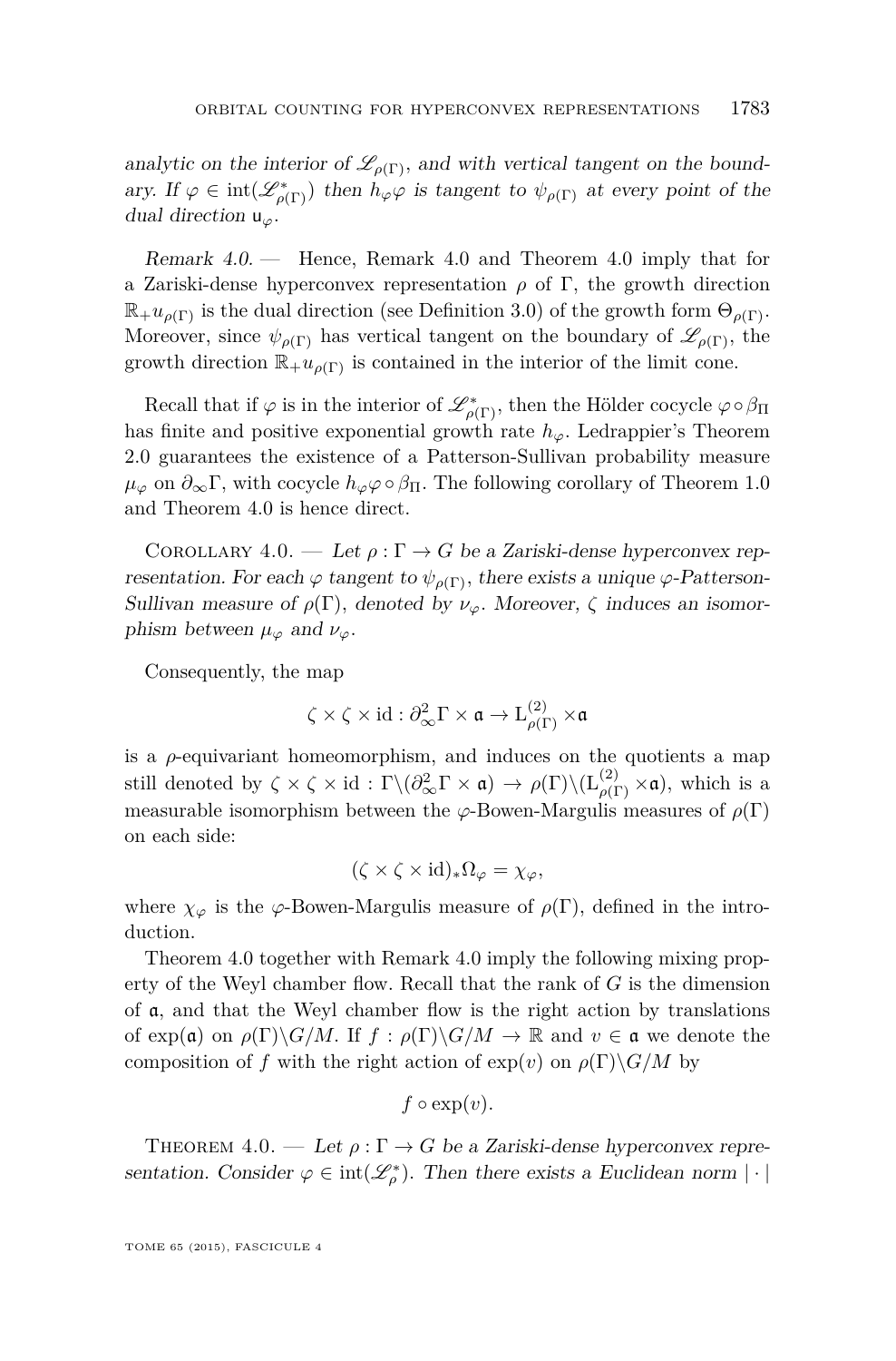<span id="page-30-0"></span>on  $\alpha$  such that, for all compactly supported continuous functions  $f_0, f_1$ :  $\rho(\Gamma)\backslash G/M \to \mathbb{R}$  and for all  $v_0 \in \text{ker }\varphi$ , one has

$$
(2\pi t)^{(\mathrm{rank}(G)-1)/2}\chi_{\varphi}(f_0\cdot f_1\circ\exp(tu_{\varphi}+\sqrt{t}\,v_0))
$$

converges to

$$
ce^{-I(v_0)/2}\chi_{\varphi}(f_0)\chi_{\varphi}(f_1)
$$

as  $t \to \infty$ , for a constant  $c > 0$ .

The following corollary will be most useful to us.

COROLLARY 4.0. — Let  $\rho : \Gamma \to G$  be a Zariski-dense hyperconvex representation. Then there exists  $C > 0$  such that given two compactly supported continuous functions  $f_0, f_1 : \rho(\Gamma) \backslash G/M$  one has

$$
e^{-\|\Theta_{\rho(\Gamma)}\|T}\int_{B(0,T)\cap\mathfrak{a}^+}e^{\Theta_{\rho(\Gamma)}(u)}\chi_{\Theta_{\rho(\Gamma)}}(f_0\cdot f_1\circ\exp(u))d\operatorname{Leb}_{\mathfrak{a}}(u)\nrightarrow C\chi_{\Theta_{\rho(\Gamma)}}(f_0)\chi_{\Theta_{\rho(\Gamma)}}(f_1),
$$

as  $T \to \infty$ .

The proof of the corollary follows the exact same lines as Thirion [\[29,](#page-43-0) §12.k] for Ping-Pong groups. We give a sketch of this proof for completeness.

Proof. — In order to simplify notation, denote by  $\Theta = \Theta_{\rho(\Gamma)}$ ,  $H = \text{ker } \Theta$ and  $u_{\rho} = u_{\rho(\Gamma)}$ . Consider the change of variables  $G : \mathbb{R} \times H \to \mathfrak{a}$  given by

$$
G(t, v) = t \frac{u_{\rho}}{\|u_{\rho}\|} + \sqrt{t} v.
$$

Since  $u_{\rho}$  is orthogonal to *H* (see Remark [4.0\)](#page-28-0), its Jacobian is ( √  $\overline{t}$ )<sup>dim *H*</sup> = *t*<sup>(rank(*G*)−1)/2. The integral we are interested in becomes</sup>

$$
\int_{H} e^{-\|\Theta\|T} \int_{0}^{\infty} e^{\|\Theta\|t} (\sqrt{t})^{\dim H} \chi_{\Theta}(f_0 \cdot f_1 \cdot \exp(G(t, v))) \mathbf{1}_{B(T)}(t, v) dt d \operatorname{Leb}_H(v),
$$

where  $B(T) = \{(t, v) \in \mathbb{R} \times H : G(t, v) \in \mathfrak{a}^+, ||G(t, v)|| \leq T\}$ , and  $\mathbf{1}_A$  is the characteristic function of a subset *A.*

The conditions  $t > 0$  and  $||G(t, v)|| \le T$  imply that

$$
0 < t < \frac{1}{2}(\sqrt{\|v\|^4 + 4T^2} - \|v\|^2) = R(T, v).
$$

Note that  $R(T, v) - T \to -||v||^2/2$  as  $T \to \infty$ , and observe that for every  $v \in H$  there exists  $t_0$  such that, for all  $t \geq t_0$ , one has  $G(t, v) \in \mathfrak{a}^+$ . This, together with Theorem [4.0](#page-29-0) applied to

$$
G(t, v) = t \|\Theta\|u_{\rho} + \sqrt{t \|\Theta\|} \frac{v}{\sqrt{\|\Theta\|}},
$$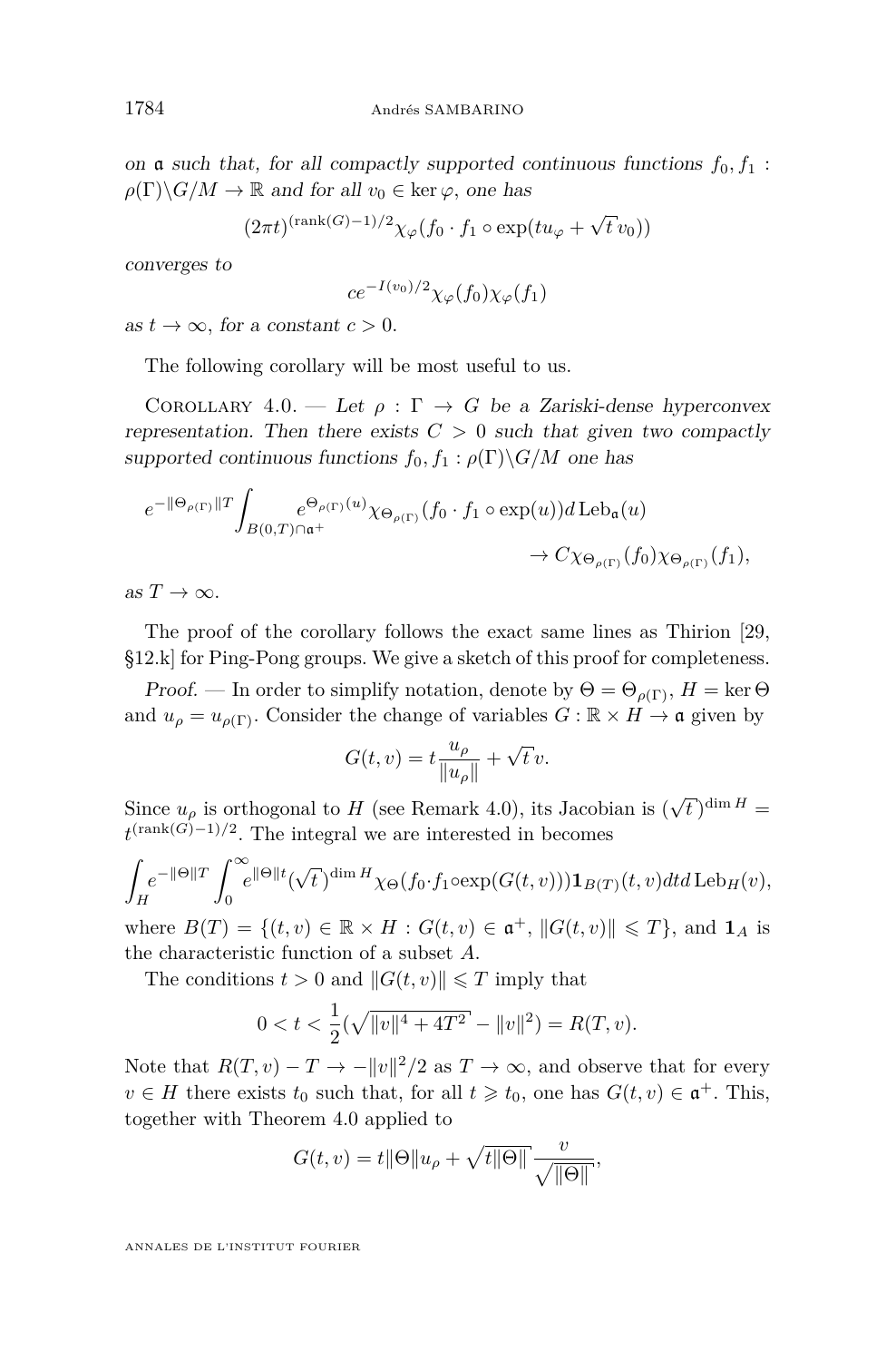implies the existence of a Euclidean norm  $|\cdot|$  and  $c > 0$  such that

$$
e^{-\|\Theta\|T} \int_0^{R(T,v)} e^{\|\Theta\|t} (\sqrt{t})^{\dim H} \chi_\Theta(f_0 \cdot f_1 \circ \exp(G(t,v))) \mathbf{1}_{B(T)}(t,v) dt
$$

converges to

$$
ce^{-(\|\Theta\| \|v\|^2 + I^{|\cdot|}(\|\Theta\| - 1/2v))/2} \chi_{\Theta}(f_0) \chi_{\Theta}(f_1)
$$

as  $T \to \infty$ .

We must now integrate both sides of this limit with respect to  $Leb<sub>H</sub>$ , in order to so we will apply the dominated convergence theorem. Hence, we need to find an integrable function  $F: H \to \mathbb{R}$ , such that for every  $v \in H$ one has

$$
e^{\|\Theta\|T} \int_0^{R(T,v)} e^{\|\Theta\|t} (\sqrt{t})^{\dim H} \chi_\Theta(f_0 \cdot f_1 \circ \exp(G(t,v))) \mathbf{1}_{B(T)}(t,v) dt \leq F(v).
$$

Remark that, since  $I(v) > 0$  for all  $v \in H$ , Theorem [4.0](#page-29-0) implies that for all large enough *t,* one has

$$
(\sqrt{t})^{\dim H} \chi_{\Theta}(f_0 \cdot f_1 \circ \exp(G(t, v))) \leq K,
$$

for a constant *K* independent of *v.*

Lemma 4.0 below states that there exists a constant  $\kappa > 0$  such that, for all  $(t, v) \in H \times \mathbb{R}$ , with  $G(t, v) \in B(T)$  one has  $R(T, v) - T \leqslant -\kappa ||v||^2/2$ . Hence

$$
e^{-\|\Theta\|T} \int_0^{R(T,v)} e^{\|\Theta\|t} (\sqrt{t})^{\dim H} \chi_{\Theta}(f_0 \cdot f_1 \circ \exp(G(t,v))) \mathbf{1}_{B(T)}(t,v) dt \le
$$
  

$$
Ke^{-\|\Theta\|T} \int_0^{R(T,v)} e^{\|\Theta\|t} \mathbf{1}_{B(T)}(t,v) dt \leqslant Ke^{\|\Theta\|(R(T,v)-T)} \leqslant Ke^{-\kappa \|\Theta\| \|v\|^2/2},
$$

for a constant  $K > 0$ . This last function is clearly integrable on *H*. This finishes the proof.

 $\Box$ 

 $\Box$ 

LEMMA 4.0. — There exists  $\kappa > 0$  such that for every  $T \geq 0$ , if  $(t, v) \in$ *B*(*T*) then  $R(T, v) - T \leq -\kappa ||v||^2/2$ .

Proof. — Recall that the angle between two walls of  $\mathfrak{a}^+$  is at most  $\pi/2$ , hence, since  $u_{\rho} \in \text{int } \mathfrak{a}^+$ , there exists  $\theta_0 \in (0, \pi/2)$  such that if  $G(t, v) \in \mathfrak{a}^+$ , then the angle between  $G(t, v)$  and  $tu_{\rho}/||u_{\rho}||$  is at most  $\theta_0$ , i.e.

$$
\frac{\|\sqrt{t}v\|}{t} \leqslant \tan(\theta_0).
$$

From now on, standard computations imply the lemma, see Thirion [\[29,](#page-43-0) page 184] for details.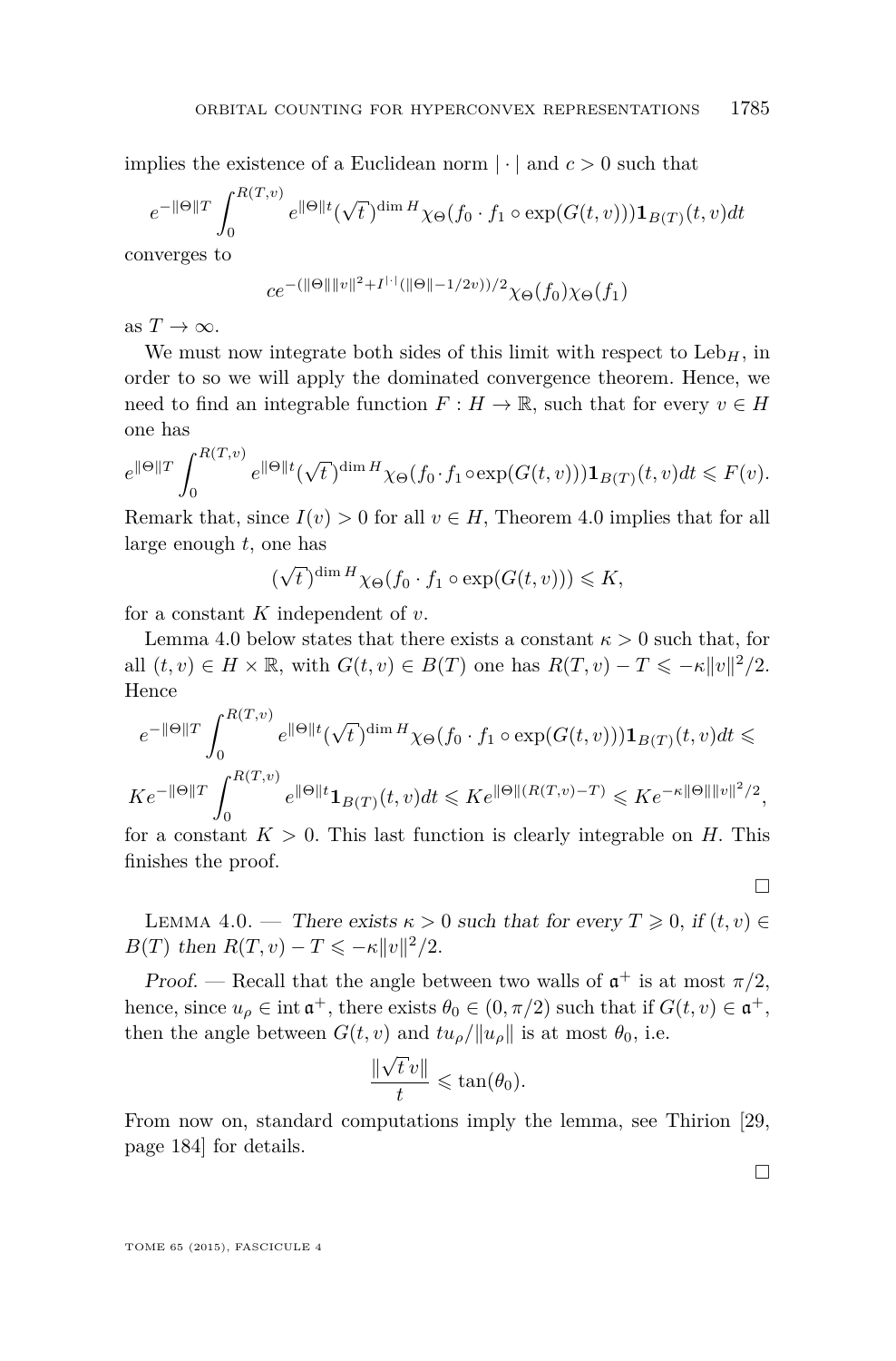#### **5. The orbital counting problem**

<span id="page-32-0"></span>**General aspects.** The standard reference for this subsection is the book by Guivarc'h-Ji-Taylor [\[12\]](#page-42-0). Recall that *G* is a connected, noncompact realalgebraic semisimple Lie group,  $X$  its symmetric space and  $\Gamma$  is the fundamental group of a closed connected negatively curved Riemannian manifold.

Recall that we have denoted by  $a: G \to \mathfrak{a}^+$  the Cartan projection of *G*. We will define a new projection  $\underline{a}: X \times X \to \mathfrak{a}^+$  by  $\underline{a}(g \cdot o, h \cdot o) = a(g^{-1}h)$ . Notice that *a* is *G*-invariant for the diagonal action of *G* on  $X \times X$ , that  $\|\underline{a}(p,q)\| = d_X(p,q)$  and that

(5.1) 
$$
i(\underline{a}(p,q)) = \underline{a}(q,p).
$$

By definition, one has  $q \in K_p \exp(\underline{a}(p,q)) \cdot p$ , where  $K_p$  is the stabilizer in *G* of *p.*

Remark 5.0. — Observe that there exists  $\kappa_0 > 0$  such that for every  $g \in G$  one has  $\|\underline{a}(p, gq) - a(g)\| \leq \kappa_0$ .

Similarly (and abusing notation), we will define the Busemann cocycle  $\sigma : \mathscr{F} \times X \times X \to \mathfrak{a}$  by

$$
(x, g \cdot o, h \cdot o) \mapsto \sigma_x(g \cdot o, h \cdot o) = \sigma(g^{-1}, x) - \sigma(h^{-1}, x).
$$

A parametrized flat is a map  $f : \mathfrak{a} \to X$ , defined by  $f(v) = g \exp(v) \cdot o$ , for some  $g \in G$ . Observe that G acts transitively on the set of parametrized flats and that the stabilizer of  $f_0 : v \mapsto \exp(v) \cdot o$  is the group *M* of elements in  $K$  commuting with  $\exp(\mathfrak{a})$ . We will hence identify the space of parametrized flats with *G/M.*

A maximal flat is the image on *X* of a parametrized flat i.e. the maximal flat associated to f is defined by  $[f] = f(\mathfrak{a}) = \{g \exp(v) \cdot o : v \in \mathfrak{a}\}\.$  The space of maximal flats is naturally identified with  $G/MA = \mathscr{F}^{(2)}$  (recall Hopf's parametrization of *G* on the Introduction). Denote by  $(\mathsf{Z}, \mathsf{Z}) : G/M \to$  $\mathscr{F}^{(2)} = G/MA$  the canonical projection.

The following proposition is standard.

PROPOSITION 5.0 (see [\[12,](#page-42-0) Chapter III]). —

(1) Let f, g be two parametrized flats, then the function  $\mathfrak{a} \to \mathbb{R}$ , defined by

$$
v \mapsto d_X(\mathsf{f}(v), \mathsf{g}(v)),
$$

is bounded on the Weyl chamber  $\mathfrak{a}^+$  if and only if  $\mathsf{Z}(\mathsf{f}) = \mathsf{Z}(\mathsf{g})$ .

(2) A pair  $(p, x) \in X \times \mathcal{F}$  determines a unique parametrized flat f such that  $f(0) = p$  and  $Z(f) = x$ .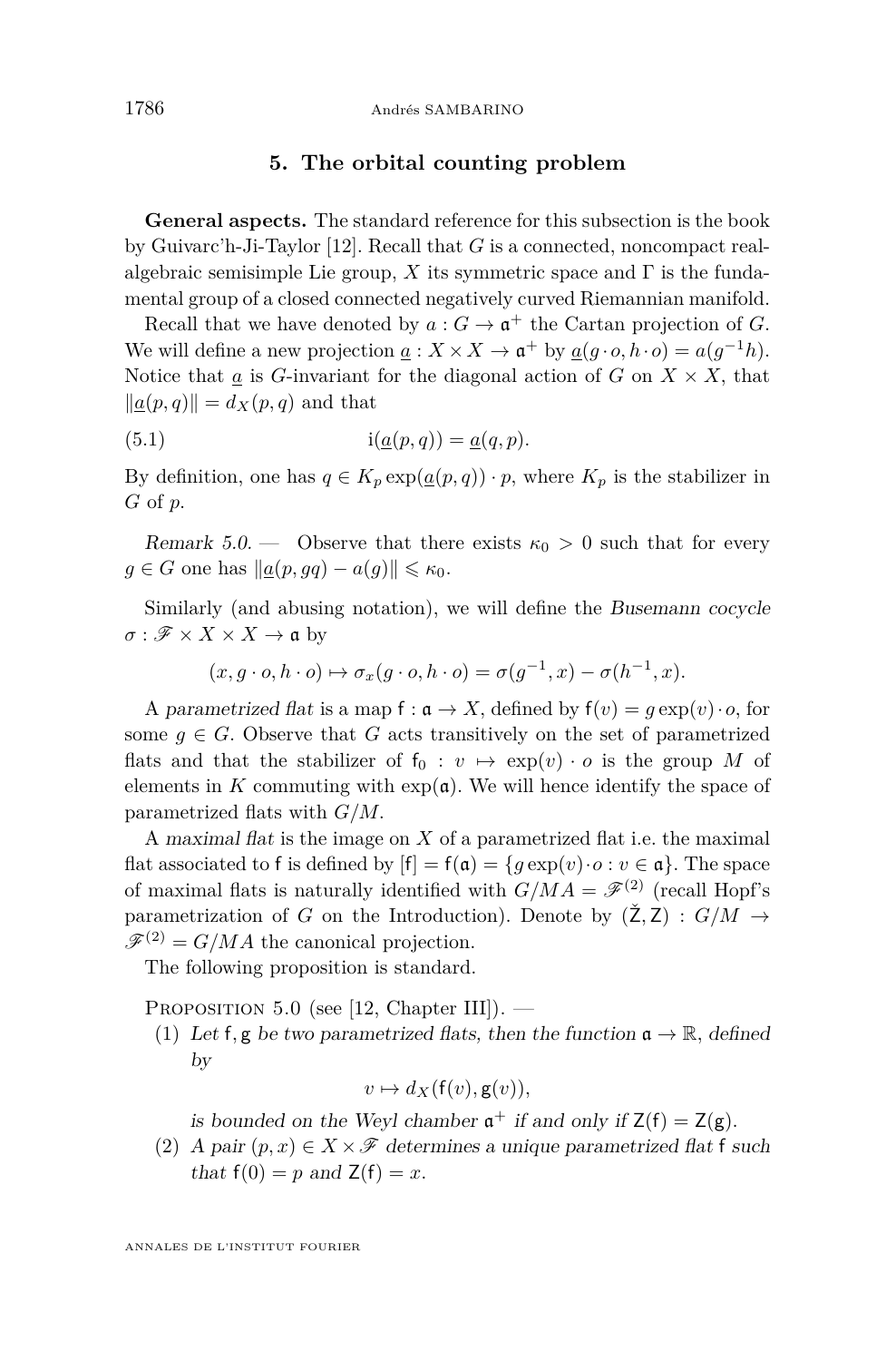<span id="page-33-0"></span>(3) A point  $(x, y) \in \mathscr{F}^{(2)}$  determines a unique maximal flat  $[f_{xy}]$  such that  $\check{Z}(f_{x,y}) = x$  and  $Z(f_{x,y}) = y$ .

The usual relation between the Cartan projection and Busemann's cocy-cle is given by the following lemma of Quint [\[20\]](#page-43-0). Observe that if  $p, q \in X$ are such that  $\underline{a}(p,q) \in \text{int}(\mathfrak{a}^+)$  then, there is a unique parametrized flat  $f_{pq}$  such that  $f_{pq}(0) = p$ , and  $f_{pq}(\underline{a}(p,q)) = q$ . Denote by  $x_{pq} = \mathsf{Z}(f_{pq})$  and recall that Π is the set of simple roots of *G.*

LEMMA 5.0 (Quint [\[20,](#page-43-0) Lemma 6.6]). − Fix  $p, q \in X$ , then

$$
\underline{a}(p,z) - \underline{a}(q,z) - \sigma_{x_{pz}}(p,q) \to 0,
$$

 $\lim_{\alpha \in \Pi} \alpha(a(p, z)) \to \infty$ .

Given  $r > 0$ , define the shadow (on  $\mathscr{F}$ ) of *q* seen from *p* of size *r*, by

$$
\mathcal{O}_r(p,q) = \{ \mathsf{Z}(\mathsf{f}) : \mathsf{f} \in G/M, \ \mathsf{f}(0) = p, \ \exists v \in \mathrm{int}(\mathfrak{a}^+), \ d_X(\mathsf{f}(v), q) < r \}.
$$

Denote by  $B_X(p,r)$  the ball in X of radius r centered at p, and define by

$$
\mathcal{O}_r^+(p,q) = \bigcup_{p_0 \in B_X(p,r)} \mathcal{O}_r(p_0,q),
$$

and

$$
\mathcal{O}_r^-(p,q) = \bigcap_{p_0 \in B_X(p,r)} \mathcal{O}_r(p_0,q).
$$

Finally, for  $x \in \mathcal{F}$  define the shadow of q seen from x of size r, by

$$
\mathcal{O}_r(x,q) = \{ \mathsf{Z}(\mathsf{f}) : \mathsf{f} \in G/M, \ d_X(\mathsf{f}(0), q) < r, \ \check{\mathsf{Z}}(\mathsf{f}) = x \}.
$$

LEMMA 5.0 (Thirion [\[29,](#page-43-0) Proposition 8.66]). — There exists  $\kappa > 0$  such that, if  $p, p_0 \in X$  and  $r > 0$ , then for all  $x \in \mathcal{O}_r^+(p, p_0)$  one has

$$
\|\sigma_x(p, p_0) - \underline{a}(p, p_0)\| \leq \kappa r.
$$

Let  $\Delta$  be a Zariski-dense discrete subgroup of *G*, and consider a linear form  $\varphi \in \mathfrak{a}^*$  tangent to  $\psi_{\Delta}$  on a direction in the interior of  $\mathscr{L}_{\Delta}$ . Denote by  $\nu_\varphi$  the  $\varphi$ -Patterson-Sullivan measure of  $\Delta$  (recall Quint's Theorem [1.0\)](#page-5-0). Define the  $\varphi$ -Patterson-Sullivan density  $(\mu_p)_{p \in X}$  by  $\mu_o = \nu_\varphi$  and

$$
\frac{d\mu_p}{d\mu_o}(x) = e^{-\varphi(\sigma_x(p,o))}.
$$

Since  $\mathscr F$  is  $K_p$ -homogeneous and  $K_p$  is compact, there is a unique  $K_p$ invariant probability measure on  $\mathscr{F}$ . This gives an embedding of X on the space  $\mathcal{M}(\mathscr{F})$  of probability measures on  $\mathscr{F}$ . The closure of this embedding,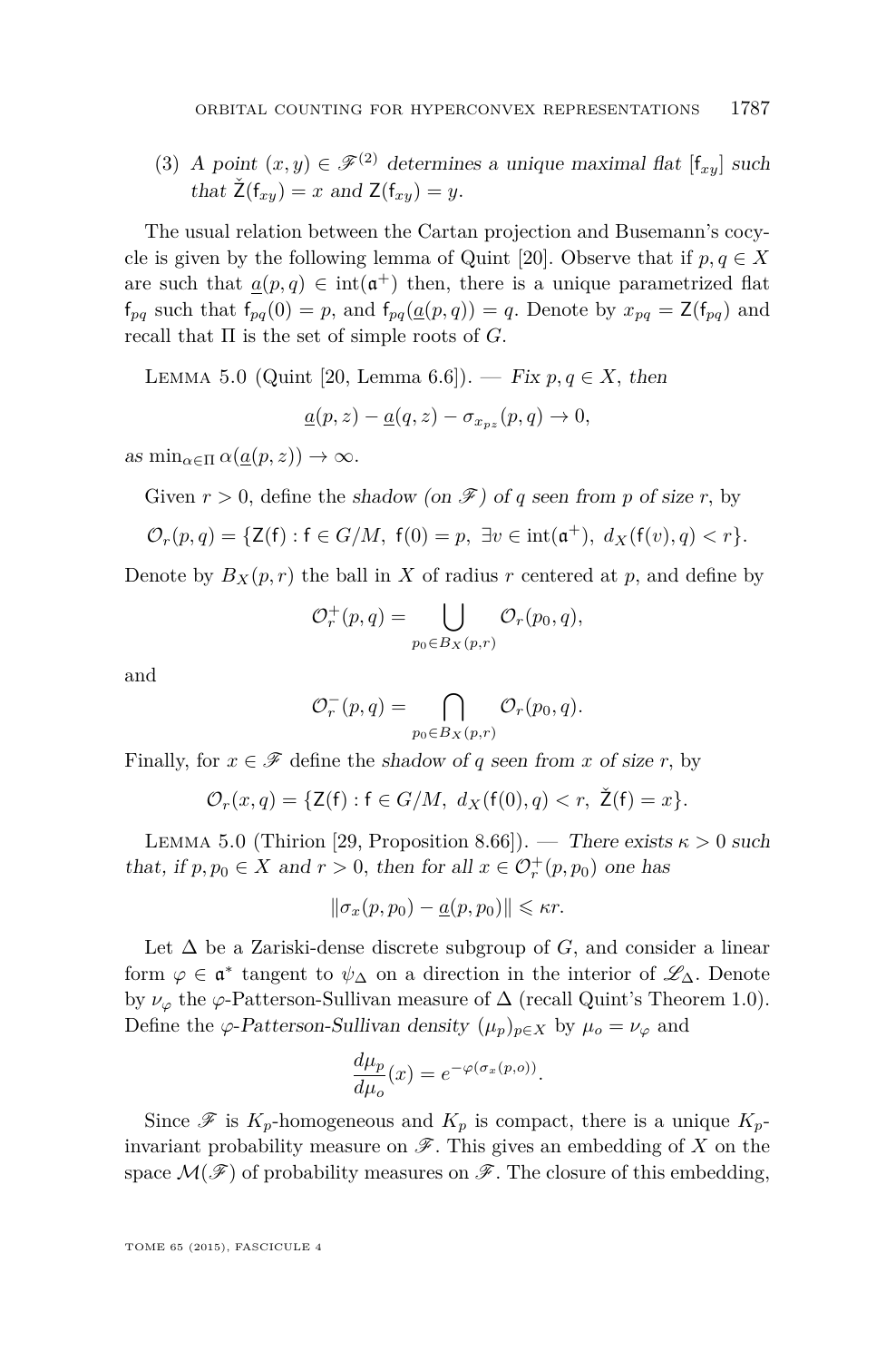<span id="page-34-0"></span>denoted by  $\overline{X}_F$ , is called the Furstenberg compactification of *X*. Observe that if  $v \in \text{int}(\mathfrak{a}^+)$  and  $k \in K$ , then

$$
ke^{tv} \cdot o \to \delta_{kM}
$$

as  $t \to \infty$ , for the weak-star convergence on  $\mathcal{M}(\mathscr{F})$ , where  $\delta_{kM}$  is the unit Dirac mass at *kM.*

A pair  $(p, x) \in X \times \mathscr{F}$  is in good position (w.r.t.  $\Delta$ ) if the parametrized flat f determined by *p* and *x* verifies  $\check{Z}(f) \in L_{\Delta}$ . Given  $a, b \in \mathbb{R}$  and  $\varepsilon > 0$ , we will say that  $a \stackrel{\varepsilon}{\sim} b$  if  $e^{-\varepsilon}a \leqslant b \leqslant e^{\varepsilon}a$ .

LEMMA 5.0 (Thirion [\[29,](#page-43-0) Lemma 10.7]). — Fix a pair in good position  $(p, x) \in X \times \mathscr{F}$ . Then for all but countably many  $r \in \mathbb{R}_+$  one has  $\mu_p(\partial \mathcal{O}_r(x,p)) = 0$ *. Moreover, given*  $\varepsilon > 0$  there exists a neighborhood  $V_x$ of *x* in  $\overline{X}_F$  such that for all  $z \in V_x$  and all (but countably many) small enough *r* one has

$$
\mu_p(\mathcal{O}_r(z,p)) \stackrel{\varepsilon}{\sim} \mu_p(\mathcal{O}_r(x,p))
$$

and if  $z \in V_x \cap X$  then  $\mu_p(\mathcal{O}_r^{\pm}(z,p)) \stackrel{\varepsilon}{\sim} \mu_p(\mathcal{O}_r(x,p)).$ 

Proof. — Indeed, the function  $\mathbb{R}^*_+ \to [0,1]$  defined by  $r \mapsto \mu_p(\mathcal{O}_r(x,p))$ is the distribution function of a probability measure in  $\mathbb{R}^*_+$ , and has only a countable number of discontinuity points. See Thirion [\[29,](#page-43-0) Lemma 10.7] for details.

 $\Box$ 

If  $p = q \cdot o \in X$ , define the  $\varphi$ -Gromov product (or simply Gromov product) based at *p* as the map  $[\cdot, \cdot]_p = [\cdot, \cdot]_p^{\varphi} : \mathscr{F}^{(2)} \to \mathbb{R}$  with

$$
[x,y]_{g\cdot o} = \varphi(\mathscr{G}_{\Pi}(g^{-1}x,g^{-1}y)).
$$

Remark 5.0. — Observe that  $[\cdot, \cdot]_p$  is continuous, and that if p belongs to the maximal flat determined by  $(x, y) \in \mathscr{F}^{(2)}$  then  $[x, y]_p = 0$  (recall equation  $(4.1)$ .

Denote by  $(\overline{\mu}_p)_{p \in X}$  the  $\varphi \circ i$ -Patterson-Sullivan density of  $\Delta$ . The following remark follows from the definitions of  $(\mu_p)_{p \in X}$ ,  $(\overline{\mu}_p)_{p \in X}$  and Lemma [4.0.](#page-26-0)

Remark 5.0. — The measure  $e^{-[\cdot,\cdot]_p}\overline{\mu}_p\otimes\mu_p\otimes\text{Leb}_\mathfrak{a}$  is independent of p. As said in the introduction, this measure is called the *ϕ*-Bowen-Margulis measure of  $\Delta$ , and is denoted by  $\widetilde{\chi}_{\varphi}$ .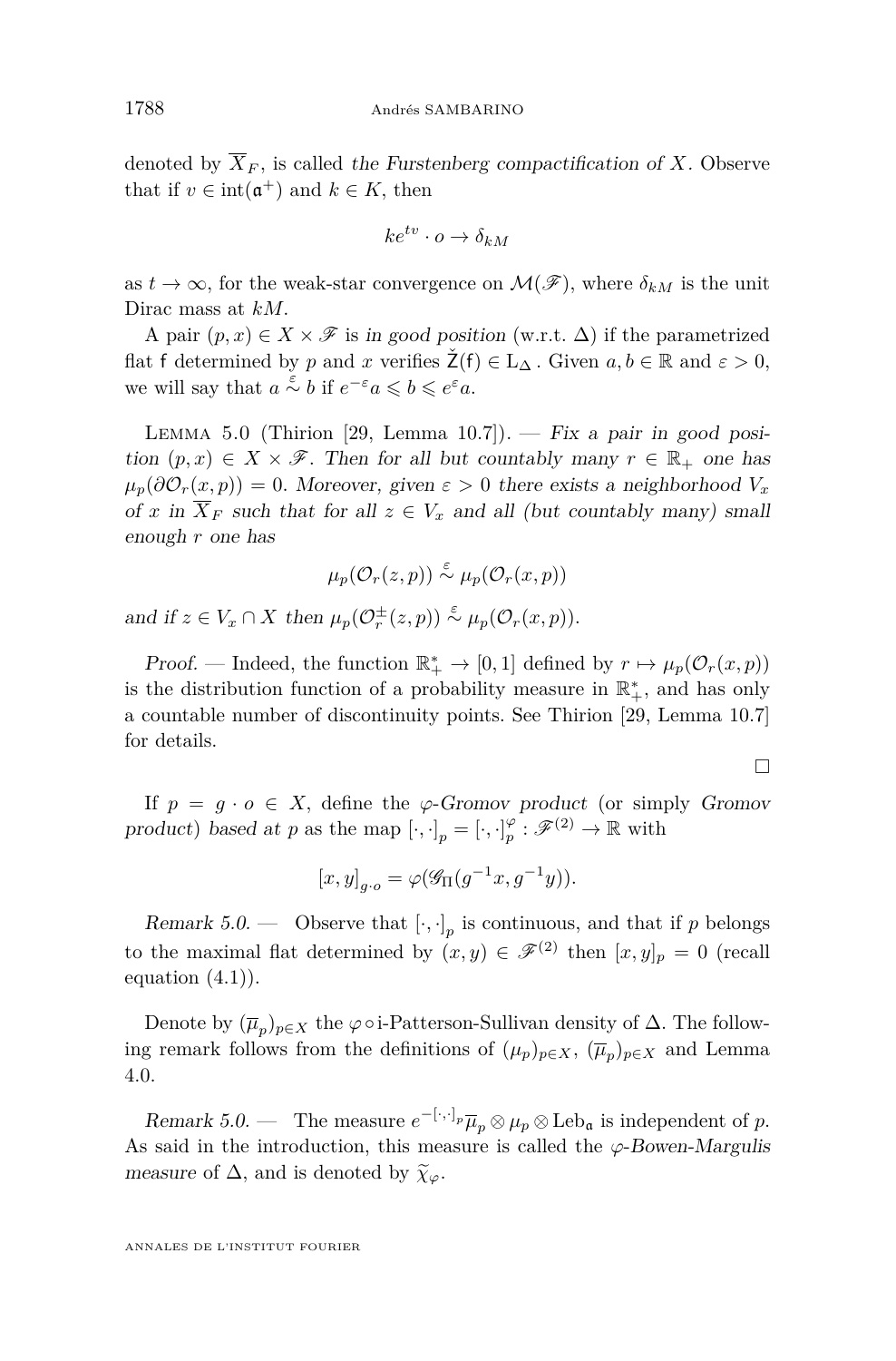<span id="page-35-0"></span>**The main theorem.** This section is devoted to the proof of the following theorem. The method is that of Roblin [\[25\]](#page-43-0). Indeed, his method adapts to our situation with minor arrangements, provided Corollary [4.0.](#page-30-0) This was noticed by Thirion [\[29\]](#page-43-0), who extended Roblin's method to some higher rank situations. We will explain here how to overpass the main difficulties and refer the reader to Roblin [\[25,](#page-43-0) Chapitre 4] or Thirion [\[29,](#page-43-0) Chapitre 10] for the minor details.

If  $\rho : \Gamma \to G$  is a Zariski-dense hyperconvex representation, denote by  $\Theta = \Theta_{\rho(\Gamma)}$  its growth form. Recall that  $\|\Theta\| = h_{\rho(\Gamma)}$  and that  $\Theta$  is iinvariant and tangent to the growth indicator of  $\rho(\Gamma)$ . Denote by  $(\mu_p)_{p \in X}$ the  $\Theta$ -Patterson-Sullivan density of  $\rho(\Gamma)$ . Note that, with the above notation,  $\overline{\mu}_p = \mu_p$  for all  $p \in X$ .

THEOREM 5.0. — Let  $\rho : \Gamma \to G$  be a Zariski-dense hyperconvex representation, and consider  $p, q \in X$ , then there exists  $c = c(p, q) > 0$  such that

$$
e^{-\|\Theta\|T} \sum_{\gamma \in \Gamma: d_X(p, \rho(\gamma)q) \leq T} \delta_{\rho(\gamma)q} \otimes \delta_{\rho(\gamma^{-1})p} \to c\mu_p \otimes \mu_q
$$

as  $T \to \infty$ , for the weak-star convergence on  $C^*(\overline{X}_F \times \overline{X}_F)$ .

A Zariski-dense hyperconvex representation  $\rho : \Gamma \to G$  is fixed from now on. In order to simplify notation, we will identify  $\Gamma$  with  $\rho(\Gamma)$ *,* i.e. if  $p \in X$ then  $\gamma p$  means  $\rho(\gamma)p$ .

For  $T \in \mathbb{R}_+$ , let  $\lambda^T(p,q)$  be the measure on  $\overline{X}_F \times \overline{X}_F$  defined by

$$
\lambda^T(p,q) = e^{-\|\Theta\|T} \sum_{\gamma \in \Gamma: d_X(p,\gamma q) \leq T} \delta_{\gamma q} \otimes \delta_{\gamma^{-1} p}.
$$

If  $A \subset \mathscr{F}$  and  $r > 0$ , consider the subset  $C_r^+(p, A)$  of X, defined as the *r*-neighborhood of

$$
\{f(\mathfrak{a}^+):f\in G/M,\,d_X(f(0),p)\leqslant r,\,\,\mathsf{Z}(f)\in A\},
$$

and consider the set  $C_r^-(p, A)$  defined by

$$
\{y \in X : B_X(y,r) \subset \bigcap_{\{q \in X : d_X(q,p) \leq r\}} \bigcup_{\{\mathsf{f} \in G/M : \mathsf{f}(0) = q, \ Z(\mathsf{f}) \in A\}} \mathsf{f}(\mathfrak{a}^+)\}.
$$

The following proposition is the main step of the proof of Theorem 5.0.

PROPOSITION 5.0. — Consider  $p, q \in X$  and  $x, y \in \mathscr{F}$  such that  $(p, x)$ and  $(q, y)$  are in good position. Then there exists  $c > 0$  that verifies the following: for every  $\varepsilon > 0$  there exists a neighborhood *W* of  $(x, y)$  on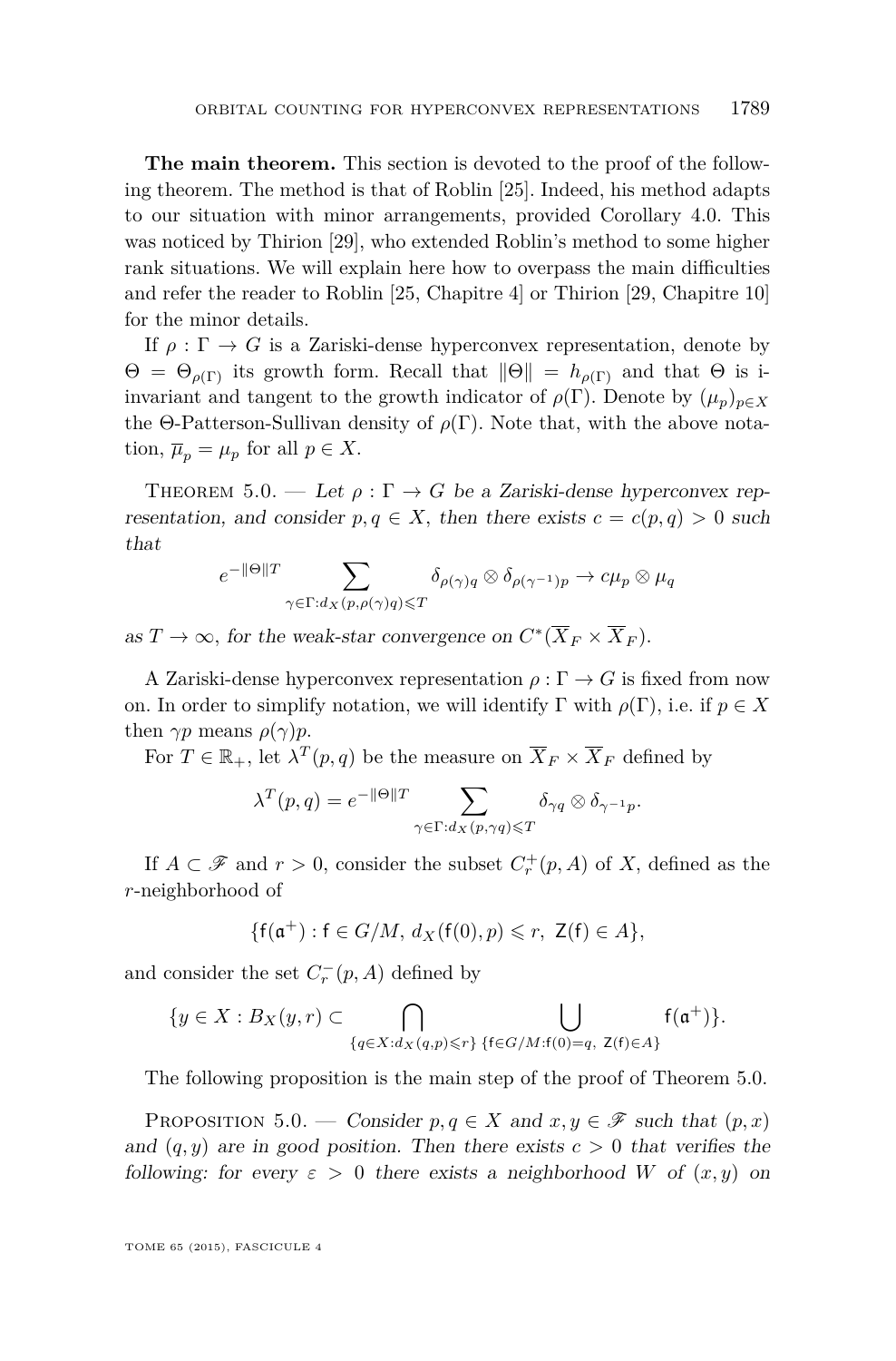$\overline{X}_F \times \overline{X}_F$ , such that for every Borel sets  $A, B \subset \mathscr{F}$  with  $A \times B \subset W$ , one has

$$
\limsup_{T \to \infty} \lambda^T(p, q)(C_1^-(p, A) \times C_1^-(q, B)) \leq e^{\varepsilon} c \mu_p(A) \mu_q(B)
$$

and

$$
\liminf_{T \to \infty} \lambda^T(p, q)(C_1^+(p, A) \times C_1^+(q, B)) \geq e^{-\varepsilon} c \mu_p(A) \mu_q(B).
$$

Proof. — If [f] is a maximal flat and  $p \in X$ , denote by  $f^p$  the parametrized flat such that  $[f^p] = [f]$ , and such that  $f^p(0)$  is the orthogonal projection of *p* on [f]. If  $v \in \mathfrak{a}$ , denote by  $\text{tr}_v : \mathfrak{a} \to \mathfrak{a}$  the translation by *v*, i.e.  $\text{tr}_v(u) = u+v$ . For  $A \subset \mathscr{F}$  and  $r > 0$ , consider the subsets of  $G/M$  defined by

$$
K_r^+(p, A) = \{ f^p \circ \text{tr}_v : v \in B_{\mathfrak{a}}(0, r), \ d_X(f^p(0), p) \le r, \ \mathsf{Z}(f) \in A \}
$$

and

$$
K_r^-(p, A) = \{ f^p \circ \text{tr}_v : v \in B_{\mathfrak{a}}(0, r), \ d_X(f^p(0), p) \le r, \ \check{Z}(f) \in A \},
$$

where  $B_{\mathfrak{a}}(0,r)$  is the ball on  $\mathfrak a$  of radius  $r$  centered at 0, for the Euclidean norm  $\| \|$ . Denote by  $K_r(p) = K_r^+(p, \mathscr{F}) = K_r^-(p, \mathscr{F})$ .

Fix  $\varepsilon > 0$ . Lemma [5.0](#page-34-0) applied to  $(p, x)$  and  $(q, y)$  provides neighborhoods  $V_x$  of *x* and  $V_y$  of *y*, such that for all (but countably many) small enough  $r > 0$  one has  $\mu_p(\partial \mathcal{O}_r(x, p)) = \mu_p(\partial \mathcal{O}_r(y, q)) = 0$  and if  $z \in V_x$  then

$$
\mu_p(\mathcal{O}_r(z,p)) \stackrel{\varepsilon}{\sim} \mu_p(\mathcal{O}_r(x,p))
$$

and if  $w \in V_y$  then

$$
\mu_p(\mathcal{O}_r(w,q)) \stackrel{\varepsilon}{\sim} \mu_p(\mathcal{O}_r(y,q)).
$$

Moreover, for all  $z \in V_x \cap X$  and  $w \in V_y \cap X$ , Lemma [5.0](#page-34-0) states that

$$
\mu_p(\mathcal{O}_r^\pm(z,p))\stackrel{\varepsilon}{\sim} \mu_p(\mathcal{O}_r(x,p))
$$

and

$$
\mu_p(\mathcal{O}_r^{\pm}(w,q)) \stackrel{\varepsilon}{\sim} \mu_p(\mathcal{O}_r(y,q)).
$$

Consider  $r < \min\{1, \varepsilon/\|\Theta\|, \varepsilon/\kappa, \varepsilon/\|\Theta\|\kappa\}$  such that the last paragraph holds, where  $\kappa$  is the constant given by Lemma [5.0,](#page-33-0) and such that  $|\Theta(u)| < \varepsilon$ for all  $u \in B_{\mathfrak{a}}(0,r)$ .

We can assume also that *r* is small enough such that if  $z \in V_x$  and  $w \in \mathcal{O}_r(z,p)$  then,  $e^{-[w,z]_p} \stackrel{\varepsilon}{\sim} 1$  (Remark [5.0\)](#page-34-0) and similarly for  $V_y$  and *q*.

We will show that  $V_x \times V_y$  is the desired neighborhood. Consider then *A, B* Borel subsets of  $\mathscr F$  such that  $A \times B \subset V_x \times V_y$ . Let us simplify notation and write  $K^+ = K^+_r(p, A)$  and  $K^- = K^-_r(q, B)$ .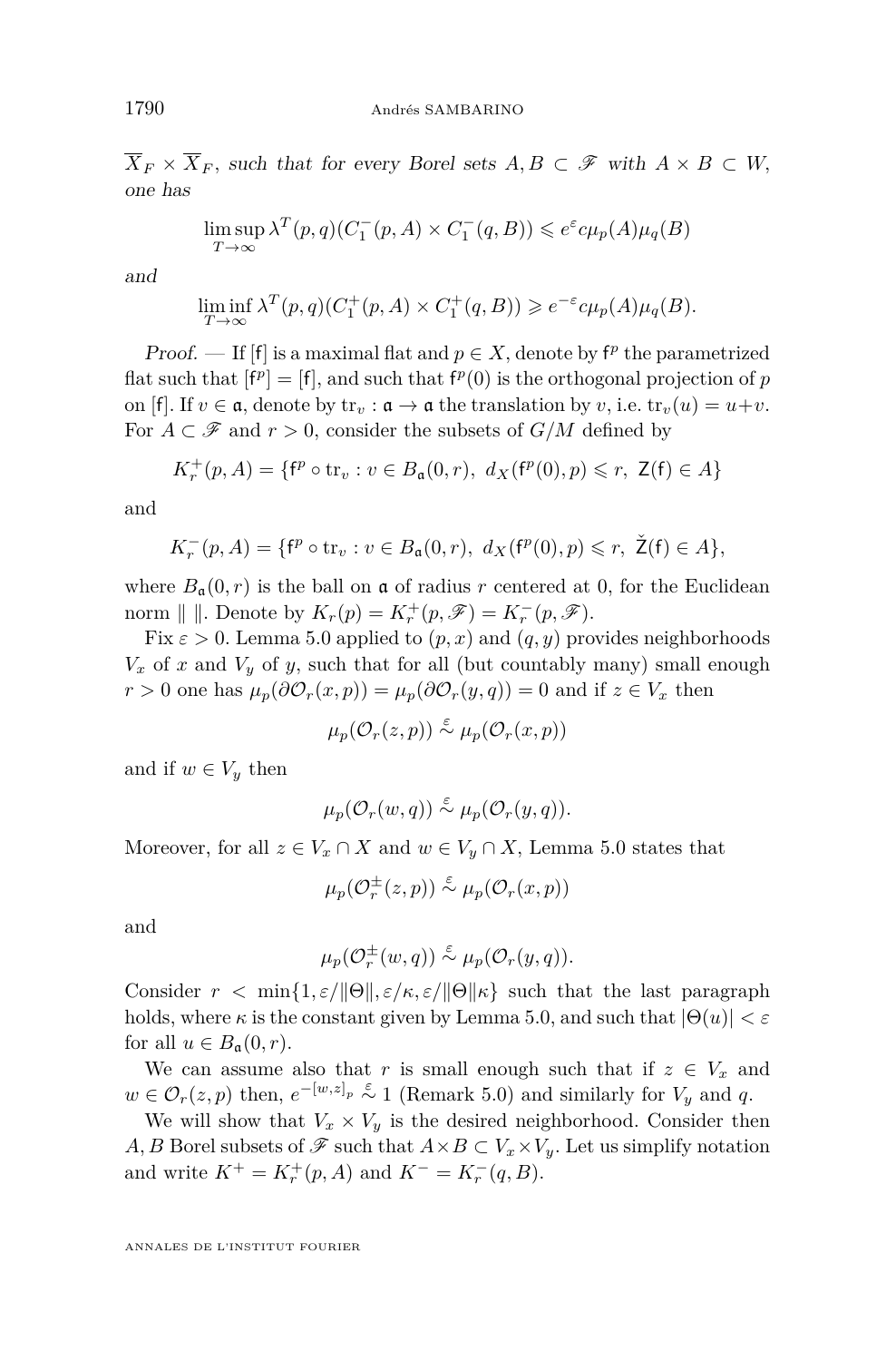<span id="page-37-0"></span>Given  $\gamma \in \Gamma$  and  $T > 0$ , define  $\Xi(\gamma, T)$  by

$$
\Xi(\gamma,T) = \int_{B_{\mathfrak{a}}(0,T)\cap\mathfrak{a}^+} e^{\Theta(v)} \widetilde{\chi}_{\Theta}(K^+ \cdot \exp(v) \cap \gamma \cdot K^-) d\operatorname{Leb}_{\mathfrak{a}}(v).
$$

Following Roblin's [\[25\]](#page-43-0) method (see also Thirion [\[29\]](#page-43-0)), we will compute

$$
e^{-\|\Theta\|T}\sum_{\gamma\in\Gamma}\Xi(\gamma,T)
$$

in two different ways. Observe first that Corollary  $4.0^{(2)}$  $4.0^{(2)}$  gives

$$
e^{-\|\Theta\|T}\sum_{\gamma\in\Gamma}\Xi(\gamma,T)\stackrel{\varepsilon}{\sim}c\widetilde{\chi}_{\Theta}(K^+)\widetilde{\chi}_{\Theta}(K^-)
$$

for all big enough *T* and a constant  $c > 0$ . Let's compute then  $\tilde{\chi}_{\Theta}(K^+)$ and  $\widetilde{\chi}_{\Theta}(K^-)$ . Remark [5.0](#page-34-0) states that

$$
\widetilde{\chi}_{\Theta} = e^{-[\cdot,\cdot]_p} \mu_p \otimes \mu_p \otimes \text{Leb}_{\mathfrak{a}},
$$

hence

$$
\widetilde{\chi}_{\Theta}(K^{+}) = \int_{v \in B_{\mathfrak{a}}(0,r)} \int_{z \in A} \int_{w \in \mathcal{O}_{r}(z,p)} e^{-[w,z]_{p}} \mathbf{1}_{K_{r}(p)}(\mathbf{f}_{wz}^{p} \circ \operatorname{tr}_{v}) d\mu_{p}(w) d\mu_{p}(z) d\operatorname{Leb}_{\mathfrak{a}}(v).
$$

Since  $w \in \mathcal{O}_r(z, p)$  (and by our choice of *r*) one has  $e^{-[w,z]_p} \stackrel{\varepsilon}{\sim} 1$ , thus

$$
\widetilde{\chi}_{\Theta}(K^+) \stackrel{\varepsilon}{\sim} \text{vol}(B_{\mathfrak{a}}(0,r)) \int_A \mu_p(\mathcal{O}_r(z,p)) d\mu_p(z).
$$

Since  $z \in A \subset V_x$  and by the definition of  $V_x$ , we have  $\mu_p(\mathcal{O}_r(z,p)) \stackrel{\epsilon}{\sim}$  $\mu_p(\mathcal{O}_r(x,p))$ , hence

$$
\widetilde{\chi}_{\Theta}(K^+) \stackrel{2\varepsilon}{\sim} \text{vol}(B_{\mathfrak{a}}(0,r))\mu_p(\mathcal{O}_r(x,p))\mu_p(A).
$$

Analogous reasoning, using the equality  $\widetilde{\chi}_{\Theta} = e^{-[\cdot,\cdot]}_q \mu_q \otimes \mu_q \otimes \text{Leb}_q$ , gives  $\widetilde{\chi}_{\Theta} = e^{-[\cdot,\cdot]}_q \mu_q \otimes \mu_q \otimes \text{Leb}_q$  $\widetilde{\chi}_{\Theta}(K^{-}) \stackrel{2\varepsilon}{\sim} \text{vol}(B_{\mathfrak{a}}(0,r))\mu_{q}(\mathcal{O}_{r}(y,q))\mu_{q}(B)$ . Hence, if we denote by

$$
H = vol(B_{\mathfrak{a}}(0,r))^2 \mu_q(\mathcal{O}_r(y,q)) \mu_p(\mathcal{O}_r(x,p)),
$$

one has

(5.1) 
$$
e^{-\|\Theta\|T} \sum_{\gamma \in \Gamma} \Xi(\gamma, T) \stackrel{4\varepsilon}{\sim} c\mu_p(A)\mu_q(B) \mathsf{H},
$$

for all big enough *T*. Notice that, since  $(p, x)$  and  $(q, y)$  are in good position, one has  $H \neq 0$ . This will allow us later to divide by H.

<sup>(2)</sup> Even though Corollary [4.0](#page-30-0) is stated for continuous functions with compact support, a standard measure-theoretic argument permits to extend it to characteristic functions of compact sets.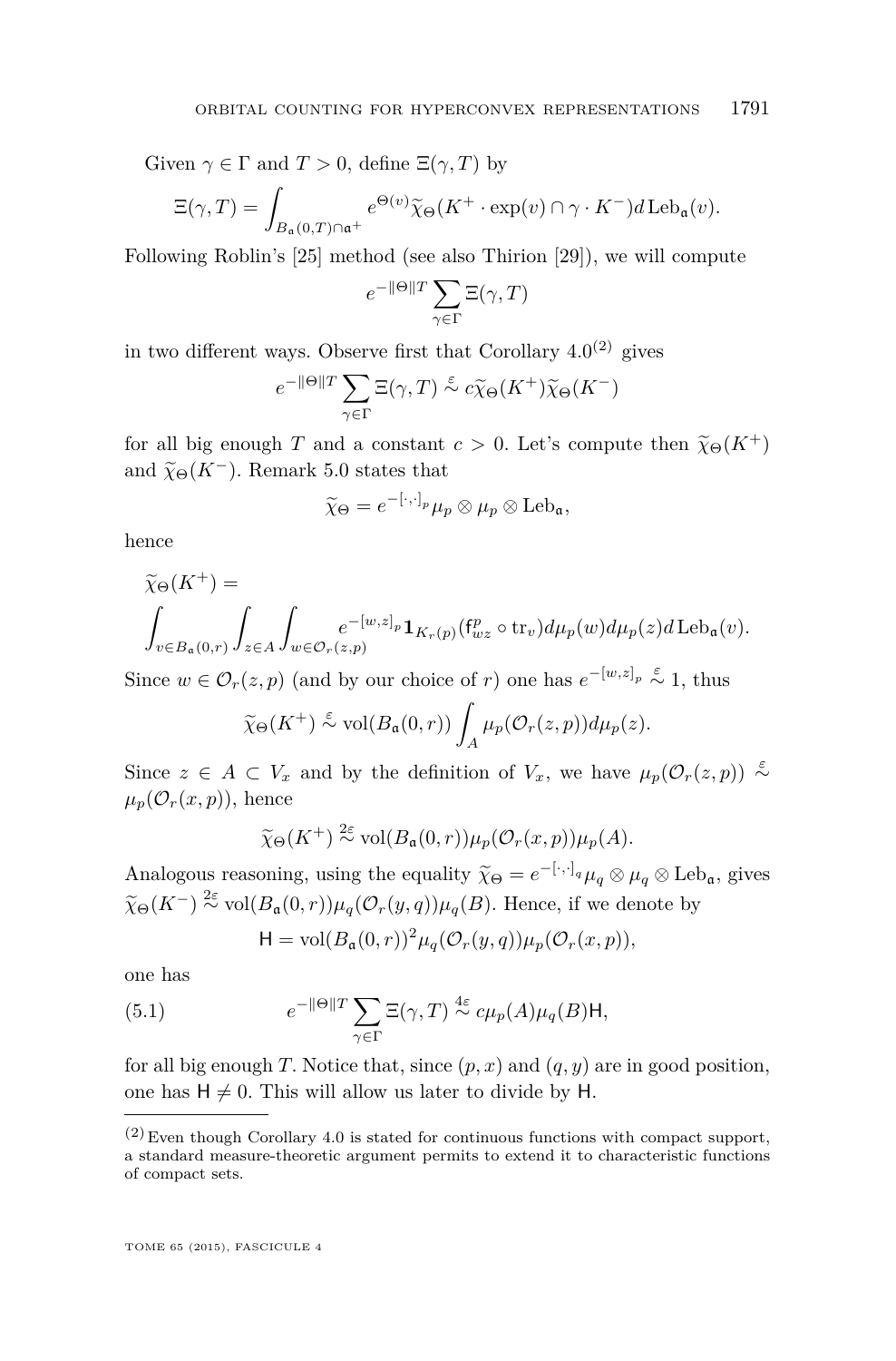<span id="page-38-0"></span>We will now explicitly compute  $\sum_{\gamma \in \Gamma} \Xi(\gamma, T)$ *.* 

Remark 5.0. — Denote by  $V_A^+ = C_1^+(p, A) \cap V_x$  and  $V_B^+ = C_1^+(q, B) \cap V_y$ , and denote by  $V_A^- = C_1^-(p, A) \cap V_x$  and  $V_B^- = C_1^-(q, B) \cap V_y$ . Then there exist constants  $L > 0$ , independent of  $\varepsilon$  and  $T$ , and  $C > 0$  independent of *T,* such that for all big enough *T* one has

$$
\sum_{\gamma \in \Gamma} \Xi(\gamma, T - 2r) \leq C + e^{L\varepsilon} \mathsf{H} \sum \mathbf{1}_{V_A^+}(\gamma q) \mathbf{1}_{V_B^+}(\gamma^{-1} p),
$$

where the sum is over all  $\gamma \in \Gamma$  such that  $d_X(p, \gamma q) \leq T$  and  $(\gamma q, \gamma^{-1} p) \in$  $C_1^+(p, A) \times C_1^+(q, B)$ , and moreover

$$
\sum_{\gamma \in \Gamma} \Xi(\gamma, T + 2r) \geqslant -C + e^{-L\varepsilon} \mathsf{H} \sum \mathbf{1}_{V_A^-}(\gamma q) \mathbf{1}_{V_B^-}(\gamma^{-1} p),
$$

where the last sum is over all  $\gamma \in \Gamma$  such that  $d_X(p, \gamma q) \leq T$  and  $(\gamma q, \gamma^{-1} p) \in$  $C_1^-(p, A) \times C_1^-(q, B)$ .

Proof. — We will only show the upper bound (the lower bound being analogous). Observe that, if for some  $\gamma \in \Gamma$  one has  $\Xi(\gamma, T - 2r) \neq 0$ , then

$$
K^+ \cdot \exp(v) \cap \gamma \cdot K^- \neq \emptyset,
$$

for some  $v \in B_{\mathfrak{a}}(0,T - 2r) \cap \mathfrak{a}^+$ . This intersection is contained in

$$
(\mathcal{O}_r^+(\gamma q,p)\cap\gamma B)\times(\mathcal{O}_r^+(p,\gamma q)\cap A)\times\mathfrak{a},
$$

and necessarily one has:

i) 
$$
v \in B_{\mathfrak{a}}(\underline{a}(p, \gamma q), 2r)
$$
, in particular  $d_X(p, \gamma q) \le T$ , and  
ii)  $(\gamma q, \gamma^{-1} p) \in C_1^+(p, A) \times C_1^+(q, B)$ .

Observe that  $\widetilde{\chi}_{\Theta}(K^+ \cdot \exp(v) \cap \gamma K^-)$  =

$$
\begin{split} \int_{u\in B_{\mathfrak a}(0,r)}\int_{z\in\mathcal O_r^+(p,\gamma q)\cap A}\int_{w\in\mathcal O_r^+(\gamma q,p)\cap\gamma B}e^{-[w,z]_p}\\ &\times\mathbf 1_{K_r(\gamma q)}(\mathsf{f}^p_{zw}\circ \mathrm{tr}_{u+v})d\mu_p(z)d\mu_p(w)d\mathop{\mathrm{Leb}}_\mathfrak a(u). \end{split}
$$

For  $(z, w) \in (\mathcal{O}_r^+(p, \gamma q) \cap A) \times (\mathcal{O}_r^+(\gamma q, p) \cap \gamma B)$ , one has  $e^{-[w, z]_p} \stackrel{\varepsilon}{\sim} 1$  and  $\Gamma$ 

$$
\int_{B_{\mathfrak{a}}(0,T-2r)} e^{-[w,z]_p} \mathbf{1}_{K_r(\gamma q)}(f_{zw}^p \circ \text{tr}_{u+v}) d \operatorname{Leb}_{\mathfrak{a}}(v) \leqslant e^{3\varepsilon} e^{\Theta(\underline{a}(p,\gamma q))} \operatorname{vol}(B_{\mathfrak{a}}(0,r)).
$$

One concludes that  $\sum_{\gamma \in \Gamma} \Xi(\gamma, T - 2r) \leq$ 

$$
C + e^{L_0 \varepsilon} \operatorname{vol}(B_{\mathfrak{a}}(0,r))^2
$$
  

$$
\sum e^{\Theta(\underline{a}(p,\gamma q))} \mu_p(\mathcal{O}_r^+(\gamma q,p)) \mu_p(\mathcal{O}_r^+(p,\gamma q)) \mathbf{1}_{V_A^+}(\gamma q) \mathbf{1}_{V_B^+}(\gamma^{-1} p),
$$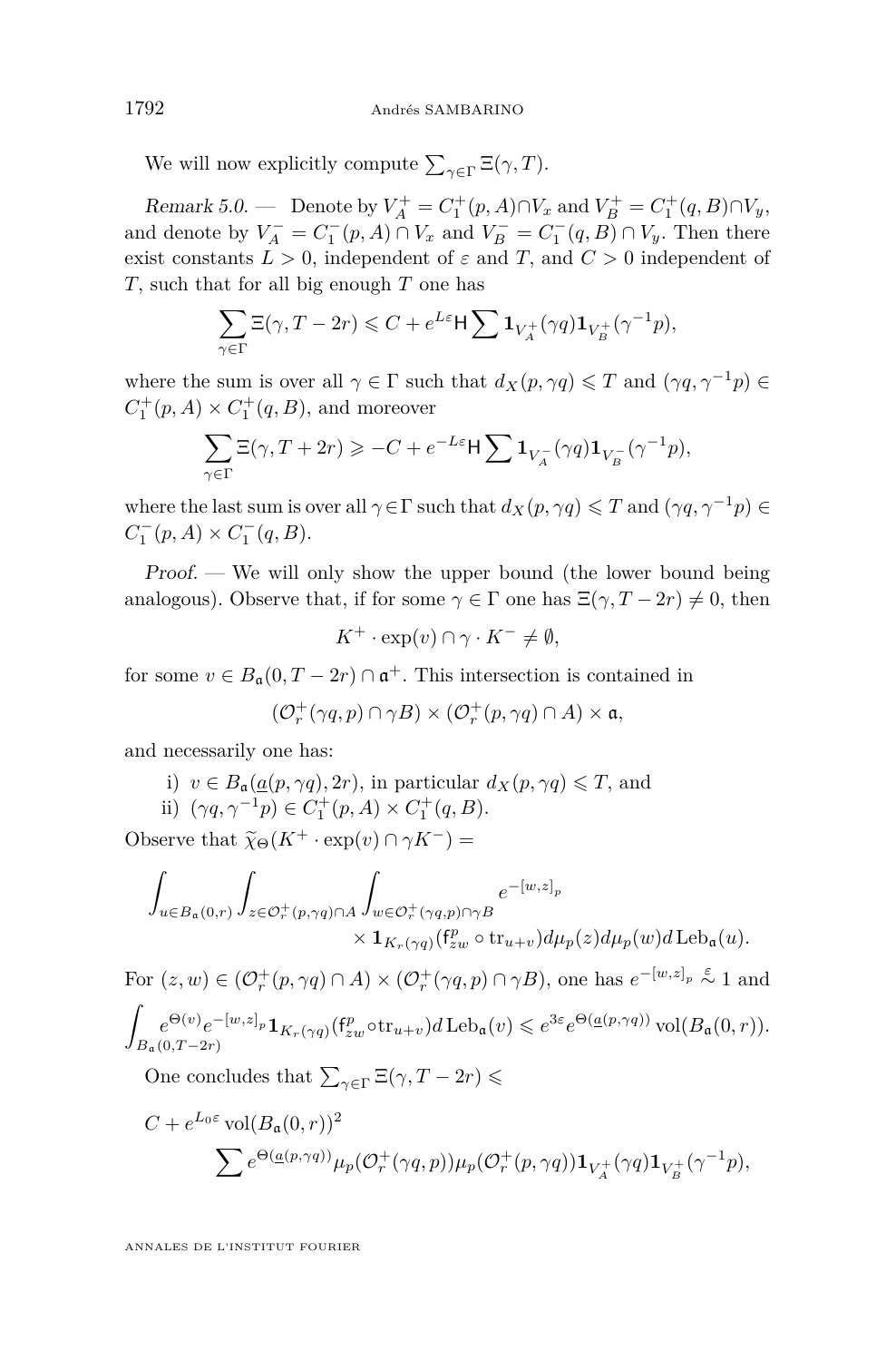for some  $L_0 > 0$  independent of *T*, where the sum is over all  $\gamma \in \Gamma$  that verify i) and ii) above, and  $C$  is a constant independent of  $T$ , determined by the (finitely many)  $\gamma \in \Gamma$  such that

$$
(\gamma q, \gamma^{-1} p) \in C_r^+(p, A) \times C_r^+(q, B) - V_x \times V_y,
$$

(which is bounded in  $X \times X$ ). Since  $\gamma q \in V_x$  one has  $\mu_p(\mathcal{O}_r^+(\gamma q, p)) \stackrel{\epsilon}{\sim}$  $\mu_p(\mathcal{O}_r(x,p))$  and the right hand side of the last equation becomes

$$
C + e^{L_0 \varepsilon} \operatorname{vol}(B_{\mathfrak{a}}(0,r))^2 \mu_p(\mathcal{O}_r(x,p))
$$
  
 
$$
\times \sum e^{\Theta(\underline{a}(p,\gamma q))} \mu_p(\mathcal{O}_r^+(p,\gamma q)) \mathbf{1}_{V_A^+}(\gamma q) \mathbf{1}_{V_B^+}(\gamma^{-1} p).
$$

Using Lemma [5.0](#page-33-0) and the fact that  $\gamma q$  belongs to  $V_A^+ \subset V_x$ , one obtains  $e^{\Theta(\underline{a}(p,\gamma q))} \stackrel{\varepsilon}{\sim} e^{\Theta(\sigma_z(p,\gamma q))},$ 

for any  $z \in \mathcal{O}_r^+(p, \gamma q)$ . Applying the definition of  $(\mu_m)_{m \in X}$ , one has that

$$
e^{\Theta(\underline{a}(p,\gamma q))}\mu_p(\mathcal{O}_r^+(p,\gamma q)) \stackrel{\varepsilon}{\sim} \int_{\mathcal{O}_r^+(p,\gamma q)} e^{\Theta(\sigma_z(p,\gamma q))} d\mu_p(z) = \mu_{\gamma q}(\mathcal{O}_r^+(p,\gamma q))
$$

$$
= \mu_q(\mathcal{O}_r^+(\gamma^{-1}p,q)) \stackrel{\varepsilon}{\sim} \mu_q(\mathcal{O}_r(y,q)),
$$

since  $\gamma^{-1}p \in V_B^+ \subset V_y$ . Hence, for some constant  $L > 0$ 

$$
\sum_{\gamma \in \Gamma} \Xi(\gamma, T - 2r) \leq C + e^{L\varepsilon} \mathsf{H} \sum \mathbf{1}_{V_A^+}(\gamma q) \mathbf{1}_{V_B^+}(\gamma^{-1} p),
$$

where the sum is over all  $\gamma \in \Gamma$  that verify i) and ii) above. This finishes the proof of the remark.

The proof of the proposition will be completed when we compute

$$
e^{-\|\Theta\|(T-2r)}\sum_{\gamma\in\Gamma}\Xi(\gamma,T-2r),
$$

assembling equation [\(5.1\)](#page-37-0) and Remark [5.0.](#page-38-0) For all big enough *T,* one has

$$
e^{-4\varepsilon}c\mu_p(A)\mu_q(B)\mathsf{H} \leqslant e^{-\|\Theta\|(T-2r)}\sum_{\gamma\in\Gamma}\Xi(\gamma,T-2r)\leqslant
$$
  

$$
e^{-\|\Theta\|T}(C_0 + e^{L_0\varepsilon}\mathsf{H}\sum \mathbf{1}_{V_A^+}(\gamma q)\mathbf{1}_{V_B^+}(\gamma^{-1}p)),
$$

for some  $L_0$  independent of  $\varepsilon$  and  $T$  (recall that  $r < \varepsilon / ||\Theta||$ ) and  $C_0$  independent of *T*, where the sum is over all  $\gamma \in \Gamma$  that verify i) and ii) above. Since  $C_0$  is independent of  $T$  and since  $H \neq 0$ , one obtains

$$
\liminf_{T \to \infty} \lambda^T(p, q)(C_1^+(p, A) \times C_1^+(q, B)) \geq e^{-L_0 \varepsilon} c \mu_p(A) \mu_q(B).
$$

The other inequality follows similarly.  $\Box$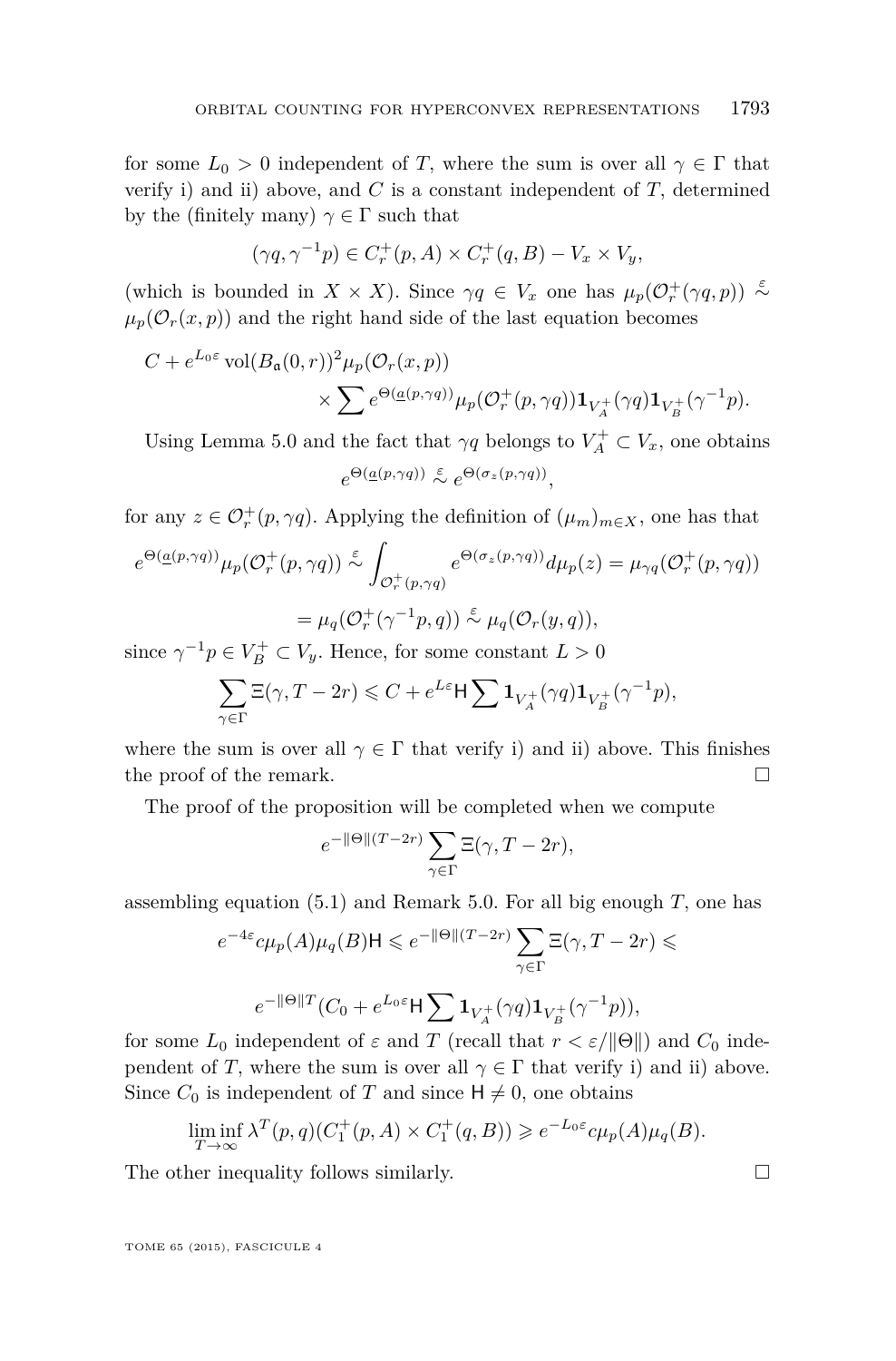<span id="page-40-0"></span>We continue with the proof of Theorem [5.0.](#page-35-0) For  $\mathscr{A} \subset \mathfrak{a}^+$ , define the measure  $\lambda^T(p, q, \mathscr{A})$  on  $\overline{X}_F \times \overline{X}_F$  by

$$
\lambda^T(p,q,\mathscr{A}) = e^{-\|\Theta\|T} \sum_{\gamma \in \Gamma: \underline{a}(p,\gamma q) \in \mathscr{A}, d_X(p,\gamma q) \leq T} \delta_{\gamma q} \otimes \delta_{\gamma^{-1} p}.
$$

Observe that  $\lambda^T(p,q) = \lambda^T(p,q,\mathfrak{a}^+).$ 

We will need the following lemma.

LEMMA 5.0. — Let  $\Delta$  be a Zariski-dense subgroup of *G*. Consider a continuous function  $f : \overline{X}_F \times \overline{X}_F \to \mathbb{R}$  and an open cone  $\mathscr{C}$  with  $u_{\Delta} \in \mathscr{C}$ . Then

$$
e^{-h_{\Delta}t} \sum f(gq, g^{-1}p) \to 0
$$

as  $t \to \infty$ , where the sum is over all  $g \in \Delta$  such that  $d_X(p, gq) \leq t$  and  $a(p, qq) \notin \mathscr{C}$ *.* 

Proof. — The lemma follows directly from Remark [4.0](#page-28-0) together with Remark [5.0.](#page-32-0)

In our current notation, the last lemma reads as follows.

LEMMA 5.0. — Let 
$$
\mathscr{C} \subset \mathfrak{a}^+
$$
 be an open cone with  $u_{\Gamma} \in \mathscr{C}$ , then  

$$
\lambda^T(p, q, \mathscr{C}) - \lambda^T(p, q) \to 0,
$$

for the weak-star convergence on  $C(\overline{X}_F \times \overline{X}_F)$ , as  $T \to \infty$ .

Proof of Theorem  $5.0.$  — It remains to overpass the good position hypothesis on Proposition [5.0.](#page-35-0)

Notice that if  $x \in \mathscr{F}$  then one can choose  $z \in \partial_{\infty} \Gamma$  such that  $(x, \zeta(z)) \in$  $\mathscr{F}^{(2)}$ , where  $\zeta : \partial_{\infty} \Gamma \to \mathscr{F}$  is the equivariant map. Fix then  $(x, y)$  in  $\mathscr{F} \times \mathscr{F}$  and consider  $(z, w) \in \zeta(\partial_\infty \Gamma)^2$  such that  $(x, z)$  and  $(y, w)$  belong to  $\mathscr{F}^{(2)}$ . Choosing  $p_0$  on the maximal flat determined by  $(x, z)$ , and  $q_0$  on the maximal flat determined by  $(y, w)$ , one gets that  $(p_0, x)$  and  $(q_0, y)$  are both in good position.

Applying Proposition [5.0](#page-35-0) to the pairs  $(p_0, x)$  and  $(q_0, y)$  and a given  $\varepsilon > 0$ , one obtains a neighborhood *W* of  $(x, y) \in \overline{X}_F^2$  such that if  $A \times B$  is a Borel set contained in  $\mathscr{F}^2 \cap W$ , then

(5.1) 
$$
\liminf_{T \to \infty} \lambda^T(p_0, q_0)(C_1^+(p_0, A) \times C_1^+(q_0, B)) \geq e^{-\varepsilon}c\mu_{p_0}(A)\mu_{q_0}(B).
$$

Discarding finitely many  $\gamma \in \Gamma$ , we can assume that if  $\gamma q_0 \in C_1^+(p_0, A)$ and  $\gamma^{-1}p \in C_1^+(q, B)$ , then  $(\gamma q_0, \gamma^{-1}p) \in W$ . Moreover, if *W* is small enough, Quint's Lemma [5.0](#page-33-0) together with Proposition [4.0](#page-28-0) imply that for all such  $\gamma \in \Gamma$  one has

$$
\|\underline{a}(p_0,\gamma q_0) - \underline{a}(p,\gamma q_0) - \sigma_x(p_0,p)\| \leqslant \varepsilon
$$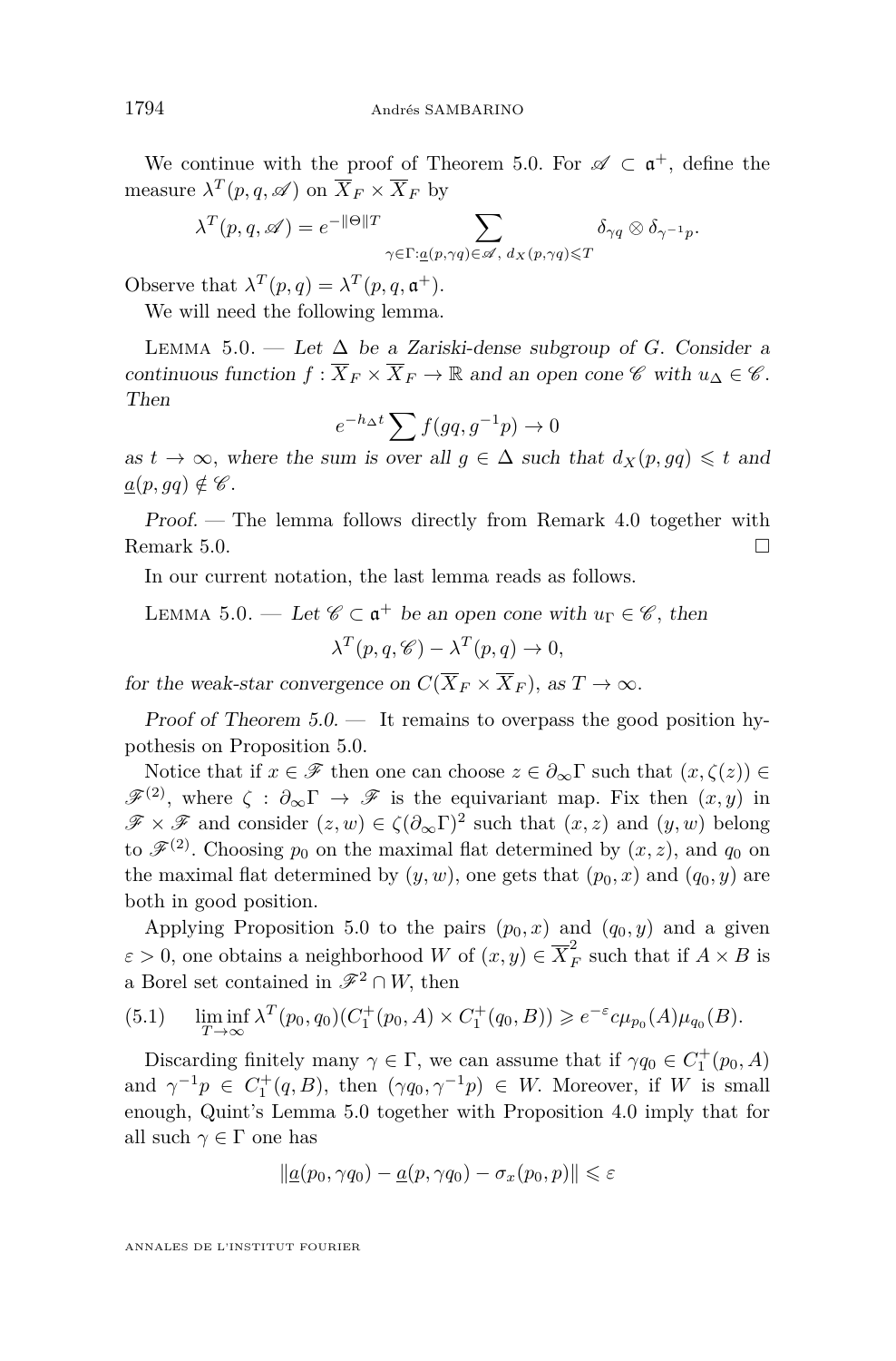and

$$
\|\underline{a}(q_0,\gamma^{-1}p)-\underline{a}(q,\gamma^{-1}p)-\sigma_y(q_0,q)\|\leq \varepsilon.
$$

Equation [\(5.1\)](#page-32-0) and *G*-invariance of *a* imply that  $a(q_0, \gamma^{-1}p) = i(a(p, \gamma q_0))$ , and since  $i^2 = id$  one has

$$
\|\underline{a}(p,\gamma q_0) - \underline{a}(p,\gamma q) - \mathrm{i}\,\sigma_y(q_0,q)\| < \varepsilon.
$$

Consequently,

$$
\|\underline{a}(p_0,\gamma q_0)-\underline{a}(p,\gamma q)-(\sigma_x(p_0,p)+\mathrm{i}\,\sigma_y(q_0,q))\|\leq 2\varepsilon.
$$

Hence,

$$
\Theta(\underline{a}(p_0, \gamma q_0)) \leq \Theta(\underline{a}(p, \gamma q)) + \Theta(\sigma_x(p_0, p) + i \sigma_y(q_0, q)) + \delta,
$$

for some  $\delta$  ( $\Theta$  is continuous at 0).

Recall that if  $v \in \mathbb{R} \cdot u_{\rho(\Gamma)}$  then  $|\Theta(v)| = ||\Theta|| ||v||$  (Remark [4.0\)](#page-28-0). Consider then a closed cone  $\mathscr{C}$ , with  $u_{\rho(\Gamma)} \in \text{int } \mathscr{C}$ , such that for all  $v \in \mathscr{C}$  one has

$$
\Theta(v) = |\Theta(v)| \stackrel{\varepsilon}{\sim} ||\Theta|| ||v||.
$$

Notice that, since  $a(p_0, \gamma q_0)$  is at bounded distance from  $a(p, \gamma q)$  (independently of  $\gamma \in \Gamma$ , see Remark [5.0\)](#page-32-0), we can consider an open cone  $\mathscr{C}'$ with  $u_{\rho(\Gamma)} \in \mathscr{C}'$ , such that if  $\gamma$  is big enough, and  $\underline{a}(p, \gamma q) \in \mathscr{C}'$ , then  $\underline{a}(p_0, \gamma q_0) \in \mathscr{C}$ . Hence, for all big enough  $\gamma \in \Gamma$  such that  $\underline{a}(p, \gamma q) \in \mathscr{C}'$  one has

$$
d_X(p_0, \gamma q_0) \leq d_X(p, \gamma q) + \frac{1}{\|\Theta\|} (\Theta(\sigma_x(p_0, p) + \mathrm{i}(\sigma_y(q_0, q))) + \delta).
$$

Lemma [5.0](#page-40-0) together with equation [\(5.1\)](#page-40-0), imply that

$$
\liminf_{T \to \infty} \lambda^T(p_0, q_0, \mathscr{C}) (C_1^+(p_0, A) \times C_1^+(q_0, B) \geqslant e^{-\varepsilon} c \mu_{p_0}(A) \mu_{q_0}(B).
$$

Denoting by

$$
T' = T + \frac{1}{\|\Theta\|} \Theta(\sigma_x(p_0, p) + \mathrm{i}(\sigma_y(q_0, q))) + \delta,
$$

one concludes that (using again Lemma [5.0\)](#page-40-0) for all big enough *T* one has  $\lambda^T(p,q)(C_1^+(p,A) \times C_1^+(q,B)) \geq \lambda^T(p,q,\mathscr{C}')(C_1^+(p,A) \times C_1^+(q,B)) - \varepsilon \geq 0$ 

 $e^{-\varepsilon}e^{\Theta(\sigma_x(p_0,p)+i(\sigma_y(q_0,q)))+\delta}\lambda^{T'}(p_0,q_0,\mathscr{C})(C_1^+(p_0,A)\times C_1^+(q_0,B))-\varepsilon.$ 

Thus,  $\liminf_{T} \lambda^{T}(p,q) (C_1^+(p,A) \times C_1^+(q,B)) \geq$  $e^{-2\varepsilon} c e^{\Theta(\sigma_x(p_0, p) + i \sigma_y(q_0, q)))} \mu_{p_0}(A) \mu_{q_0}(B) - \varepsilon.$ 

Finally, by definition of  $(\mu_m)_{m \in X}$ , one has

$$
e^{\Theta(\sigma_x(p_0,p))}\mu_{p_0}(A) \stackrel{\varepsilon}{\sim} \mu_p(A),
$$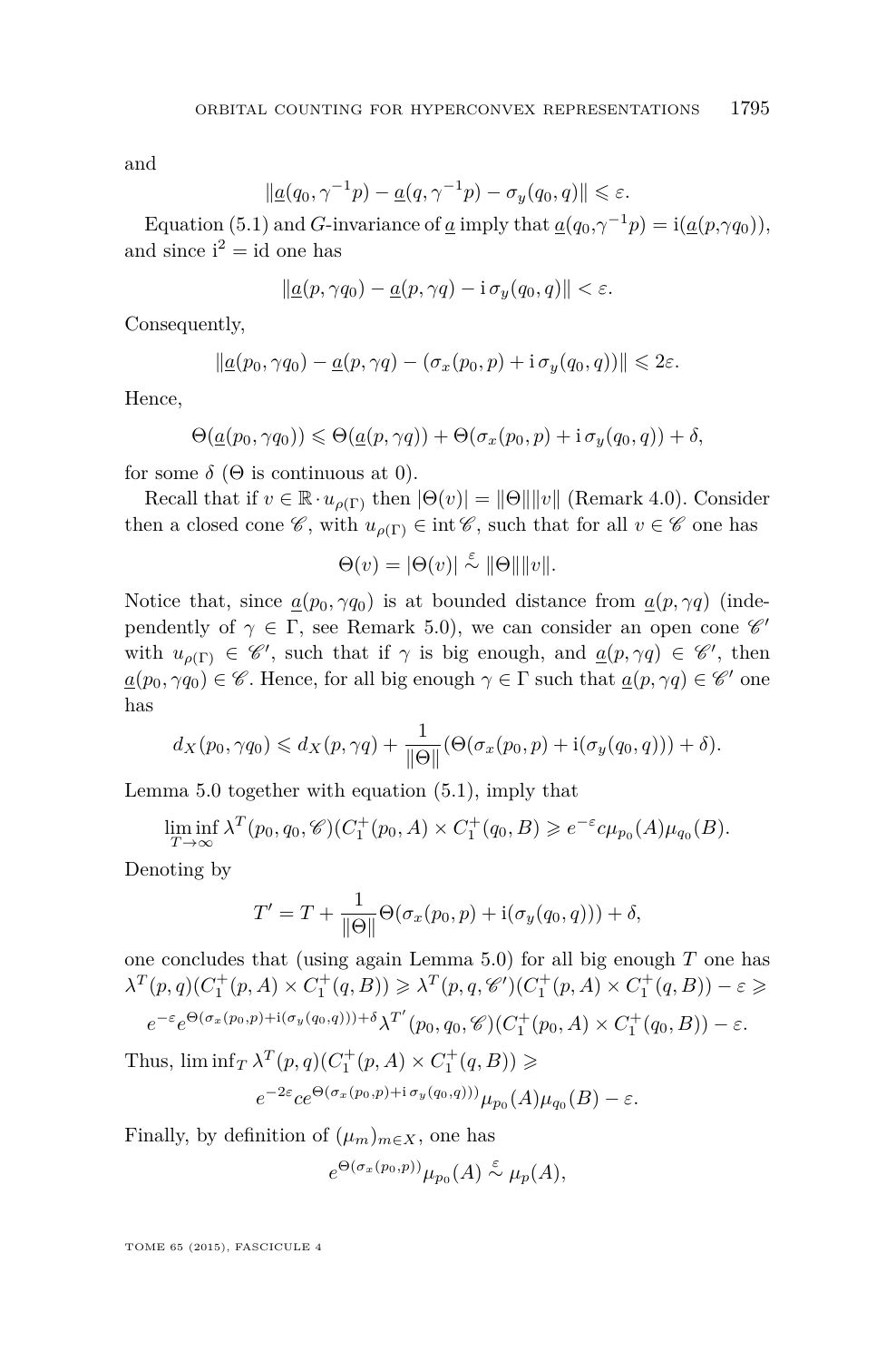and

$$
e^{\Theta(i \sigma_y(q_0, q))} \mu_{q_0}(B) \stackrel{\varepsilon}{\sim} \mu_q(B).
$$

One concludes that

$$
\liminf_{T \to \infty} \lambda^T(p, q)(C_1^+(p, A) \times C_1^+(q, B)) \geq e^{-4\varepsilon} c\mu_p(A)\mu_q(B) - \varepsilon,
$$

as desired. The other inequality is analogous, and a standard partition of unity argument finishes the proof of the theorem (see Roblin [\[25,](#page-43-0) pages 62-63] for more details).

#### BIBLIOGRAPHY

- [1] M. Babillot, "Théorie du renouvellement pour des chaînes semi-markoviennes transientes", Ann. Inst. H. Poincaré Probab. Statist. **24** (1988), no. 4, p. 507-569.
- [2] Y. Benoist, "Propriétés asymptotiques des groupes linéaires", Geom. Funct. Anal. **7** (1997), no. 1, p. 1-47.
- [3] Y. Benoist, "Propriétés asymptotiques des groupes linéaires. II", in Analysis on homogeneous spaces and representation theory of Lie groups, Okayama–Kyoto (1997), Adv. Stud. Pure Math., vol. 26, Math. Soc. Japan, Tokyo, 2000, p. 33-48.
- [4] R. Bowen, "Periodic orbits for hyperbolic flows", Amer. J. Math. **94** (1972), p. 1-30.
- [5] ——— , "Symbolic dynamics for hyperbolic flows", Amer. J. Math. **95** (1973), p. 429-460.
- [6] R. Bowen & D. RUELLE, "The ergodic theory of Axiom A flows", Invent. Math. **29** (1975), no. 3, p. 181-202.
- [7] W. DUKE, Z. RUDNICK & P. SARNAK, "Density of integer points on affine homogeneous varieties", Duke Math. J. **71** (1993), no. 1, p. 143-179.
- [8] V. A. Efremovič & E. S. Tihomirova, "Equimorphisms of hyperbolic spaces", Izv. Akad. Nauk SSSR Ser. Mat. **28** (1964), p. 1139-1144.
- [9] A. Eskin & C. McMullen, "Mixing, counting, and equidistribution in Lie groups", Duke Math. J. **71** (1993), no. 1, p. 181-209.
- [10] É. Ghys & P. de la Harpe (eds.), Sur les groupes hyperboliques d'après Mikhael Gromov, Progress in Mathematics, vol. 83, Birkhäuser Boston, Inc., Boston, MA, 1990, Papers from the Swiss Seminar on Hyperbolic Groups held in Bern, 1988, xii+285 pages.
- [11] Y. Guivarc'h & J. Hardy, "Théorèmes limites pour une classe de chaînes de Markov et applications aux difféomorphismes d'Anosov", Ann. Inst. H. Poincaré Probab. Statist. **24** (1988), no. 1, p. 73-98.
- [12] Y. Guivarc'h, L. Ji & J. C. Taylor, Compactifications of symmetric spaces, Progress in Mathematics, vol. 156, Birkhäuser Boston, Inc., Boston, MA, 1998,  $xiv+284$  pages.
- [13] R. E. Howe & C. C. Moore, "Asymptotic properties of unitary representations", J. Funct. Anal. **32** (1979), no. 1, p. 72-96.
- [14] J. E. Humphreys, Linear algebraic groups, Springer-Verlag, New York-Heidelberg, 1975, Graduate Texts in Mathematics, No. 21, xiv+247 pages.
- [15] A. KATOK & B. HASSELBLATT, Introduction to the modern theory of dynamical systems, Encyclopedia of Mathematics and its Applications, vol. 54, Cambridge University Press, Cambridge, 1995, With a supplementary chapter by Katok and Leonardo Mendoza, xviii+802 pages.

<span id="page-42-0"></span>